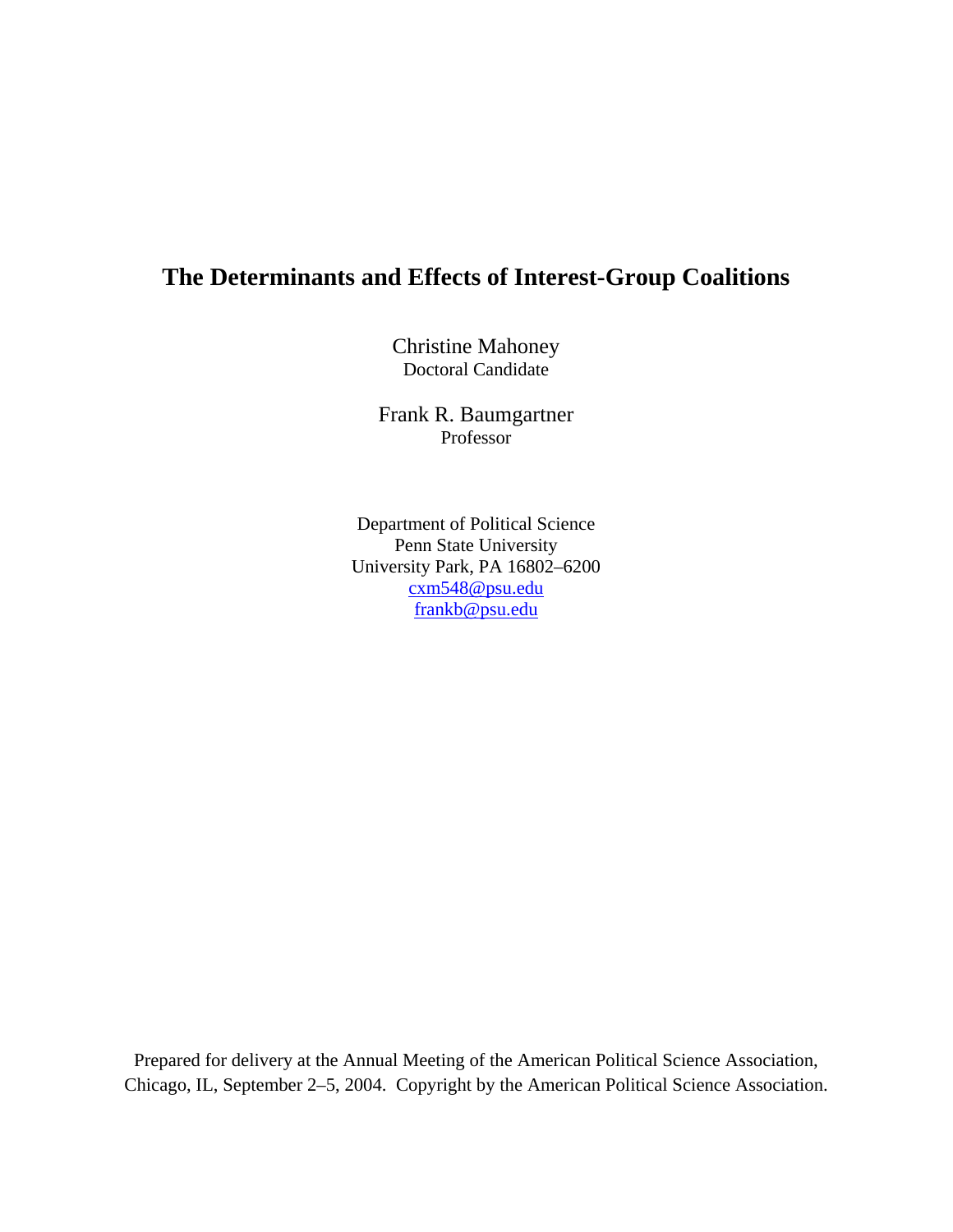**Abstract**: We analyze who participates in lobbying coalitions, on what types of issues, and to what effect. Our analysis is based on a random sample of 98 issues that were the object of lobbying activity in the federal government between 1999 and 2003 and on information concerning each of over 2,000 actors that played a major role in lobbying on them. By using information about both organizational resources and issue characteristics, we work toward a more complete model than most presented in the literature on lobbying coalitions. We incorporate a new measure of success in achieving preferred policy outcomes and can therefore assess whether joining a coalition helps a group achieve its goals. In this way we can address both the questions of who joins as well as what difference it makes.

Very few factors at the issue-level help explain the presence of coalitions. Similarly, organizational characteristics themselves are of little help in explaining participation in coalitions. Rather, the issue-context, interacting with individual-level characteristics, appears determinative. Organizations participate in coalitions when they are involved in issues involving little conflict and high salience within the Washington community. Organizational resources and type are largely unrelated to coalition behavior, though the largest membership organizations are less likely to join coalitions. Many organizations with high levels of resources sometimes do and sometimes do not participate in coalitions. Finally, in contrast to expectations from the literature, coalition participation is *negatively* associated with success in achieving policy goals. Lobbying coalitions may be more an indication of danger rather than a sign of strength. Our conclusions differ from many in the literature possibly because our data stem from a large and random sample of issues rather than from only a small or purposively selected one. Coalitions may well be effective in many instances. On average, however, they may be a sign of trouble.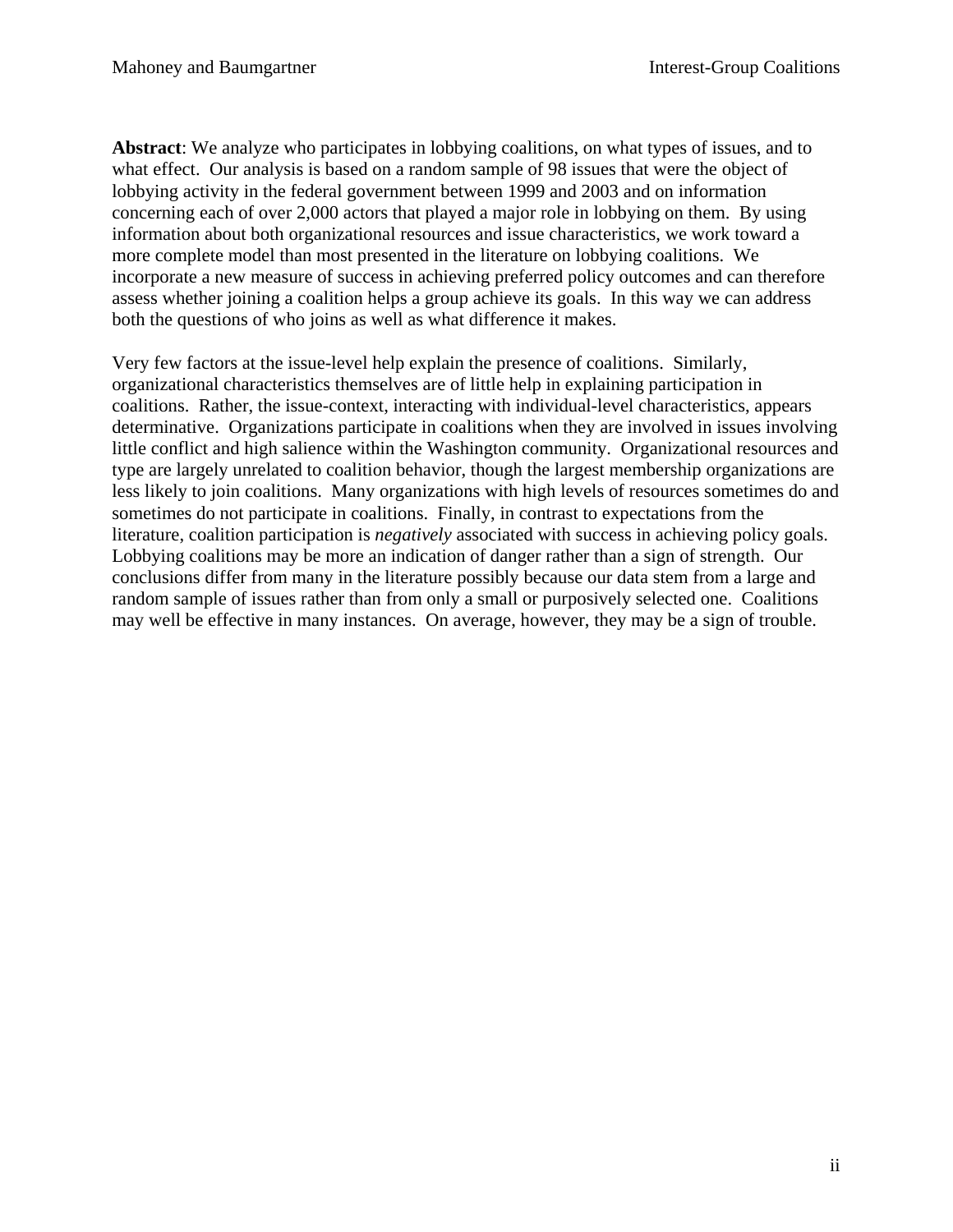# **Introduction**

 $\overline{a}$ 

Interest-group coalitions abound in the Washington lobbying process.<sup>1</sup> From high-profile cases such as the massive struggles in the Clinton administration relating to Permanent Normal Trade Relations with China to more prosaic issues such as Amending the Windfall Elimination Provisions and Government Pension Offsets for certain federal workers, we find formal and informal coalitions of policy advocates active across the board, in all types of issues. What groups join these coalitions, and why do they do so rather than work on their own? What do they expect to gain and how does participation in a coalition affect the likelihood of policy success? We report analysis here from a massive study of lobbying and public advocacy conducted with several colleagues over the past five years. Our large study, based on a random sample of policy issues across the full range of areas of governmental activity and on over 300 interviews, allows us to answer a number of questions about who participates in coalitions, why, and to what effect.

# **The Causes and Consequences of Coalition Participation**

A surprising variety of perspectives is apparent in reviewing the literature on why organizations participate in lobbying coalitions and what effect these have. On the one hand, coalitions may not be necessary since like-minded policy advocates can informally coordinate their efforts relatively easily. On the other hand, there are many economies of scale and possibilities of benefiting from a tighter form of coordination that can come only with a more formal coalition or organizational structure of some sort. While there are potential benefits to be reaped, coalition-

<sup>&</sup>lt;sup>1</sup> This paper draws on research conducted collectively with Jeffrey Berry, Marie Hojnacki, Beth Leech, and David Kimball. Research was supported through NSF grant # SBR–9905195 for the period of August 1, 1999 to December 31, 2000 and NSF grant # SES–0111224, July 1, 2001 to June 30, 2004, with significant additional support from Penn State University.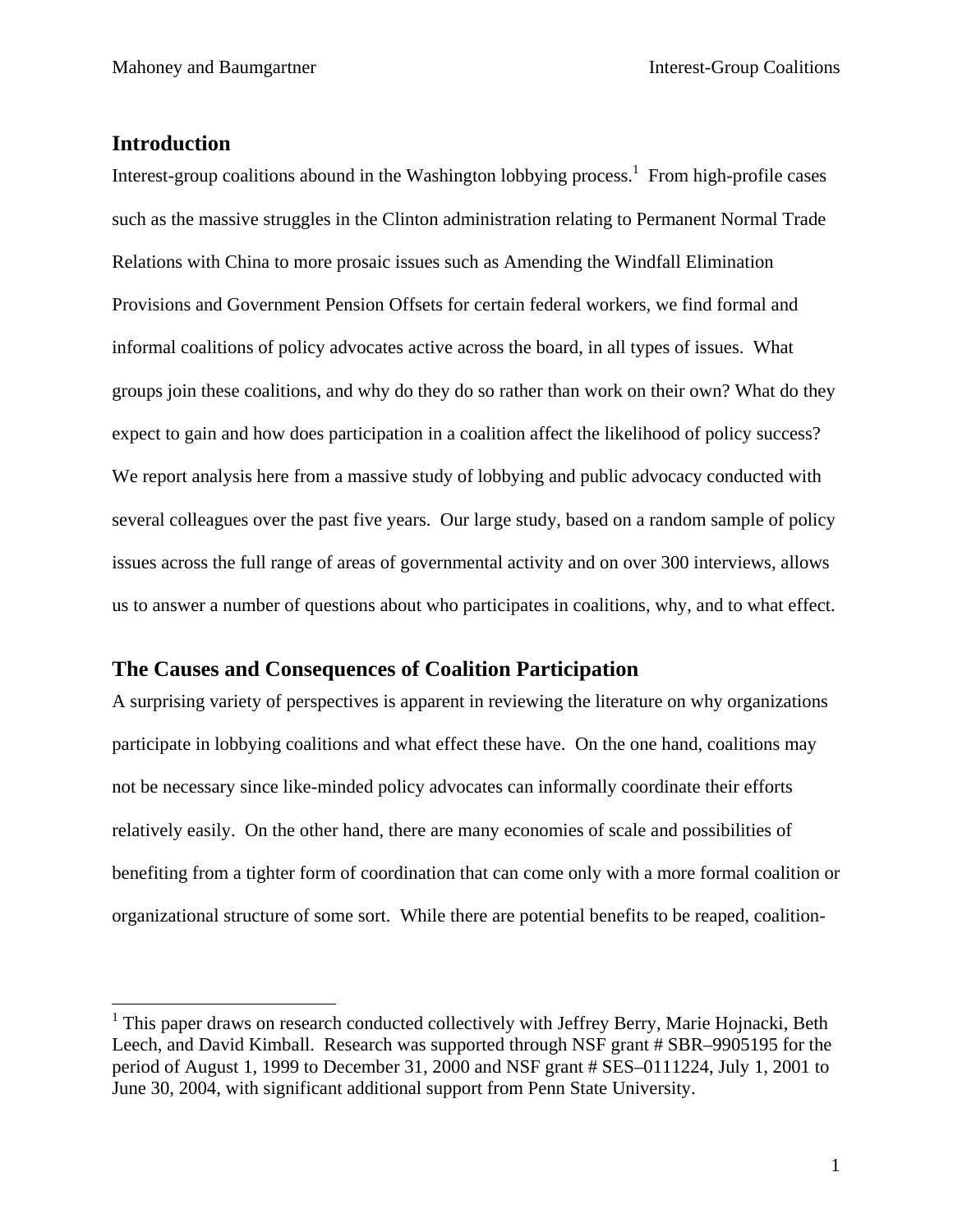building involves start-up costs and there is always the problem of free-riding members once the coalition is established.

The creation of a large and diverse coalition signals to government policymakers that broad support is apparent and that significant opposition may not be expected; therefore it can be helpful. On the other hand, this can sometimes be done without bothering to create a formal coalition, simply by actors working on their own. In this section we briefly review some expectations about organizations' decisions to join a coalition, the types of issues on which coalitions should be expected, and finally about the value of coalition participation in terms of achieving one's policy goals.

# *Who Participates?*

A great diversity of hypotheses, some directly contradictory, abound in the scholarly literature on lobbying coalitions. Many of the contradictions stem from considering behaviors that are expected in different types of issues. In reviewing the literature on coalition membership among lobbying organizations, we can see at least the following expectations.

First, coalitions are the weapons of the weak. They present a relatively low-cost mechanism either to participate in the policy process by lending one's name to a pre-existing coalition, or (for those organizing the coalition) to gain the credibility that comes with an impressive list of supporting groups. As Whitford puts it coalitions are a low-cost means for assembling minority interests into more powerful blocks (2003, 45). Sharing resources among members of the coalition, each contributing a part, is another benefit thought to be especially helpful to the relatively poorly financed lobbying organizations or those that are involved in a great range of issues rather than those groups are active in only one domain. Thus it should be expected among citizen groups, nonprofits, unions, and especially consumer and environmental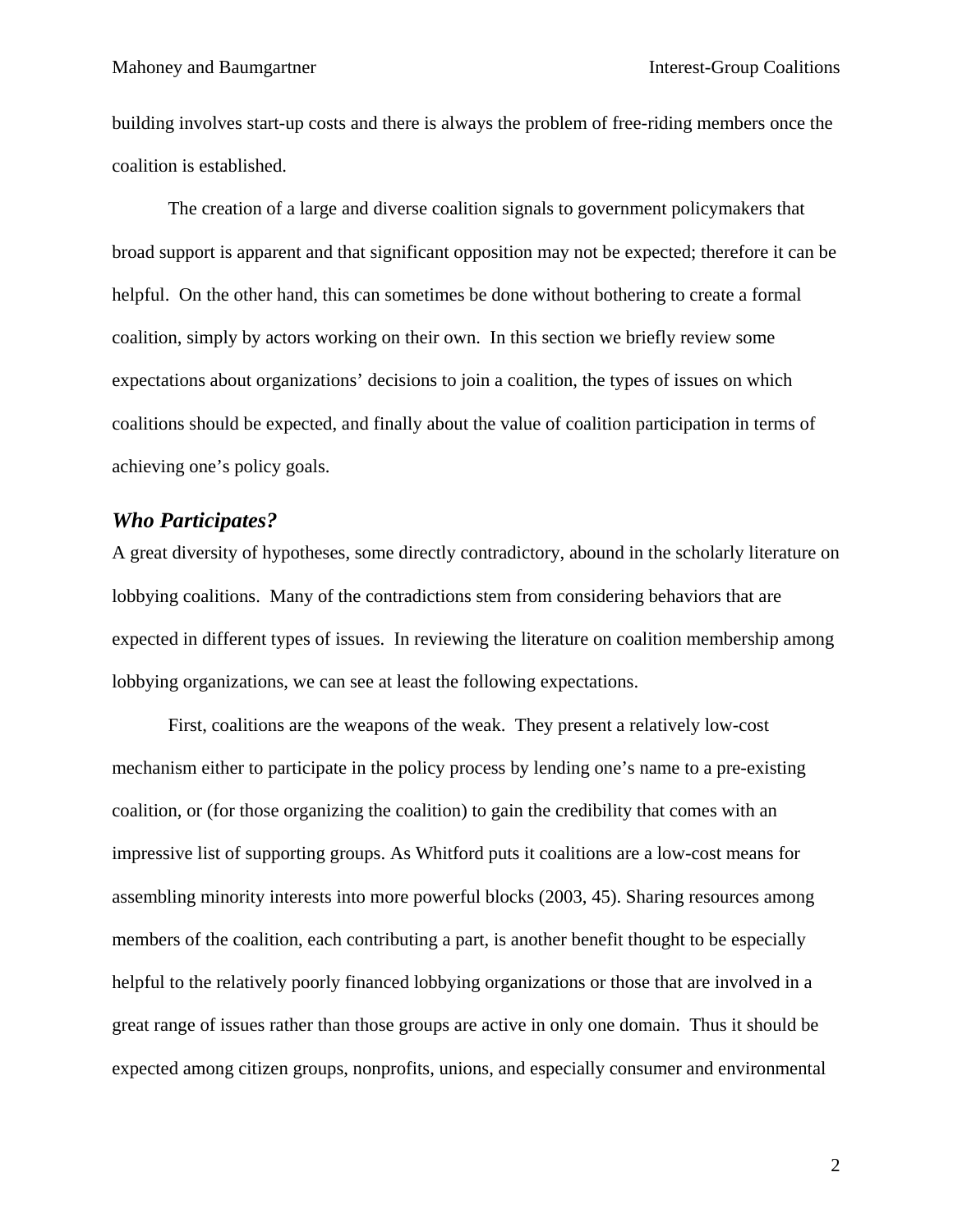organizations. According to this logic, we should not expect to see lobbying in coalitions so much among the resource-rich or among trade associations, large corporations, and the like.

Second, coalitions are the weapons of the rich and powerful. It costs money to hire a coalition coordinator (or a PR firm to do this work), to assemble the membership list, to assess dues, to coordinate activities, and to overcome the organizational obstacles that such things require. And many groups will be free-riders in any coalition, taking the benefits of coalition membership but contributing little to its activities. According to this logic, it is more likely that the best endowed organizations, perhaps trade associations (whose internal structure is often already somewhat akin to a coalition), would be the most likely participants in coalitions. Certainly for large coalitions such as those existing commonly on very high visibility public debates, we see impressive lists of high-profile corporations, trade groups, and major Washington players active in coalitions. A number of scholars have addressed the organizational resource question as it relates to participating in coalitions (Bacheller 1977; Schlozman and Tierney 1986; Walker 1991; Hula 1995; Hojnacki 1998). Heaney (2004) suggests that a more appropriate model would be that the poor organizations may be free-riding members of the coalition not contributing to its leadership while the wealthy groups may become coalition leaders; his statistical analysis showed no significant relation between resource levels and leadership position within coalitions however; rather, groups became active on those coalitions that were central to the group's core missions (see also Wilson 1973).

Third, some authors have suggested some types of organizations just simply are less likely to engage in coalition activity relative to other actor types. Clark and Wilson (1961) suggest that cooperation is more likely among utilitarian groups and less likely among purposive groups which are more restricted in their activities due to incentive systems (1961, 162). Caldeira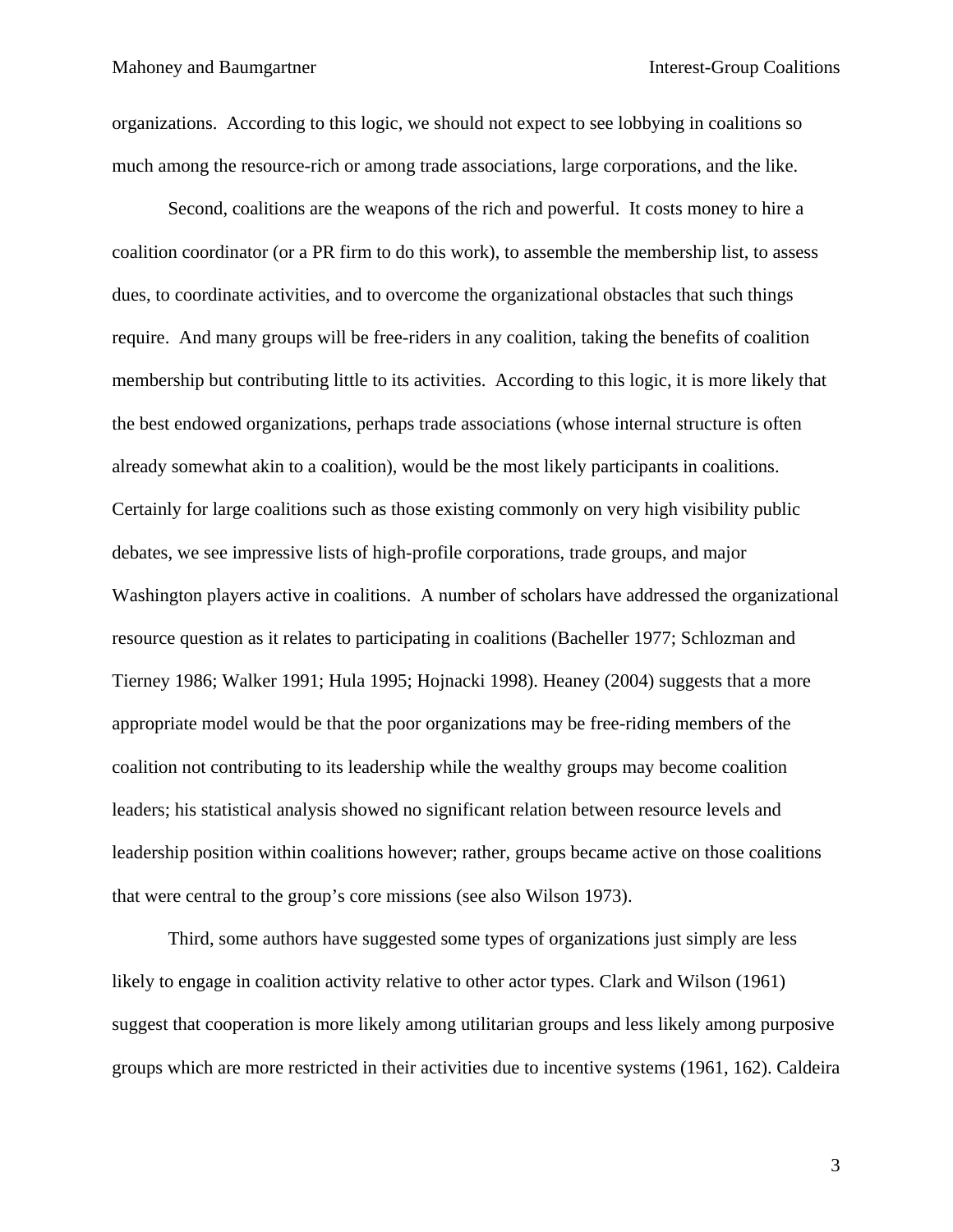and Wright in their study of *amici curiae* activity suggest public firms and peak associations are less likely to cooperate (1990, 799). Thus perhaps actor type predicts of coalition membership.

Why would an organization join a coalition rather than only lobby on its own? For one, if its goals happen to coincide completely with the goals of the broader coalition, and if the coalition is going to do most of the work, then this is an easy decision. But we should not assume this to be the case. Certainly, in the contemporary policy process in Congress, massive pieces of legislation often involve huge numbers of disparate elements of policy, merged into a single whole by a process that no single lobbyist can control. In these diverse and complex policymaking environments, for example in the case of the Patient's Bill of Rights that was hotly debated during the period of our interviews in Washington, many diverse organizations may share certain goals (say, increased Medicare reimbursement rates for doctor's visits in general, or certain provisions regarding the privacy of medical information), but they may diverge on the particulars (which doctors? which bits of medical information?). "Peeling off" from a coalition to protect a more particularistic benefit is certainly not uncommon. In any case, lobbying on one's own for particular benefits does not preclude lobbying as part of a coalition for some broader goals. Groups may well do both: Lobby alone and in a coalition.

From the perspective of the lobbying group coalitions can provide many benefits. Perhaps most importantly they can demonstrate the breadth of support that one's position enjoys. Scholars from Mayhew (1974) to Kingdon (1981) to Esterling (forthcoming) have suggested that policymakers look for signs that a policy proposal has broad support among affected constituencies. This may be because it signals that technical research has been done and the policy is likely to work as advertised, according to those with specialized knowledge (see Esterling, forthcoming) or because Members of Congress simply want to know whether a vote in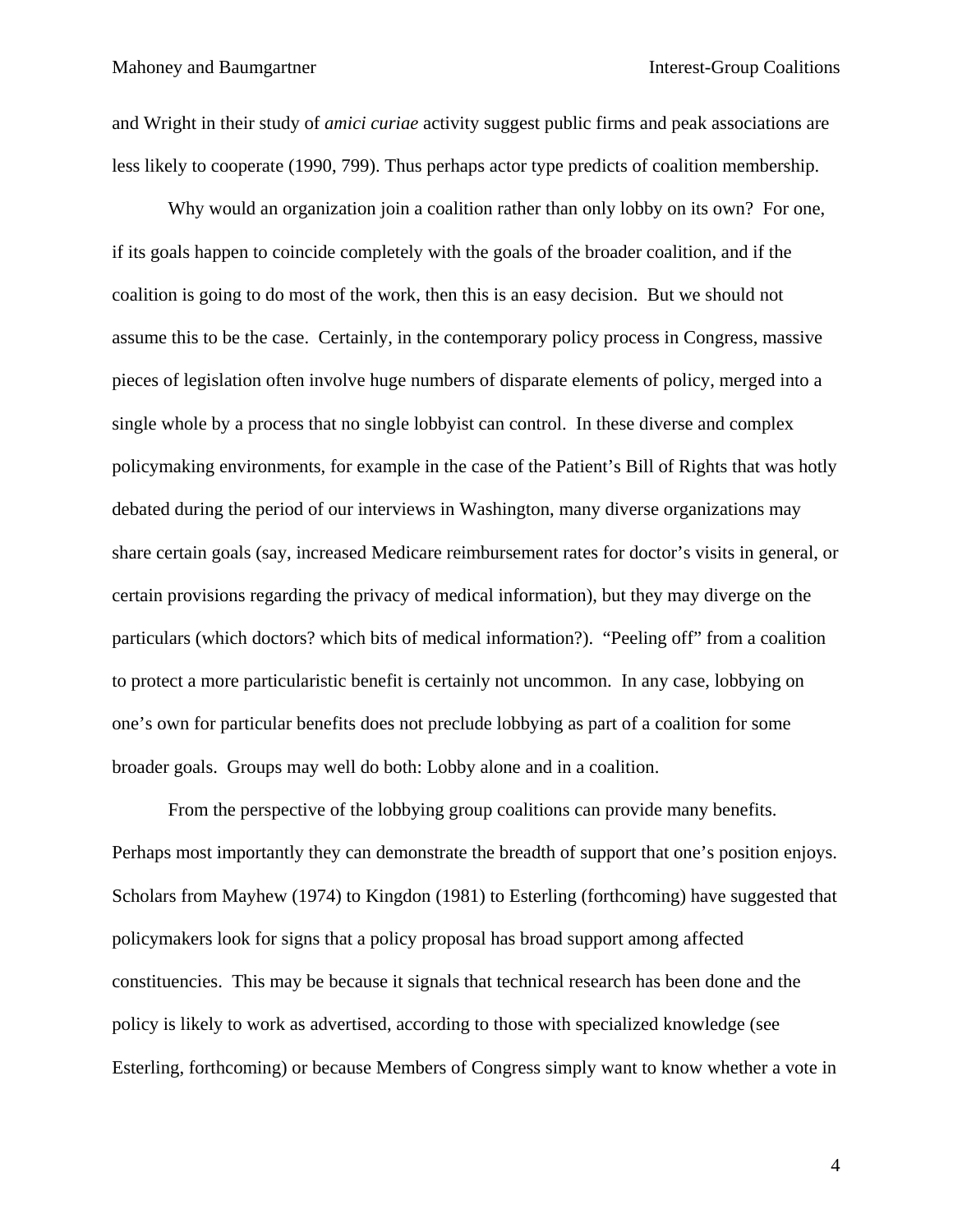#### Mahoney and Baumgartner **Interest-Group Coalitions**

favor of this provision will later be used against them in the next election by some organization (see Mayhew 1974; Kingdon 1981). In any case, a broad coalition with the right members signals a lot to policymakers; this can be invaluable in building support (see Hula 1995).

Organizations may become involved in coalitions as they seek to broaden the appeal of their issue. While organizations do not control the nature of the issues with which they deal single-handedly, groups seeking a particular policy change from government may sometimes benefit from expanding the definition of the issue to include other similarly situated potential allies. Expanding the issue (say) from being one that affects your company's ability to gain a favorable regulation affecting one factory's emissions to one affecting the nation's overall emissions regulation policy may or may not be the way to go, depending on a variety of factors. But a coalition is neither necessary nor likely to be possible in the first case, whereas it may be easy in the second. Particularistic goals do not mesh with broad coalitions; more general policy goals are compatible with creating a broader coalition. Some groups may avoid coalitions because they prefer to seek narrow policy goals. Other groups, seeking broader goals affecting many similarly situated organizations, may be more likely to be coalition activists.

Groups may join coalitions because they may falsely believe it will be useful. Folklore abounds in Washington and there are many examples of impressive policy successes that came about at least partly because of the efforts of organized coalitions. (The large number of equally impressive policy failures may not be remembered as well.) Coalition entrepreneurs, possibly seeking financial support, may be effective salespersons, convincing many potential "consumers" that they should join a coalition and contribute resources to it because doing so will increase the likelihood of policy success. Whether or not this is true is a completely different story.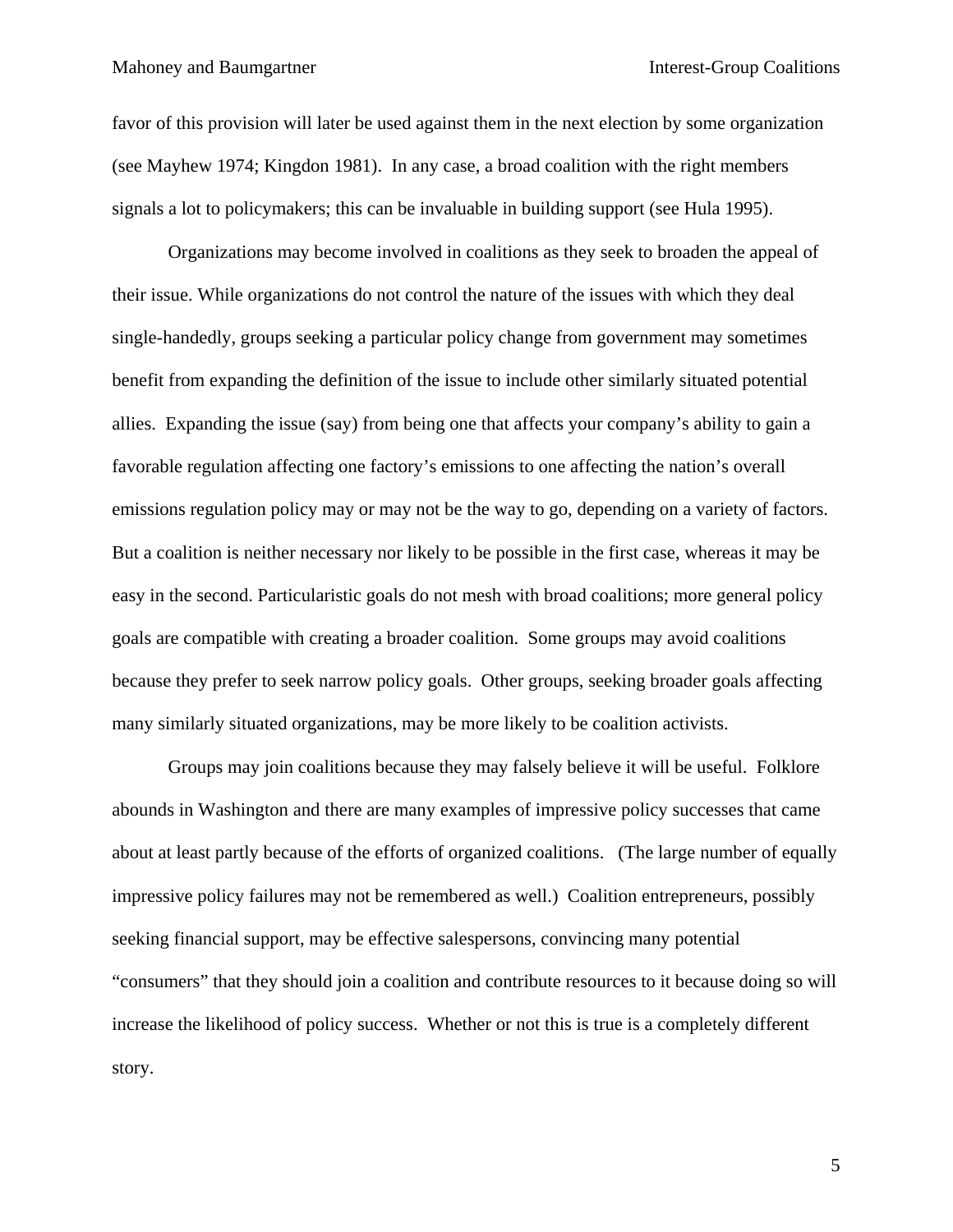A final reason to join a coalition is simple: it is relatively low-cost and a rational lobbyist may try out many lobbying techniques knowing that they cannot always know ahead of time which particular technique will be useful. This type of "all directional" lobbying simply involves using a greater number of tactics rather than fewer, without necessarily targeting the choice of tactics so carefully (Coen 1997; Pijnenburg 1998). In this scenario, relatively low-cost tactics such as joining a coalition make good sense even if the precise pay-off to this one tactic may be uncertain. Especially in the case of a relatively high-salience issue, we may find that organizations involved in such issues use a great number of lobbying tactics. In this sense, coalition participation may be simply a part of a rising tide of lobbying activity in general on those issues that demand lots of energy. This implies that high salience issues involving many actors will also involve more coalitions, just as they involve more of other types of activities and tactics.

## *When Do Coalitions Emerge?*

On what types of issues would coalitions be expected to emerge? Here again we see diverse and opposite expectations emerging from the literature. On the one hand, narrow issues may have clear and relatively homogeneous sets of groups that can easily be assembled into a coalition. Similarly, on narrow issues operating within a relatively restricted issue-niche, policymakers might expect to see coalitions and the absence of one might be taken as a sign of serious conflict. With regular participants in a well defined issue-niche, with consensus on goals, it should be straightforward to create a coalition (Browne 1990).

On the other hand, broad issues cutting across previously established policy boundaries may call for coalitions, making these temporary structures more valuable than when dealing with repetitive issues with the same actors over and over again (Salisbury et al., 1987). A broad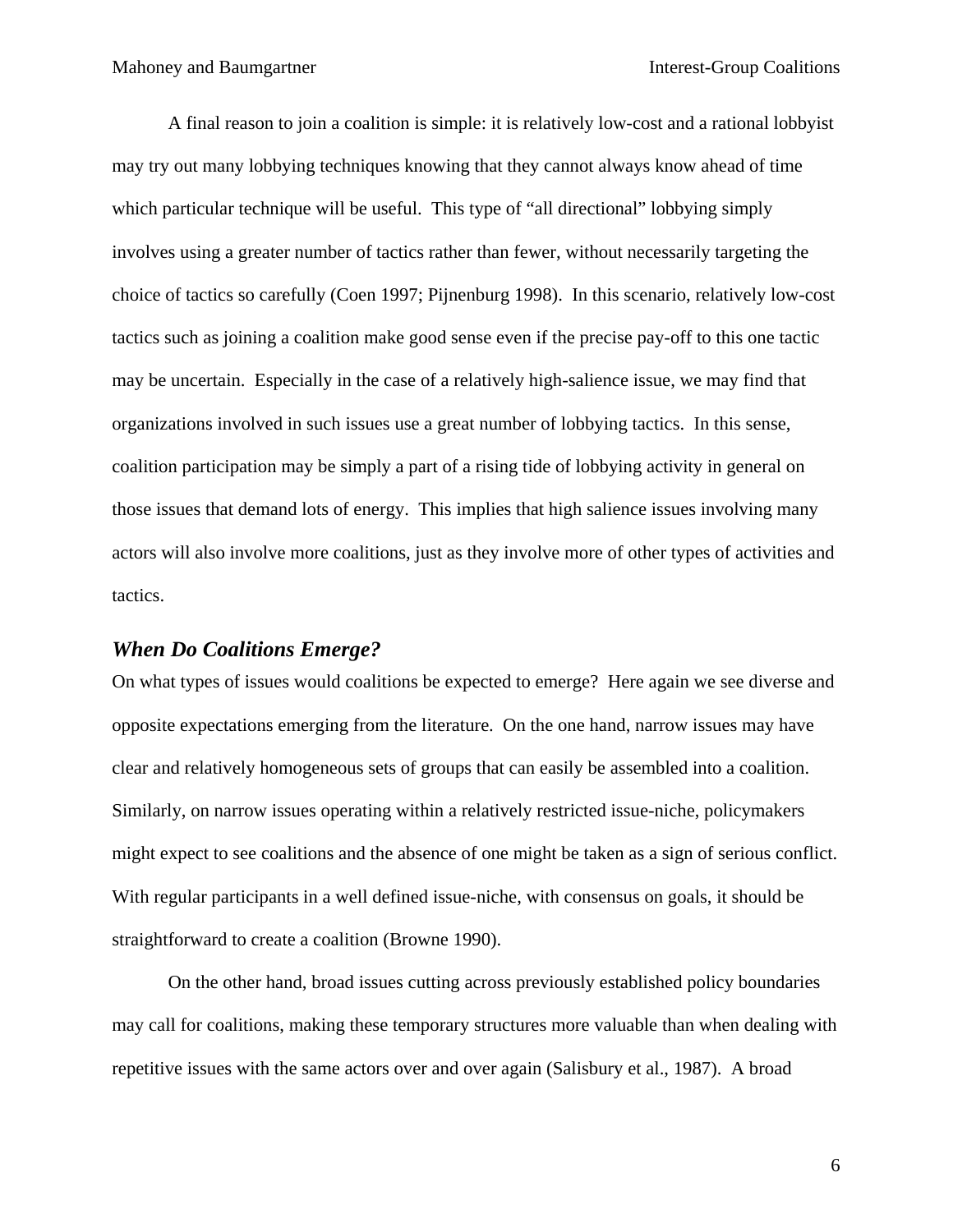Mahoney and Baumgartner **Interest-Group Coalitions** 

coalition encompassing both energy producers and environmental groups can signal to policymakers that an unusual consensus is possible at least in a particular issue. So we might expect coalitions on those issues that span across traditional policy domains, or where heterogeneous combinations of actors can be brought together.

Many organizations have the capacity to lobby directly on their own for particular benefits they seek or as part of a trade or industry organization for issues that affect them and other similarly situated organizations (e.g., Ford Motor Company can lobby on its own, but it can also rely on the Automobile Manufacturers Association in some cases when this trade group can speak for a consensus view among all its members). To the extent that issues are broader, spanning even across more than one industry, then we might expect coalitions to be more prevalent. After all, why work through an ad-hoc coalition when so many trade and professional groups already exist whose very purpose is to lobby in those cases where membership interests are relatively consensual? As above, lobbying as part of a coalition certainly does not preclude lobbying on one's own (see Pijnenburg 1998).

It seems clear from the literature that more scholars expect coalitions to arise on highly conflictual issues than on narrow issues. First, highly conflictual issues will attract coalitions because conflict gives groups an incentive to band together to face a common threat (Gais and Walker 1991; Hojnacki 1997; Whitford 2003). Second, issues taking place within the context of large issue-networks rather than in smaller policy communities attract coalitions because interest groups can use the coalition structure as a means to work out differences among themselves before approaching government officials (Heclo 1978; Hula 1995). Finally, highly salient issues in terms of media attention attract coalitions because of the higher resource needs in this type of lobbying and because of the greater value of asserting a broad base of support. So we can see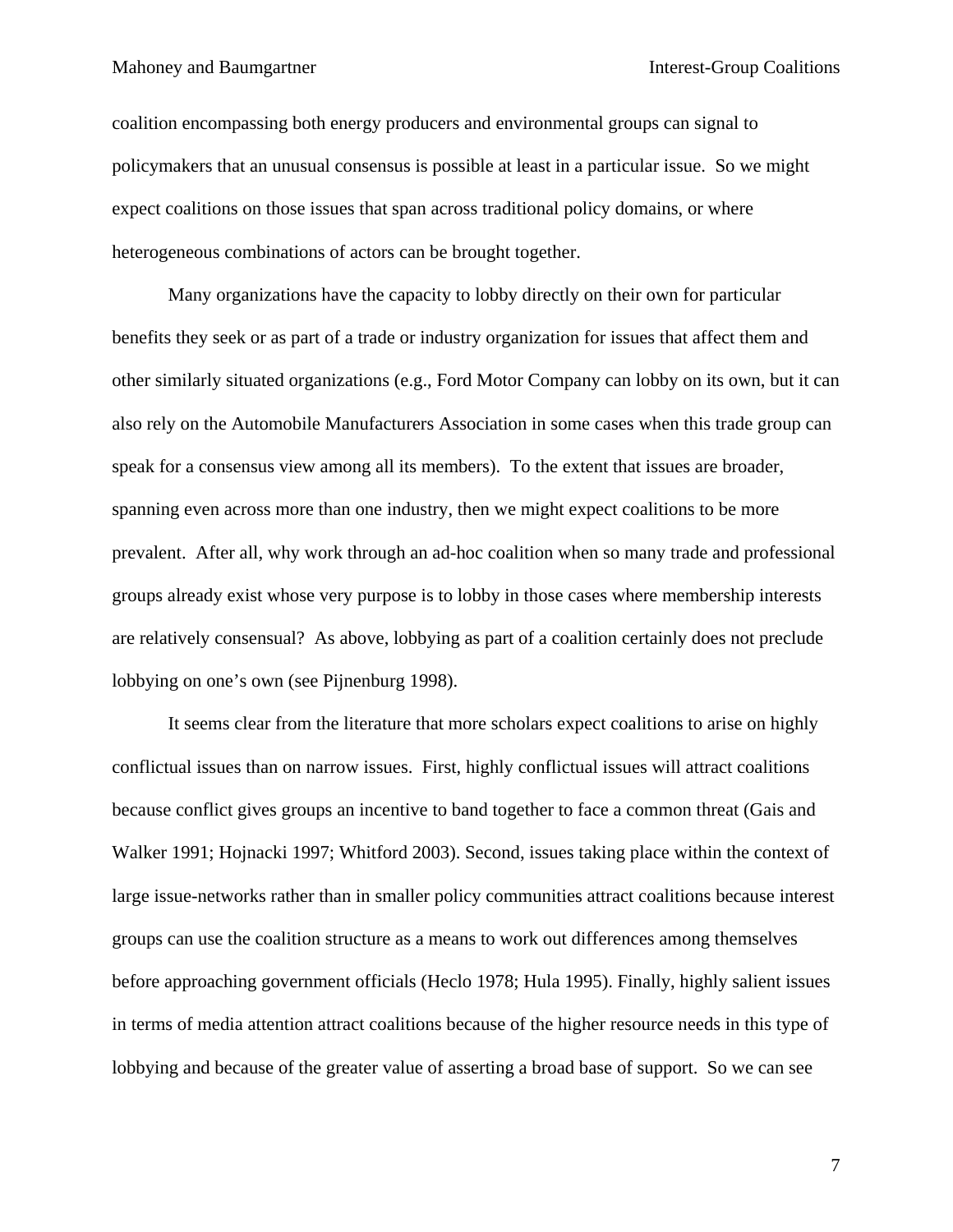reasons to expect coalitions on many different types of issues. The results are likely to relate to a combination of contextual and individual factors for each group.

# *Do Coalitions Help Groups Achieve Success?*

There are many examples of powerful coalitions where groups working together have accomplished notable policy successes that any one of them could not have expected to accomplish if working alone. Washington lobbyists invest tremendous resources hiring staff, renting offices, and investing in the organizational infrastructure to make coalitions work. (Other coalitions are more informal, of course.) Clearly, many believe that coalitions increase the chance of policy success; otherwise why would there be so many of them, and why would groups invest so much in them?

While it would seem obvious that groups would join coalitions because they believe these will help them influence policy outcomes, few have actually studied whether in fact they do. Rather, more common seems to be an assumption that rational lobbyists simply would not be investing resources in something that is unsuccessful. After all, President Clinton may not have been successful in pushing through his highly controversial but finally successful proposal to promote Permanent Normal Trade Relations with China without the activities of three supporting coalitions: the Business Coalition for U.S.–China Trade, the U.S. High-Tech Coalition on China, and the Agriculture Coalition for U.S.–China Trade. But how can we assess this question systematically? In fact there are many possible outcomes from the creation of a coalition, and there are many reasons for an organization to create or participate in a coalition that are unrelated to ultimate policy success.

Coalitions may be ad hoc or long-standing. Once a coalition has been created it may be relatively inexpensive to keep it going. Whether this means simply maintaining a mailing list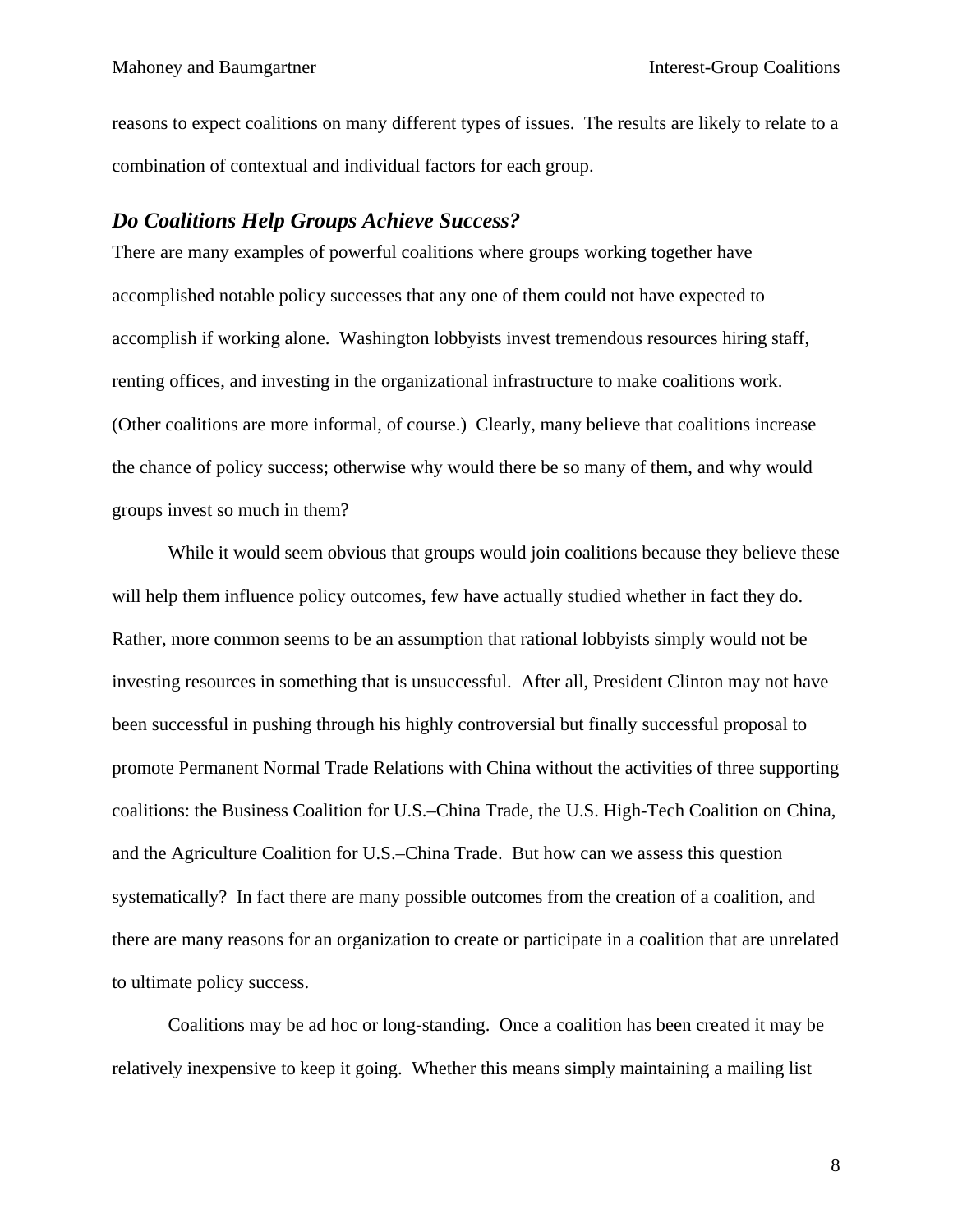and monthly meeting date after one lobbying campaign ends and a similar one appears on the horizon, or if it extends to a more formal stage of creating a staff, a headquarters, and a budget, some coalitions are pre-made and others have to be made from scratch. This is largely stochastic or unrelated to the nature of the issue today, as it relates more to the history of action on the issue in previous years. In sum, one reason for the presence of coalitions—policy history—may be generally unrelated to current circumstances or to the potential for success in the current policy battle.

Coalitions may be a sign of trouble. Their presence could be more commonly associated with efforts to mitigate disasters rather than attempts to achieve new policy victories. After all, for each organization attempting to push public policy in some new direction, other groups may need to mobilize to protect the status quo or their own interests. Some coalitions may be proactive; others, reactive, the result of a coalitional arms-race, so to speak. Many reactive coalitions may get created after organizations with similar stakes in the issue recognize that major changes adversely affecting their interests are either possible, likely, or inevitable. A defensive mobilization attempting to limit the degree of policy change, or stop it altogether, may be a very common lobbying situation. If so, then we may not see coalitions normally being associated with policy victories, but with failures. These reactive coalitions may emerge either in reaction to formal coalitions on the other side, or simply in response to threats that may not necessarily involve a rival coalition. In either case, they may be related more with policy failure rather than success.

Coalitions can be "successful" if the outcome of their activities is to limit the degree of policy change its members suffer. However, this type of policy success (e.g., limiting one's losses) is quite different from actually achieving a new policy victory, so in our analysis we will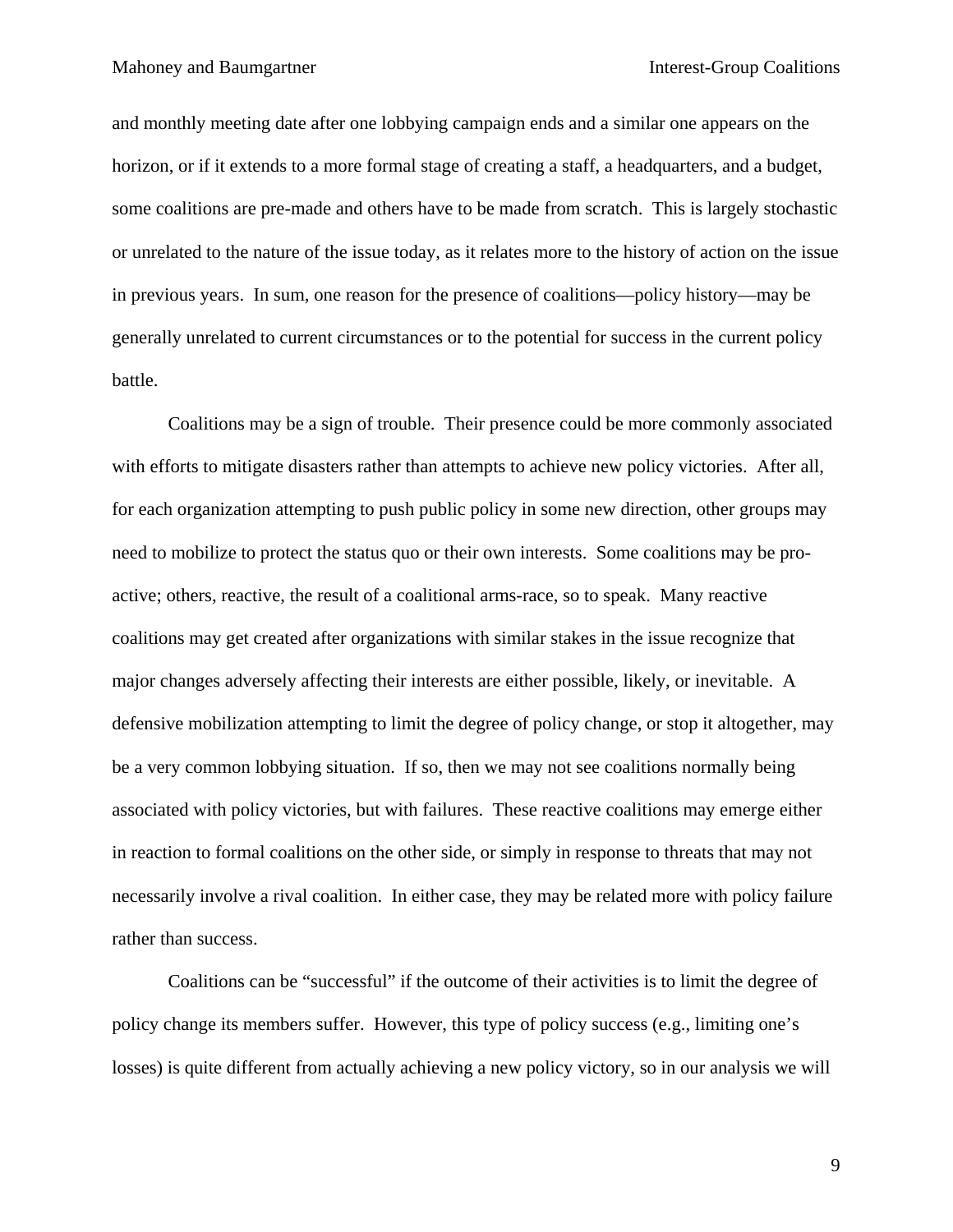treat successes only as achieving one's goals and failures will be reciprocal to successes. That is, in our empirical analysis below if we code one side as successful then we count the opposing side as unsuccessful. If coalitions largely emerge as reactive and defensive efforts to limit damage, then they will be associated with policy failures in our analysis if policy changes occur. If they emerge on average in the context of efforts to gain new policy advantages, and if these efforts tend to succeed, then in our analysis we will see coalition activity statistically to be associated with increased policy success. (Of course, we also allow for partial successes.)

From the perspective of a coalitional entrepreneur attempting to recruit members (or even a rational organization deciding whether to join), mitigating a disaster can be just as valuable as gaining a new success. From the perspective of a policy analyst, however, it seems worth separating out proactive use of coalitions by those seeking new policy gains from the reactive use of the same strategy by those seeking to protect the status quo. Or analysis does exactly this. We can therefore assess the degree to which coalitions are associated with policy success as defined as new policy gains. Of course, the simplest hypothesis remains the most straightforward: Groups join coalitions because they expect them to be successful.

## *Summary: A Difficult Research Problem*

As in many areas of the literature on lobbying, contradictory and confusing expectations abound concerning when one would expect to see an organization lobby through a coalition as opposed to working only on its own. The reasons for these different expectations are largely similar to those that affect the field of lobbying studies in general: Lobbyists are active in a variety of ways on many issues and adjust their tactics both in relation to their own particular resources as well as to the characteristics of the issue at hand. In fact, the same organization will follow very different tactics on different issues, as the situation demands. This is easy enough for all to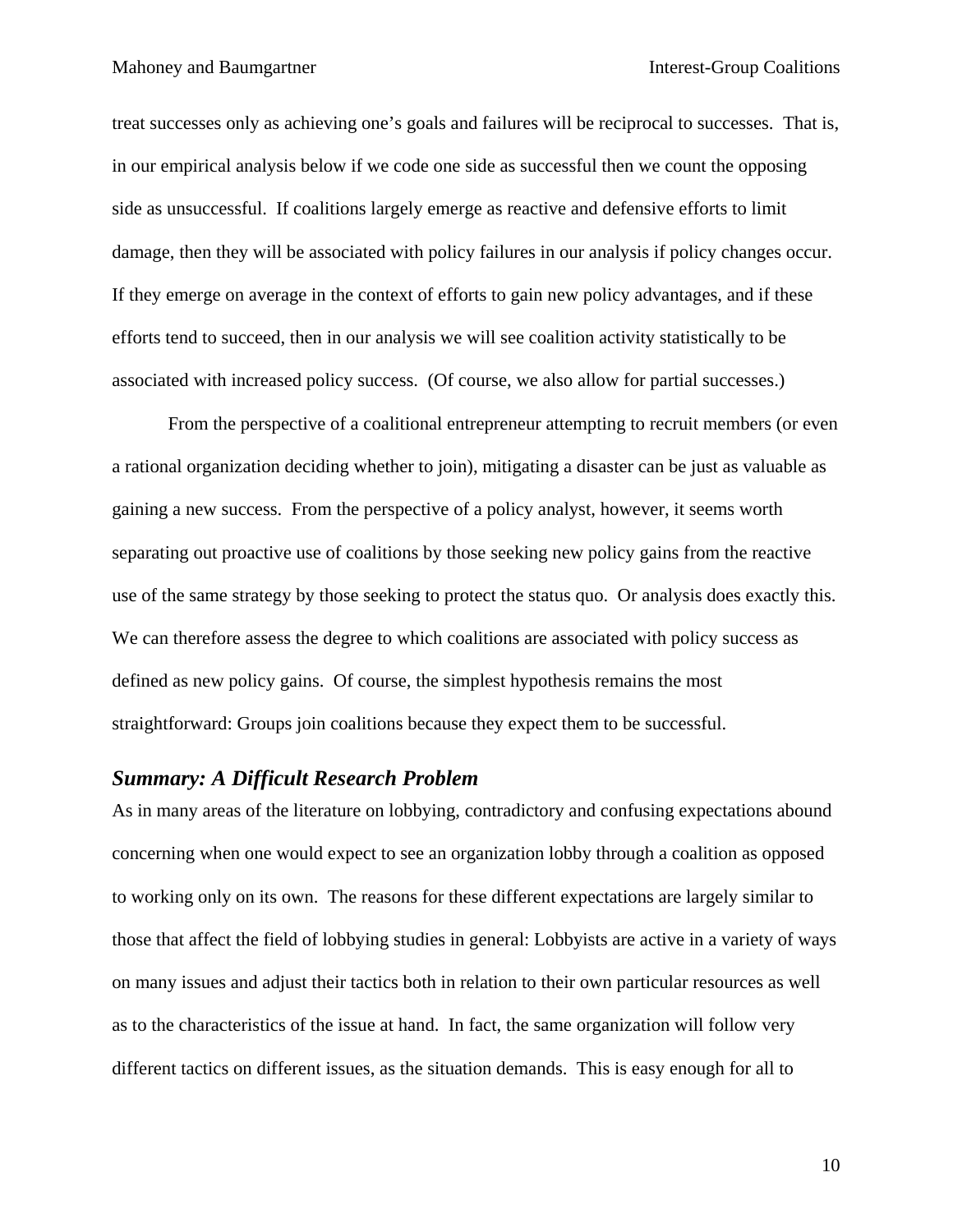recognize, but surprisingly difficult to study in a systematic manner because general surveys of groups have tended to ask organizations to generalize about what they *usually* do, and issuespecific studies have typically been based on such a small number of issues (often just one; typically fewer than five; see Baumgartner and Leech 1998, chapters 7 and 9). Our study is based on a large number of randomly selected issues and on information regarding a complete set of major participants in that sample of issues. As such, we should be able to address a number of hypotheses conclusively.

Many hypotheses stemming from the literature make perfect sense for certain groups in certain circumstances, but may not hold across the board (though they may be presented as general expectations). Much of the literature appears to be addressing groups starting out from scratch attempting to achieve some new policy benefit. In fact, virtually all issues in the federal government that are the object of lobbying at any given point are on-going issues, having been present for several years and expected to be present continually for the foreseeable future. The continuing nature of most policy debates is insufficiently recognized in the literature, but many behaviors may have more of a reputational value in the long run rather than a short-term instrumental value relating to the issue at hand, as Michael Heaney discusses (2004). Similarly, the reactive nature of much lobbying is not given the attention it deserves. After all, for each group hypothesized to push in one direction, there may be several others ready to react. The overall effect, including reactions, may be quite different than only the direct behaviors most often discussed in the literature. This may be particularly the case when we consider the overall success of lobbying through coalitions. Creating a coalition may well be a good idea, other things being equal. However, other things in Washington are not equal; rivals will react to one's decision. Therefore, it is important to think through the ultimate impact of a given decision,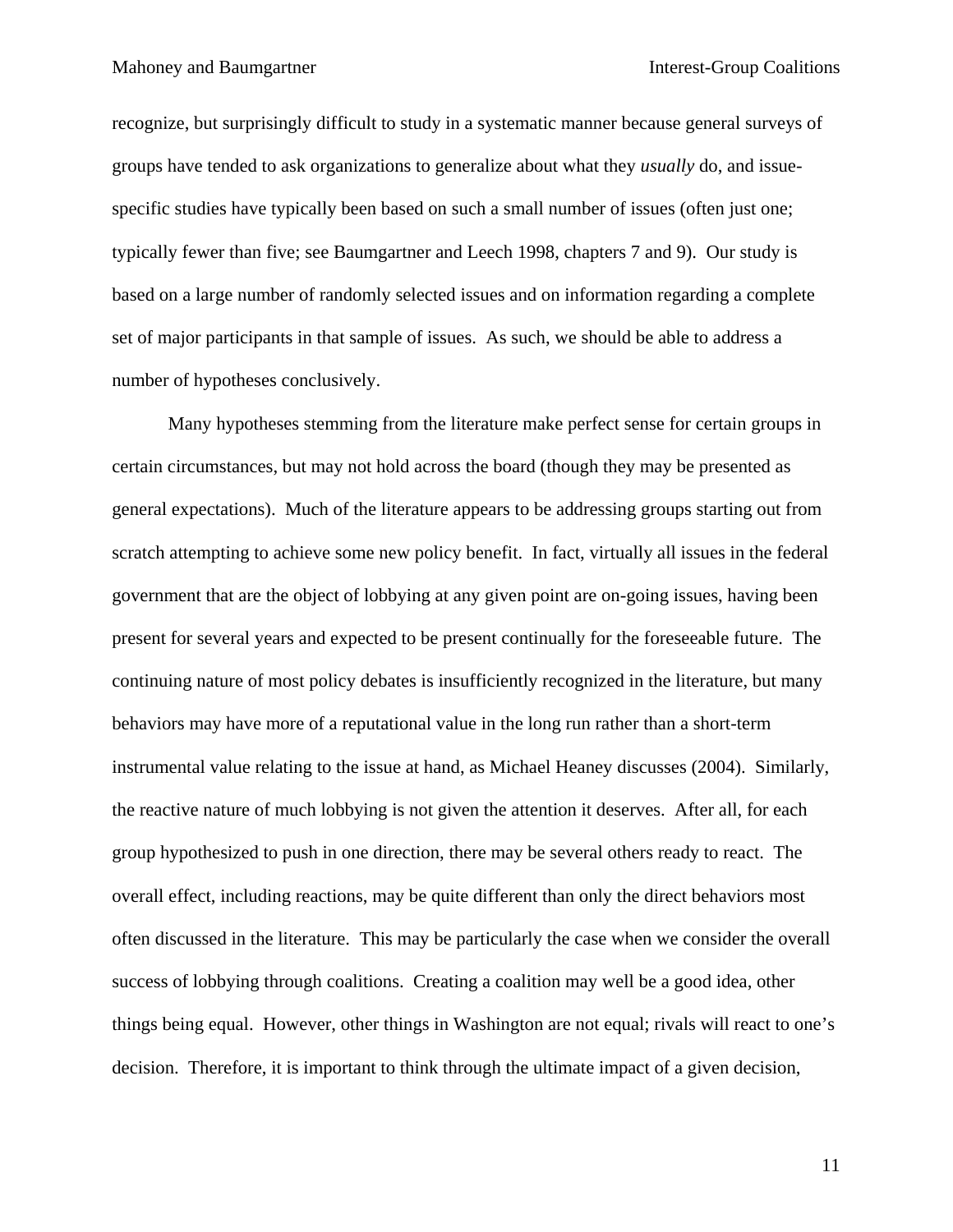including the reactions of rivals. This may help explain why lobbying through coalitions is less often associated with policy success than the literature would lead one to expect. We turn now to our evidence after explaining our analytic approach.

# **Our Approach and Evidence**

 $\overline{a}$ 

We make use of the data collected as part of the Advocacy and Public Policymaking Project. This project involves interviews with over 300 policymakers and advocates on a random sample of 98 issues that were the object of federal government lobbying between 1999 and 2003. Appendix Table 1 lists each of the issues and the coalitions present on each one.<sup>2</sup>

Our project defines a "major actor" as a policymaker or advocate identified by others as playing a significant role in the policy process. We and our colleagues interviewed a large number of these major actors, generally one from the leadership of each of the major perspectives on the issue. Our data are not limited to those whom we interviewed, however. In this paper we make use of information we collected about every major actor, whether we interviewed them or not. Using publicly available sources such as web sites, government directories, IRS reports (form 990s for nonprofit organizations), the *Associations Unlimited* web site, *Washington Representatives*, and business directories such as Fortune.com and Hoovers.com, we gathered a range of information about each of the major participants in every issue. In all, we identified a total of 2,160 major actors across our sample of issues.

For every policy advocate active in each of our issues, we know whether they were a member of a coalition or not. We gathered membership lists of all 91 coalitions that were active across our 98 cases and coded whether our major actors were members of the coalitions. These

 $2^2$  Table A-1 lists all 98 issues. We have not completed coding of all the actors for two issues and therefore have coalition data only on 96 issues. Some tables have slightly fewer than 96 cases because of missing data on one of the independent variables.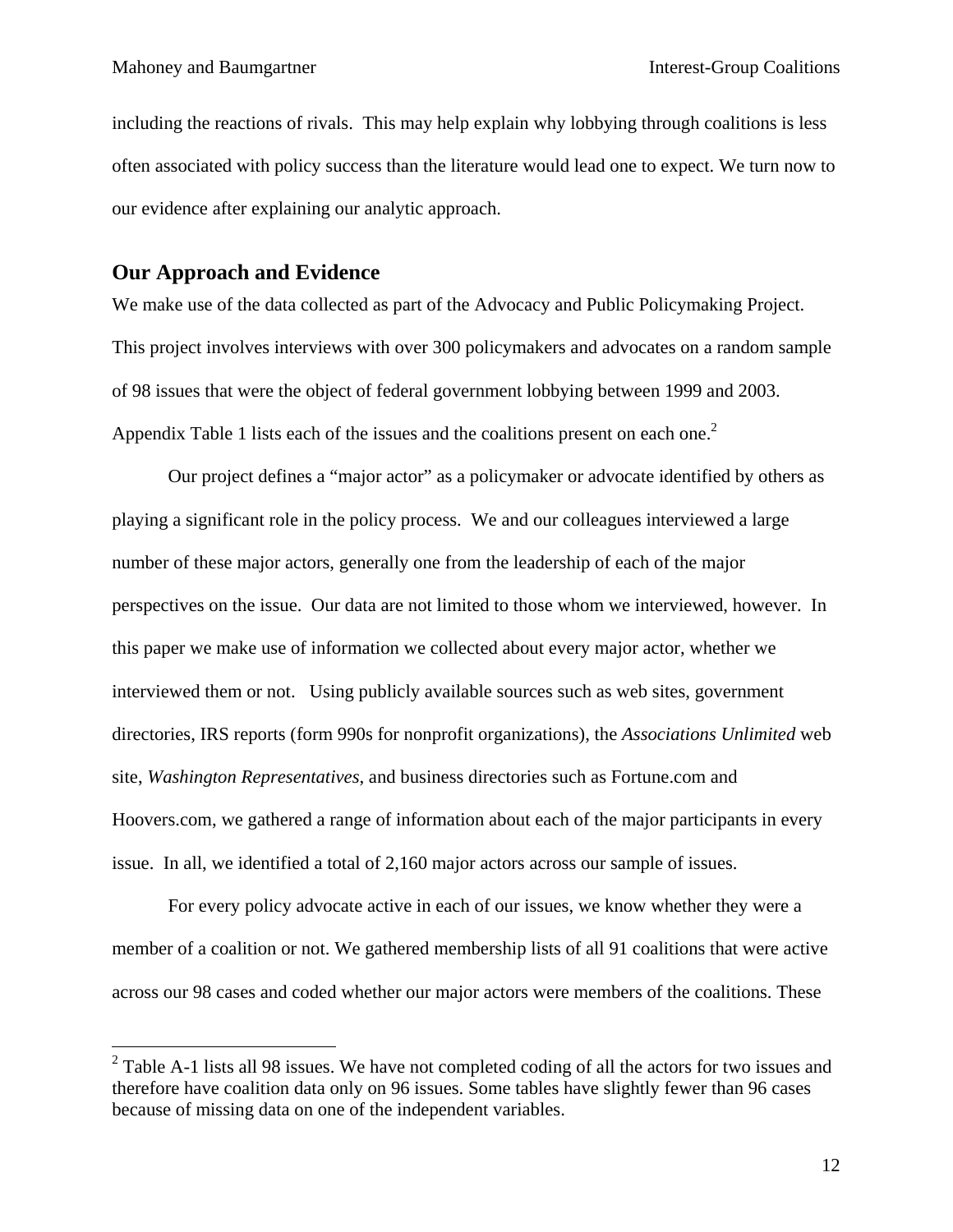lists were drawn from our interview materials, their website or their leadership's website. Further, we can assess whether they and their allied organizations were successful in gaining the policy outcomes they sought. Combined with a wealth of information about their material resources, group type, and set of allies, we can then test in a straightforward manner a variety of hypotheses from the literature. Note that because our dataset is limited only to those who played a significant policy role, we will not address hypotheses concerning free-riders or others who lend their names to a coalition but do not play an active role on the issue. Rather, we can assess whether being a part of a coalition is a lobbying strategy reserved for only certain types of organizations or not and any possible linkage between coalition activities and policy success.

Table 1 shows the distribution of coalitions across our issues.

### (Insert Table 1 about here)

Coalitions were active in just over half of our cases. About one-third of the cases involved only a single coalition, and about one-quarter of the issues involved two or more coalitions. (Note that our analysis includes only coalitions identified by others as playing an important role; there could well have been other, relatively invisible and ineffective coalitions on these issues as well; these are omitted from our study.) Among the 1,050 participants who were not themselves Members of Congress, Congressional staff, or executive branch officials, 429 were involved as active members of coalitions, or 41 percent. Just as we gathered significant information about each participant in the process, we also know a great deal about each of our 98 issues, including the level of news coverage, the number of participants, which types of government officials were involved, and the level of lobbying activity. We can systematically address variables at both the individual- and issue-level using these combined data sources, and we have significant variation on our key variables. We turn to this analysis now.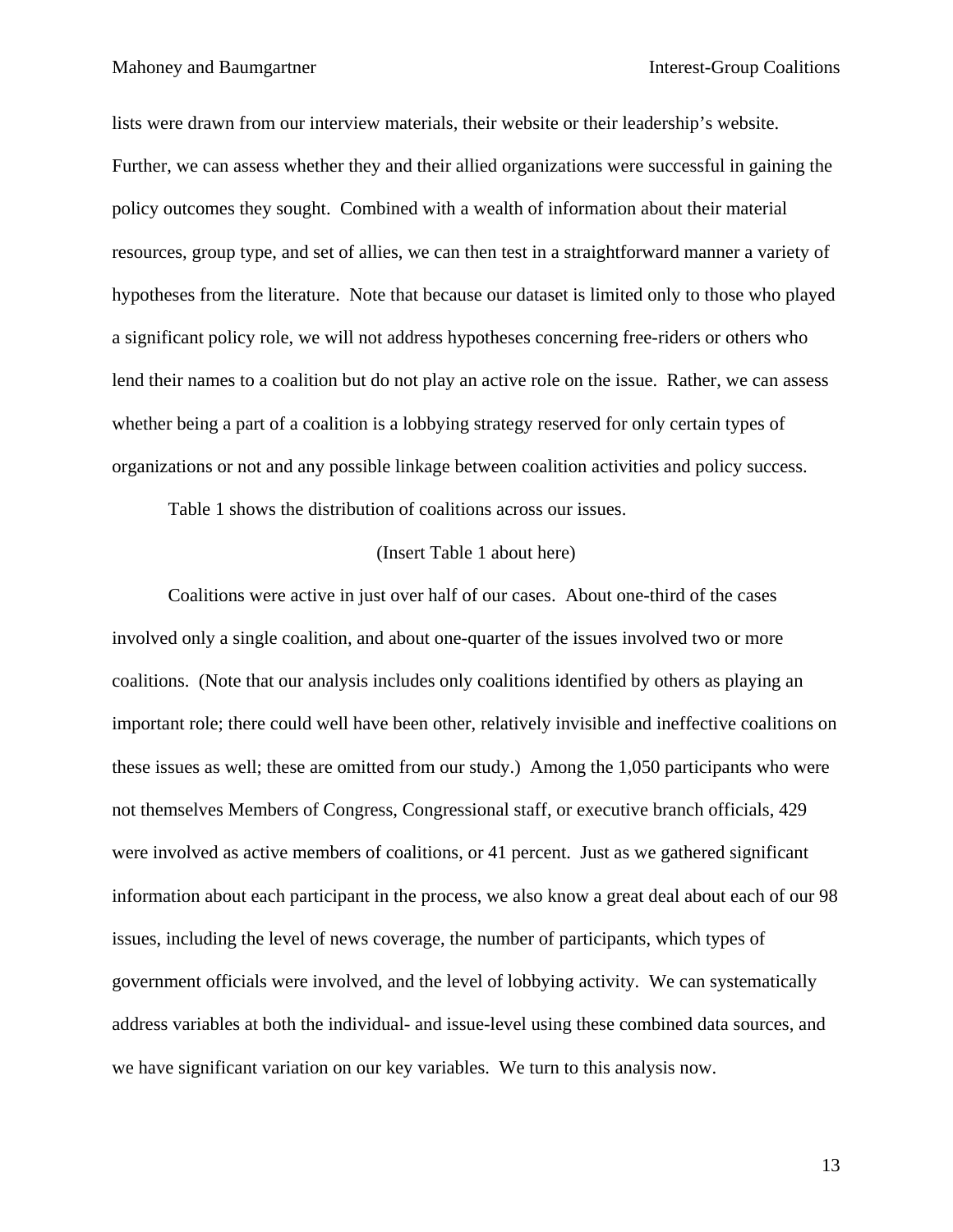# **Analyzing Coalition Behavior**

Coalitions were present in 55 of our issues, absent 43 times. What distinguishes these issues? In general, issue-level factors alone simply do not explain the differences, as we will show in the next section. We then move to the individual level where we can assess not only the individual characteristics of the organizations that join lobbying coalitions, but also the particular issues on which they become active. In fact, characteristics of the issues at hand have a strong impact on the decision to participate in a coalition, much stronger than organizational resources alone. Do those groups that participate in coalitions achieve their policy goals? Here, results show that coalition participation is not related to success; in fact it appears more commonly associated with failure. Rather than being the certain route to policy success, lobbying coalitions may even more commonly be associated with losing battles to protect the status quo after a challenge has emerged. This does not mean that joining a coalition is a mistake; rather it more likely means that some groups may join coalitions for proactive reasons but an even larger number join coalitions when they see their interests threatened.

# *When Do Coalitions Emerge?*

In Table 2 we present a model of the emergence of coalitions; a simple probit model that predicts the presence of a coalition on the basis of two measures of issue-salience, the types of conflict present, and the total number of participants on the issue.

#### (Insert Table 2 about here)

Table 2 shows that the total number of participants active on the issue is barely a significant predictor of the presence of a coalition. Moving from the mean value of that variable to one standard-deviation above the mean (with all other variables held at their means) increases the odds of a coalition being active by seven percent. No other variables have any significant impact, including the amount of newspaper and TV coverage (outside salience index), the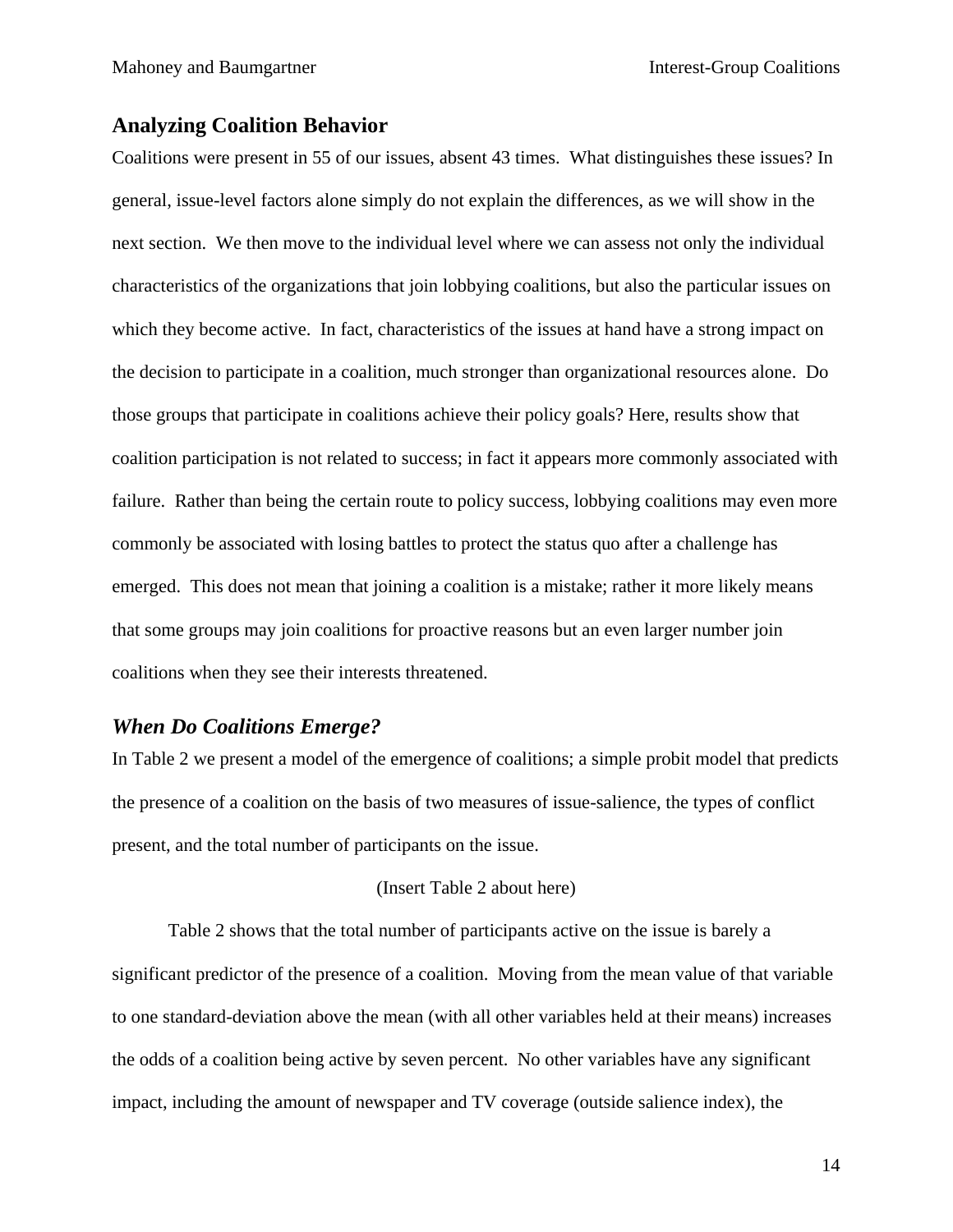volume of congressional testimony and other inside-Washington activity (inside salience index), whether there exist directly opposing positions (Conflict 2) or more then one perspective active on the issue (Conflict 1). Overall, the model performs poorly, explaining little of the variation in coalition activity across the issues. These findings are surprising given the literature that would lead one to expect some significant relations, especially between conflict, salience, and coalition behavior.

Table 2 showed that virtually none of our issue-level predictors of coalitions has a strong impact on the likelihood that a coalition will be present in a given issue. It included two dummy variables for the types of conflict that may be present in a given issue. Table 3 shows the bivariate relation between conflict and coalition activity.

### (Insert Table 3 about here)

The table shows that 14 of our issues had no conflict whatsoever. This includes situations where advocates were seeking a policy goal that was not opposed by any other actor in the system (though many advocates faced serious impediments to favorable action, such as being able to get the attention of prominent government officials or generalized concerns about budget scarcity; these issues however were characterized by the absence of any form of organized conflict or even different perspectives on the issue). In these 14 cases, coalitions were present six times, absent eight times. (This absence of conflict is the baseline model for the dummyvariable analysis in Table 2.)

The next level of conflict, affecting 10 of our cases, concerns differing but not directly opposing perspectives on the issue. This would be for example when one side is seeking a revision to a given bill and another set of actors seek a different, but not directly opposing, shift in policy. Actors seeking these two different goals may compete for the attention of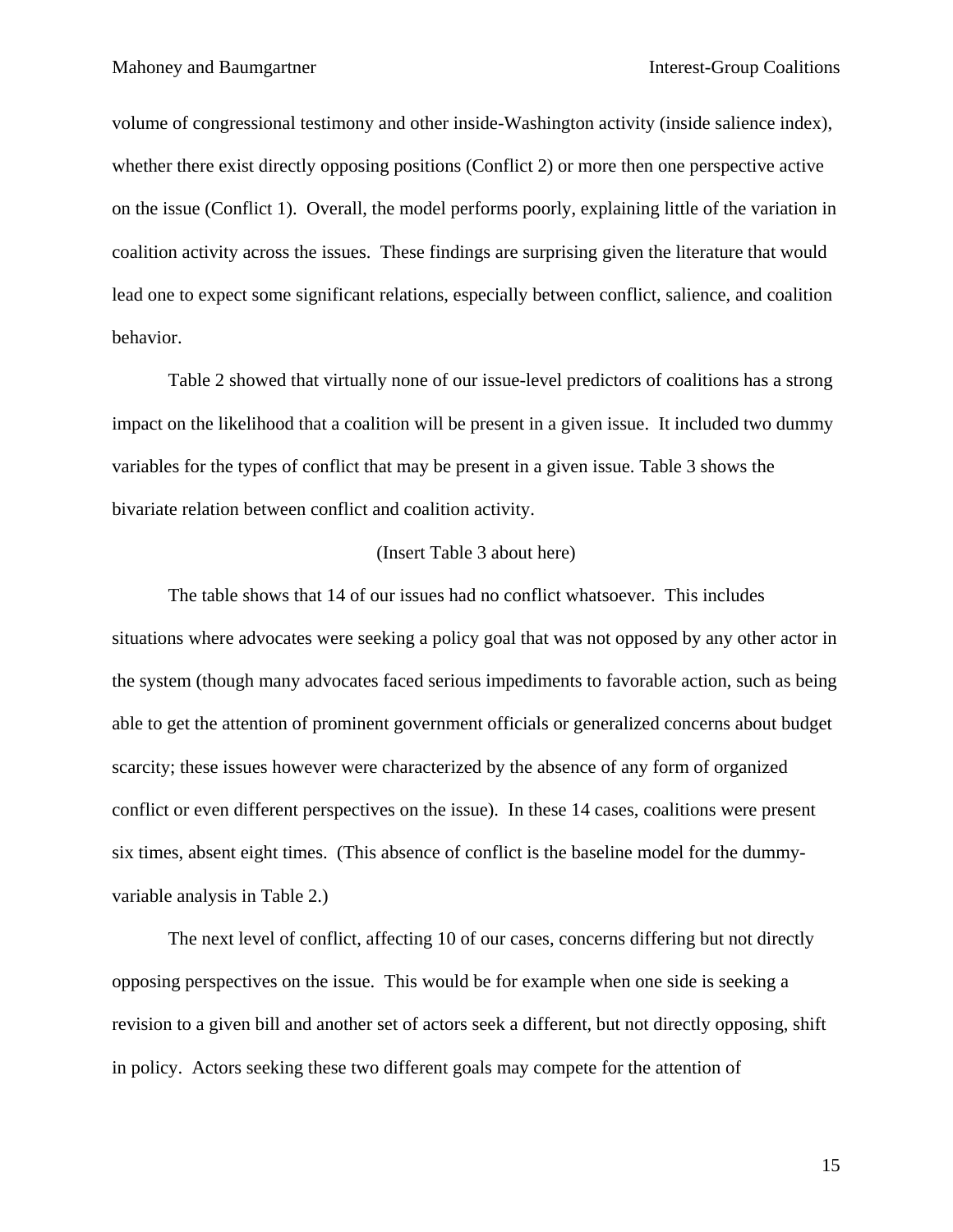policymakers but the outcomes they seek are not directly opposed. Coalitions might be expected here on the grounds that groups need to gain greater attention and support for their perspective, given the alternative perspective also being pushed in the policy process by rivals. However, here as well the evidence is split, with seven cases showing coalitions and three showing no coalitions. (In fact, this 70% rate is the strongest among the three categories of conflict, but Table 2 shows this to be a statistically insignificant difference in the multivariate context, and given the small number of cases we think it unwise to interpret too strongly that difference which may seem apparent in the data.)

The bulk of our cases, 73 of 97 in fact, involve the direct competition of opposing sides. Here is where one might expect the greatest level of coalition activity, since these are the cases where opposing sides are competing for the attention and support of government officials. In fact, however, there is no greater likelihood of coalitions emerging in these cases than in the others; 58% of these cases have a coalition present as compared to 57% in the dataset overall. The insignificant tau-*b* and Chi-sq. statistics shown make clear that conflict is not what drives coalition activity.

The lack of any significant relations between conflict or other issue-level variables and the presence of a coalition may at first seem surprising. Surely conflict, the sheer size of the issue (that is, the total number of major advocates involved), media or inside-Washington salience should matter, at least based on the literature. Clearly, however, our data show that a model at the issue level will not work. After all, for a coalition to be present, some lobbyist or other advocate must take the initiative to create it. Some coalitions we know are standing ones; others are ad-hoc. So it may not be so surprising after all that we cannot predict the presence of coalitions by looking at issue-level characteristics alone.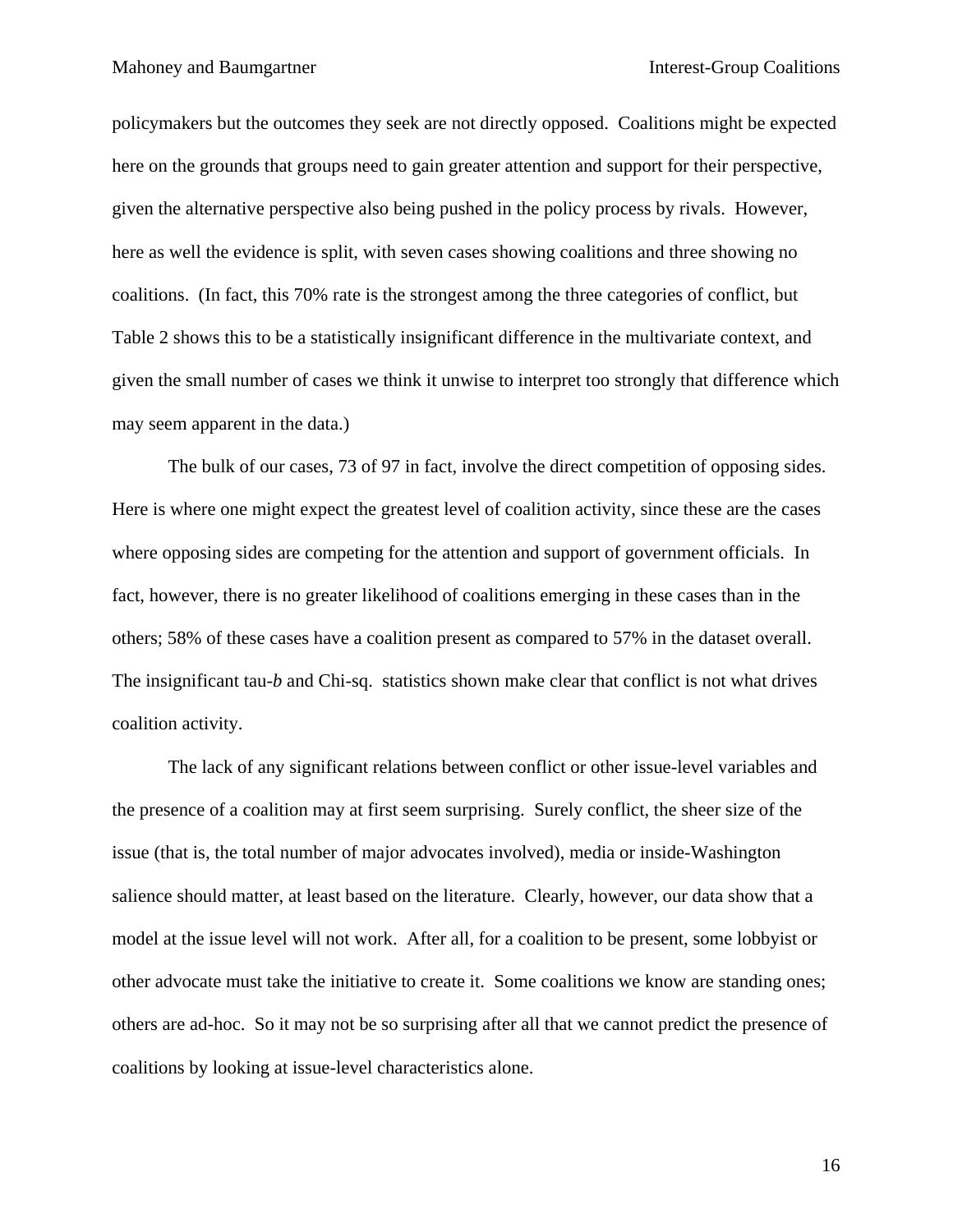In the next section therefore we turn our attention to a different question, at a lower level of aggregation. Rather than looking at our 98 issues, asking which ones will see coalitions emerge, we look at our 1,000+ policy advocates, asking which ones will participate in coalitions on which issues. We find much more success in isolating the determinants of coalition participation when we combine both individual-level factors with issue-level characteristics. Paradoxically, given the lack of any relationship between issue and coalitions in this section, we find very strong effects of the issue-context in the next section. Lobbyists participate in coalitions only on certain types of issues. But not every organization has the capacity to participate in a coalition, or to create one. Now we turn to this combined individual-level and issue-level analysis.

# *Who Participates in Coalitions?*

 $\overline{a}$ 

Table 4 presents a combined model of participation in a coalition. Part A presents a model for membership organizations, and Part B a similar model for corporations. In the model for organizations, we first include a series of group-type dummy variables designed to test whether certain types of groups are more likely to be involved in coalitions. Then, in both models, we include a number of measures of material resources: membership size (or Fortune 500 status, for corporations), having a Washington DC office, having a hired outside PR/lobbying firm; number of professional staff in the government relations department; the number of affiliated PACs; and finally an overall budget resources index made up of several highly correlated measures of staff and monetary resources.<sup>3</sup> Third, similarly for both models, we present a series of issue-level

<sup>&</sup>lt;sup>3</sup> We created this index using Stata's "factor" and "score" commands from information on the organization's 1) income and 2) assets from either the IRS databases on non-profits or the IRS database maintained by *Associations Unlimited* as well as information on 3) staff size and 4) budget size from *Washington Representatives*. If an actor was missing data on any of the four items, we used the available variables, adjusting their weights to account for the number of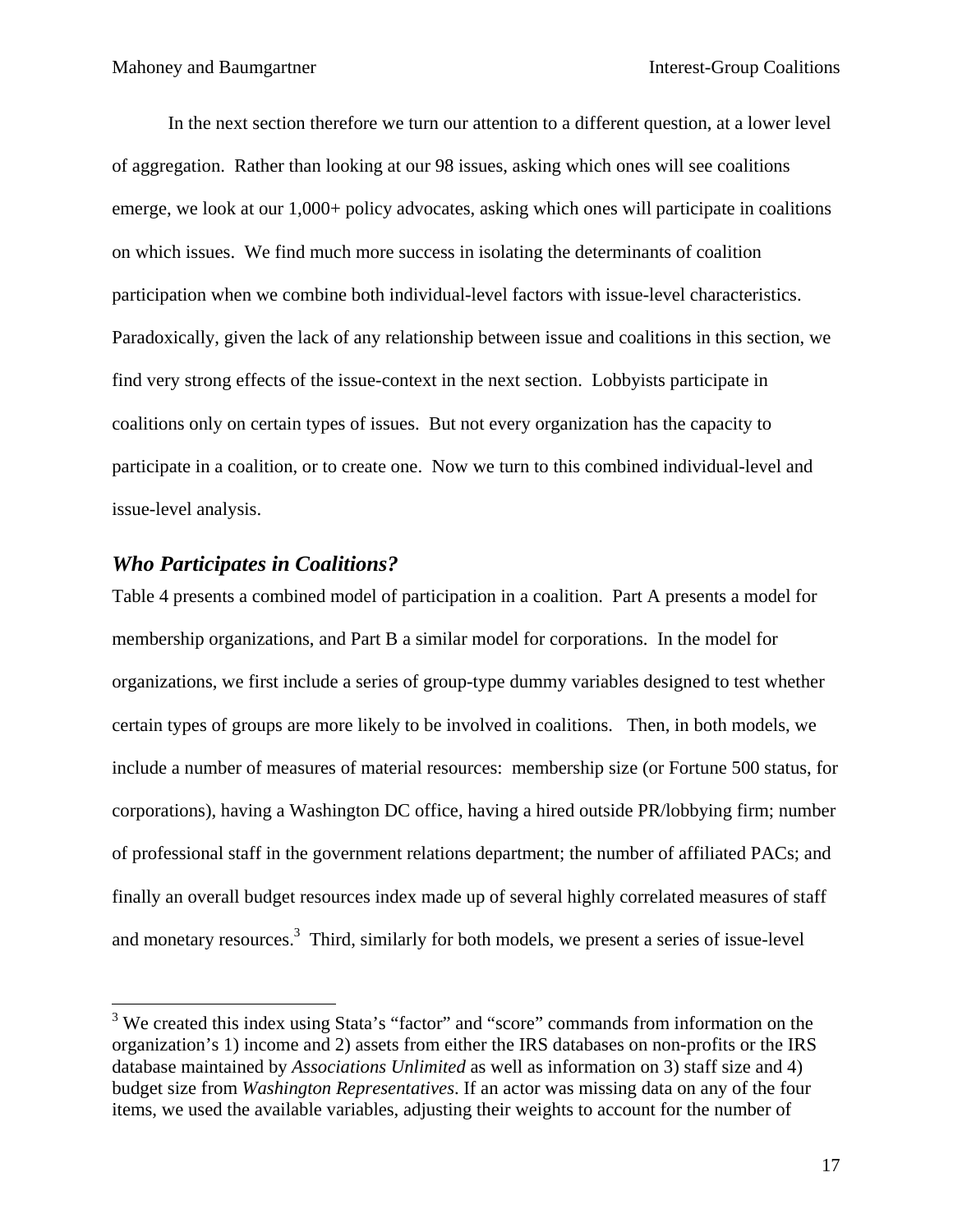1

variables. For each organization we include measures of how many other actors were involved in the issue (issue size); two measures of salience (inside and outside Washington  $DC$ );<sup>4</sup> and two measures of conflict (rival but not conflicting perspective present—Conflict 1—and direct opposition—Conflict 2). Finally, we include a variable designed to assess the counteractive nature of coalition formation: Whether a coalition exists on the opposite side of the same issue. The model for corporations is similar to the model for membership organizations with the grouptype variables excluded and minor other adjustments.

### (Insert Table 4 about here)

Looking first at the organizational type variables, it is apparent that there is little systematic pattern. Organizations of government units are relatively unlikely to participate in coalitions, though this value is barely above statistical significance. None of the other grouptype variables is statistically significant; unions, trade associations, citizen groups, professional associations are all equally likely to participate in coalitions, depending on other factors. What other factors tend to matter? The data point to issue-specific characteristics, especially the level of conflict. For organizations, inside-Washington salience has a strong positive effect on coalition membership, and any type of conflict has a strong negative effect. For corporations, conflict also appears to deter coalition membership, though the effect is weaker. In both models we see only modest and mostly insignificant results for organizational characteristics.

missing variables and using regression coefficients from a model predicting the index only for those cases with all valid data. In this way we were able to estimate the budget resources index for virtually all the relevant cases.

<sup>&</sup>lt;sup>4</sup> The Inside Salience Index is created from data on the number of floor statements made on the issue in Congress; the number of web articles on the issue on the House of Representatives website; the number of witnesses presenting testimony on the issue in Congressional hearings; and the number of National Journal articles on the issue. The Outside Salience Index is created from data on the number of news articles on the issue in major national newspapers and the number of network television news reports on the issue.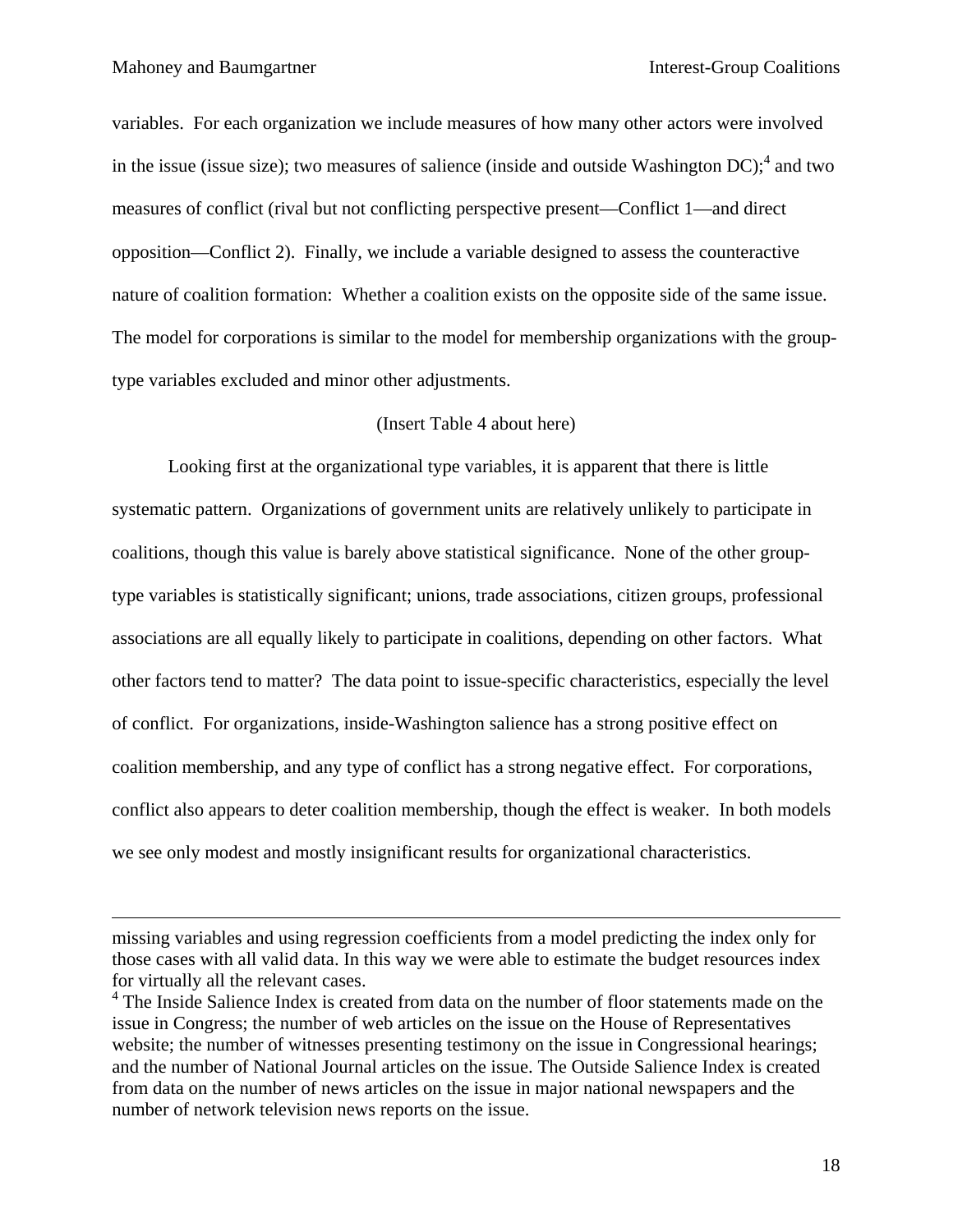The most powerful signals coming from the results laid out in Table 4 are two-fold: First, individual-level factors including comprehensive measures of group and corporate resources have little effect across the board on coalition behavior. Organizational type similarly has little to no impact, other things held constant. Second, issue-context seems to play the most important role. Groups react to the level of salience and to the level of conflict. They are systematically more involved in coalitions on those issues with higher Washington salience and lower levels of conflict. Mostly, however, the model shows a great number of hypothesized variables to play little to no systematic role, with the exception of these two issue-specific factors. This is particularly striking considering our finding on Table 2 that we could explain little about the likely presence of a coalition by looking *only* at the nature of the issues. In a combined analysis, Table 4 shows in fact that issue-characteristics predominate, but only when included in a model also incorporating individual resources and characteristics. Clearly, a combined approach at several levels is necessary.

Table 4 showed that our series of organizational-type dummy variables generally were not significant in the multivariate context. These negative findings, given the expectations from the literature, are surprising enough to merit some further investigation. Here we look at this question in more detail, taking advantage of the fact that many organizations were involved more than once in our various issues. We can therefore assess whether their behavior is similar in different contexts. Our analysis confirms and extends the results in Table 4 that organizational type has little to do with choice of tactics; issue context matters. Table 5 shows the simple bivariate relation between coalition participation and organizational type.

(Insert Table 5 about here)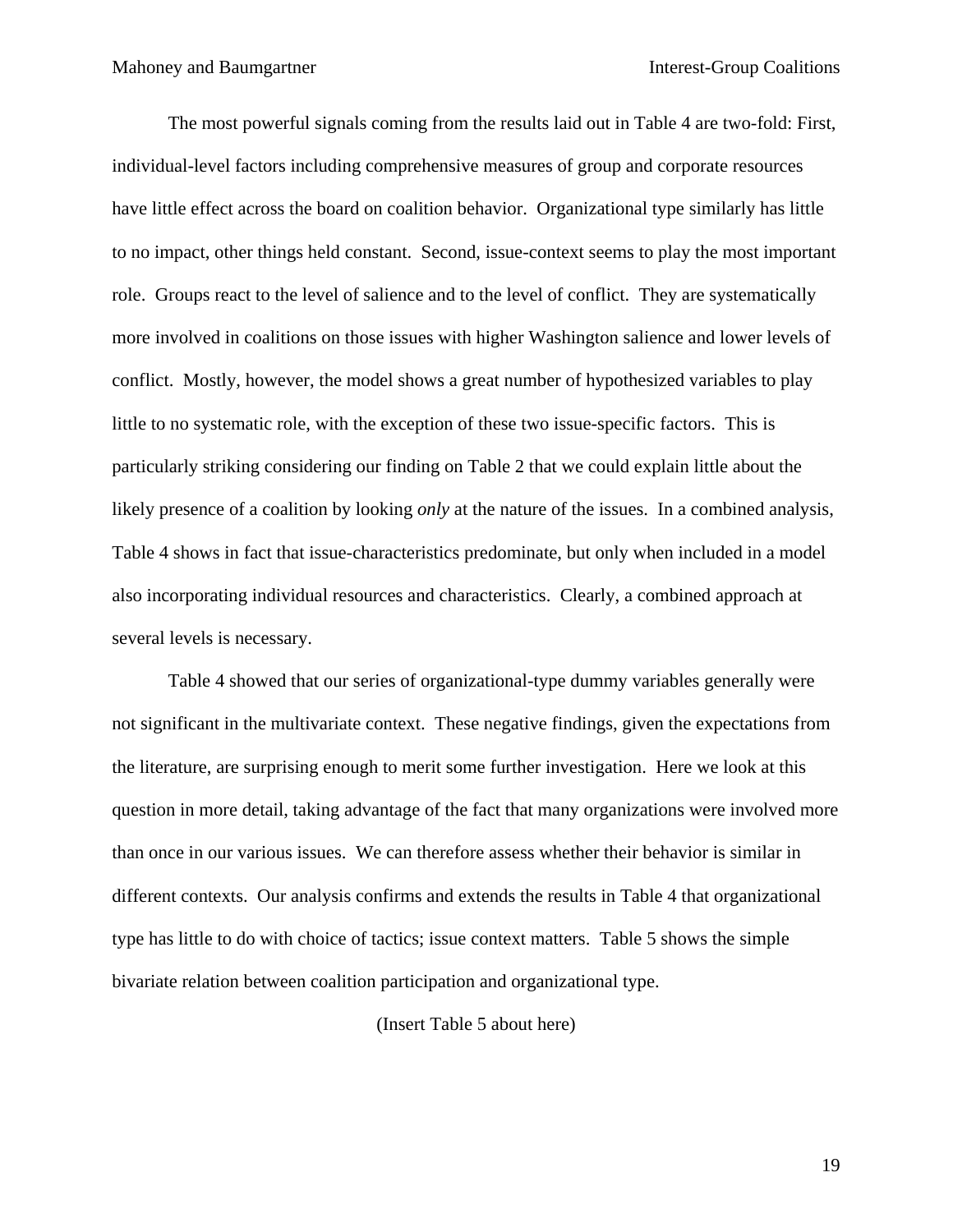Table 5 lays out the types of organizations in our study roughly in order of their proclivities to participate in coalitions: Those with the highest percentage participation are listed at the top, with only some miscellaneous categories with few cases listed out of order towards the bottom. (Government officials themselves were not coalition members by definition, but we include them in the table for the sake of completeness.) It does seem that corporations, trade groups, and business associations are the most likely to participate in coalitions, for reasons that we laid out in the first section of this paper. However, the differences are not very strong. Citizen-based groups, unions, foundations, and professional groups are also quite likely to participate, at least among those types of organizations where we have a significant number of cases in our study. While there are differences apparent in Table 5, they are not strong and the multivariate analysis in Table 4 shows that these are probably accounted for by other factors, such as the types of issues on which these organizations are involved. No particular type of lobbying organization avoids or craves coalition participation absolutely. It all depends on the issue. Including issue-specific factors, as we do in Table 4, renders virtually all of our grouptype variables insignificant.

We can see more strongly that there are few absolute organizational predispositions by looking at the organizations which appeared in our study multiple times. Recall that our sample is one of issues on which lobbyists are active, and for each issue we include those actors that are considered by others to be the major participants. The same organization can be a major participant on more than one of our cases. When this happens, we can assess whether it always, sometimes, or never participates in a coalition. We can also compare these "repeat players" (many of whom are Washington heavyweights) with those who appear only once; if the repeat players are more likely to participate in coalitions it may suggest this is a tactic reserved for the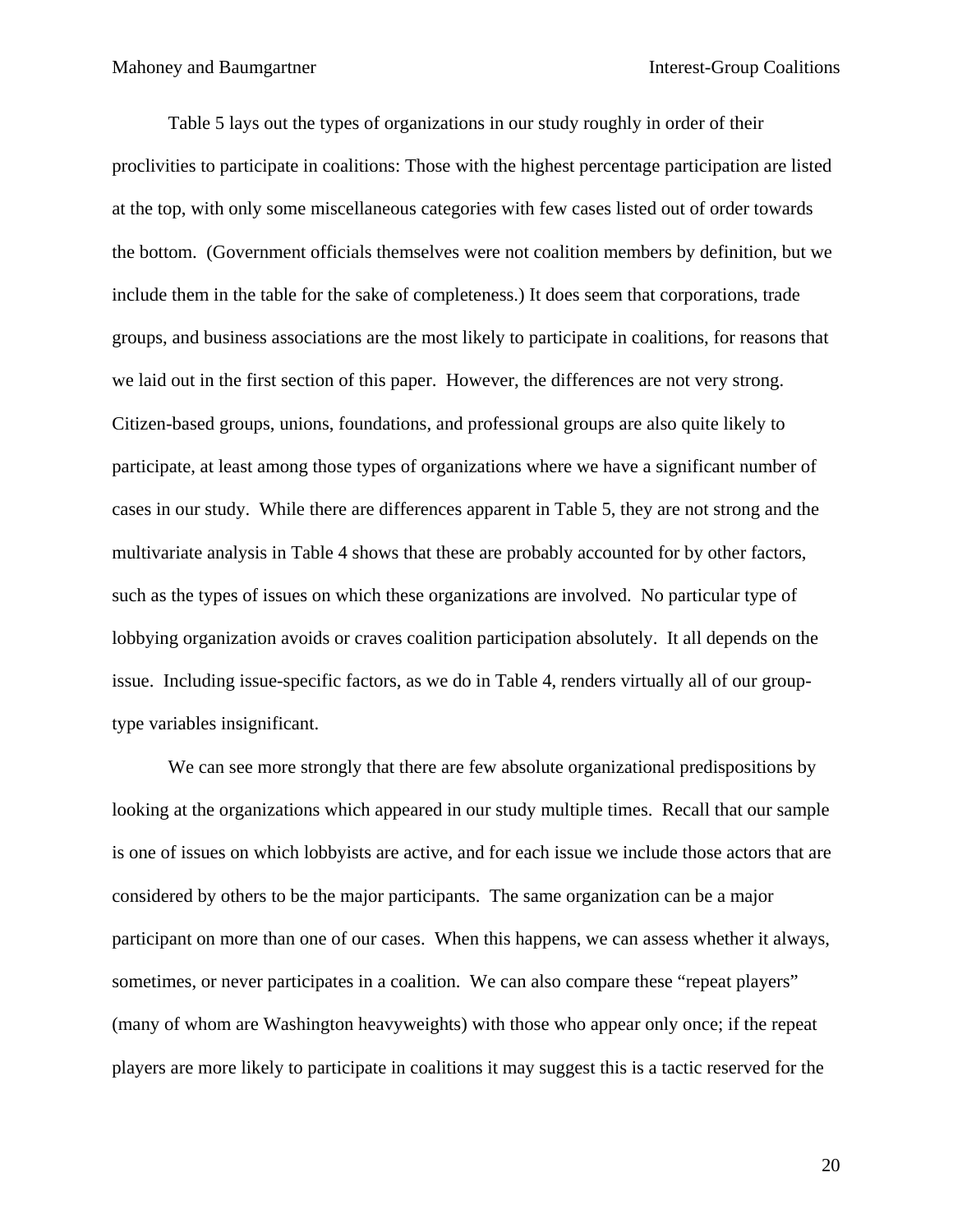particularly well connected or most active. Table 6 presents this analysis, and Table 7 shows the patterns of coalition behavior among our most commonly recurring advocates.

### (Insert Table 6 about here)

If coalition participation is learned behavior or reserved only for the best connected Washington lobbyists, evidence for this is completely absent in Table 6. Among organizations (that is, membership groups of all types), there are literally no differences in the likelihood of participating in coalitions among those which appear just once in our dataset and those which are active on more than one of our issues. Thirty-six percent of the one-time actors are in coalitions, and 36 percent of the repeat players are as well. Among corporations, 42 percent of the one-time actors are in coalitions, and 43 percent of the repeat players are. Clearly, repeat player status has nothing to do with coalition participation. In Table 7 we see some of the reasons for this.

#### (Insert Table 7 about here)

Table 7 lists some of the most well known names in American politics. The first part of the table lists every organization that appeared in five or more of our issues, 20 organizations in all. If coalition participation were a result of organizational characteristics alone, as some of the literature might lead one to expect, then we should expect to see common patterns of behavior, or predominant patterns with groups either (almost) always or (almost) never participating in coalitions, no matter what the issue. We do not see this. Rather, 18 of the 20 organizations sometimes do but sometimes do not participate in a coalition across the different issues on which they were major actors. Looking at corporations in the second part of the table, results are similar but slightly more mixed because we did not have as many repeat-player corporations in our study so we report in Table 7 every organization that appeared twice or more. Even here, we see strong evidence that contextual factors matter. The typical multiply active corporation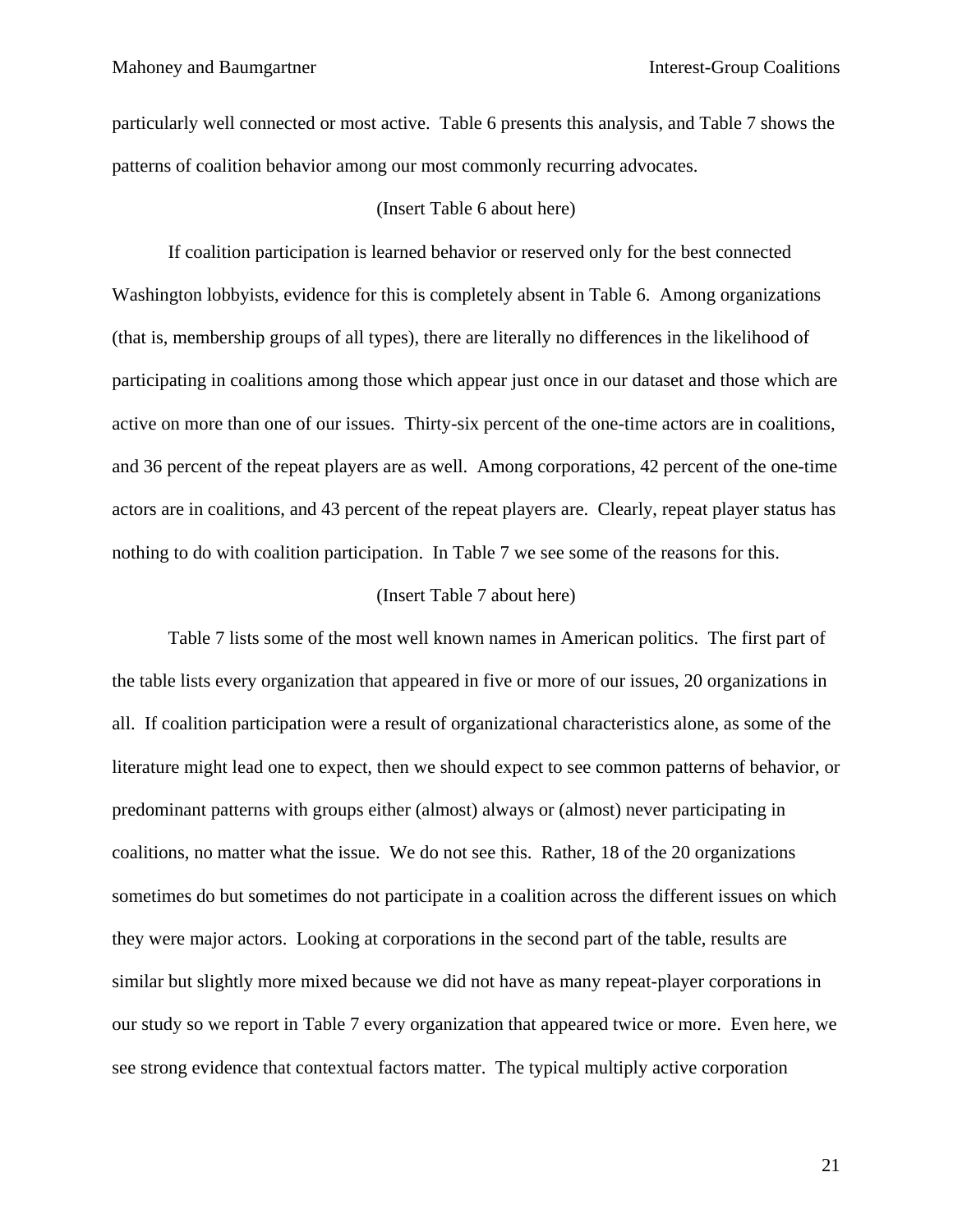1

sometimes does, but sometimes does not, participate in a coalition. Clearly, organizational factors alone cannot account for coalition behavior.

In this section we have seen that organizations of all types participate in coalitions, but they do not do so in all situations. Organizational capacity is not very strongly related to participation in coalitions, a fact that could possibly be related to some censoring within the set of organizations included in our study (including only those recognized by others involved as major participants in the policy process). Certainly there are groups out there that simply do not have the resources or connections to participate in a coalition in Washington. However, among important players, we find little organizational effect. Rather, groups pick and choose which coalitions to join on the basis of the issue. Looking at these conclusions and comparing them to those of the previous section where we analyzed the 98 issues which compose our sample, it is difficult to avoid a point of methodological irony: Issue-characteristics dominate the model at the individual level but an issue-only analysis fails to find any significant patterns. We will return to this issue in the conclusion to the paper. For now, we turn to the question of whether joining a coalition helps a group achieve its goals.

## *Do Coalitions Help Lobbyists Achieve Their Preferred Policy Outcomes?*

For every organization active in each of our 98 issues, we can assess the degree to which they achieved their policy goals. Table 8 presents a simple frequency distribution of a summary variable assessing the level of success that each group had across six possible measures of success (each of the six measures of success could be scored 0 for no success; 1 for partial; 2 for complete success). The variable has a hypothetical maximum score of 12.

 $<sup>5</sup>$  The six items are: Did the organization succeed in achieving their goal regarding: 1) federal</sup> budget 2) state and local budgets 3) private actors 4) established programs 5) new programs and 6) government authority or jurisdiction.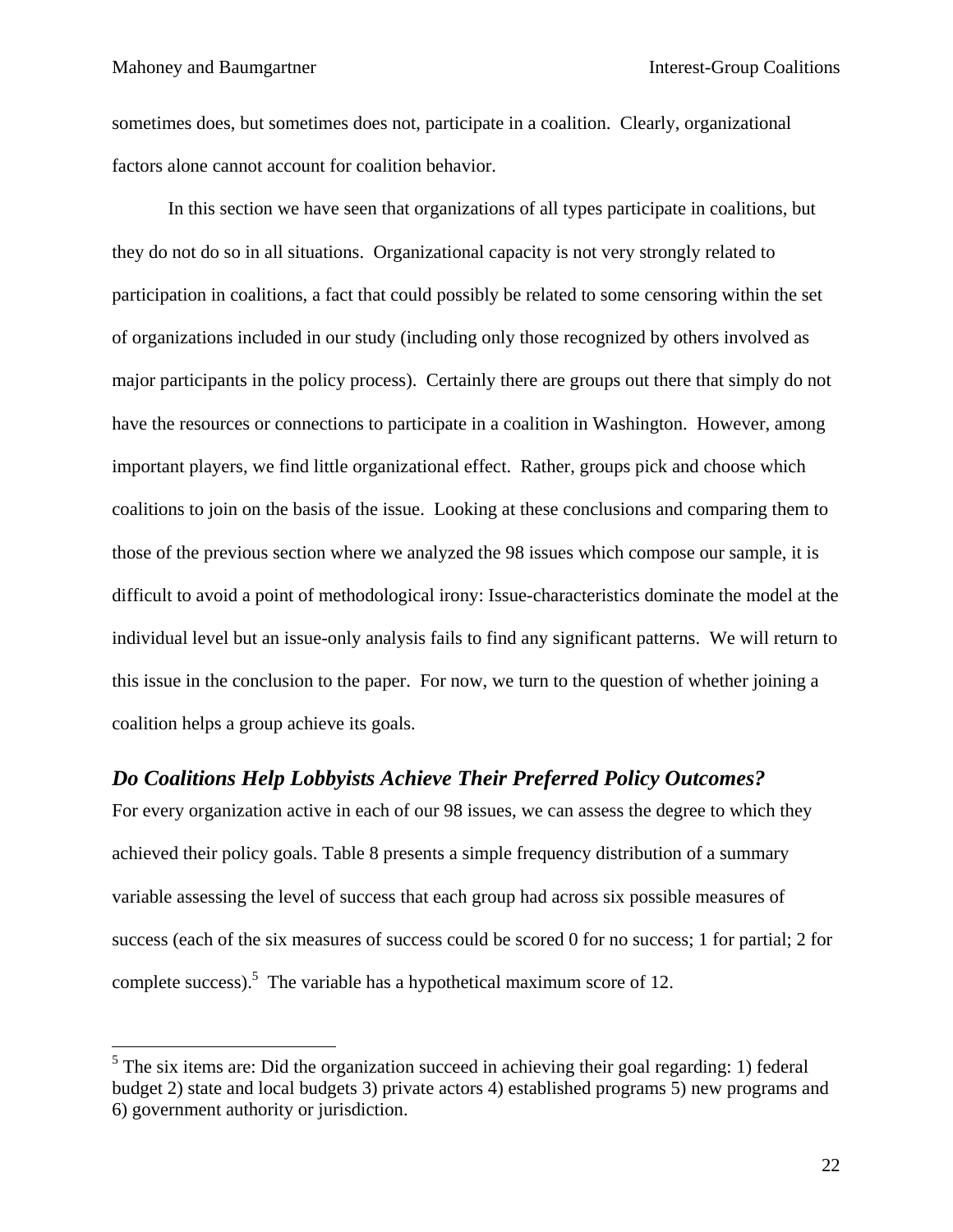### (Insert Table 8 about here)

Table 8 shows considerable variation: about 42 percent of our advocates achieved absolutely nothing that they were seeking, with the remaining 58 percent accomplishing some of their policy goals, at least partially. Since different groups may have been seeking different types of things (or a different number of things), Table 9 presents a revised measure of outcome success simply adjusting the raw scores from Table 8 by dividing by the number of goals that the advocate in fact did seek; it has a maximum score of two and a minimum of zero. We will use this measure in the analysis below; we prefer it to the raw scores in Table 8 because each of the six types of goals was not relevant or applicable to all advocates.

### (Insert Table 9 about here)

Table 9 shows that we have a wide range of policy successes present among our advocates; about equal proportions (40 to 45 percent) achieved none of their goals and all of their goals. Roughly 14 percent of our advocates fell in the middle, achieving some but not all that they wanted. We can use this measure of success in achieving policy goals as a dependent variable then in an analysis including coalition membership and other control variables; this should give us a straightforward way to assess whether coalition membership is helpful in achieving policy goals, other things equal.

We are now in a position to estimate the determinants of success and to show whether being a member of a coalition helps a lobbying organization achieve the policy goals that it seeks. In addition to the individual- and issue-level variables included in our model predicting coalition membership, we introduce two more independent variables here. First, of course, we have a simple measure of whether the actor was a member of a coalition; this is the variable of greatest interest for us in this paper. Second, since the literature suggests that the composition a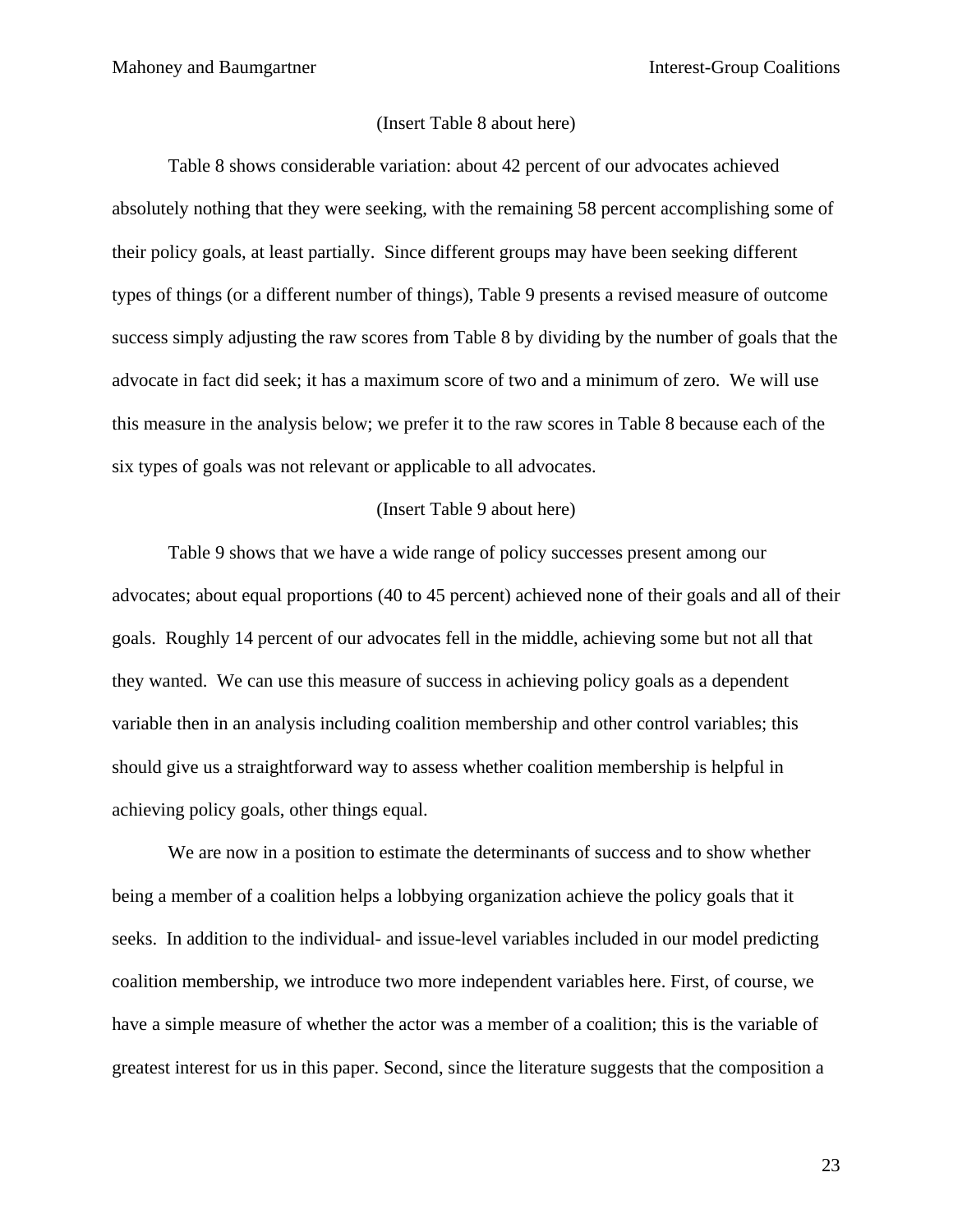$\overline{a}$ 

coalition may be determinative, we construct a measure of its heterogeneity. The Proportion Business in Coalition variable has a score of 1.0 if all the members of a coalition are business firms; 0.0 if none are corporations.<sup>6</sup> Other variables in our model have been previously introduced. Table 10 presents our model.

### (Insert Table 10 about here)

Coalition membership is highly significant in our model of lobbying success, but it is strongly related with failure rather than success. Being active within a coalition is strongly related with achieving a lower proportion of one's goals. Other significant variables include issue-size (that is, the total number of advocates involved in the debate), the presence of direct conflict among the major perspectives on the debate, and, perhaps surprisingly, just one of the group type dummy variables: being a corporation (which is negatively related to success). Among organizational resource variables, only one, having an outside counsel, is significant in our model (also negatively related to success). The most powerful predictors are issue-size, coalition membership, and direct conflict.

What conclusions can we draw from these findings? For one, large conflictual issues apparently draw in many actors who achieve at least partial success. For two, joining a coalition and hiring outside counsel may be associated with those organizations (often business firms apparently) who sense trouble brewing and who are attempting to reduce their losses.

We can discount a few potential rival explanations. First, coalitions do not form only in cases of high conflict. We saw in Table 2 above that there is in fact no relationship between the level of conflict on an issue and the presence of a coalition. We ran an alternative specification

 $6$  We also tested an alternative specification measuring coalition heterogeneity which has a maximum value when half the members of a coalition are businesses and half are other types and a value of zero when the members of the coalition are either all businesses or exclude businesses. Neither is significant.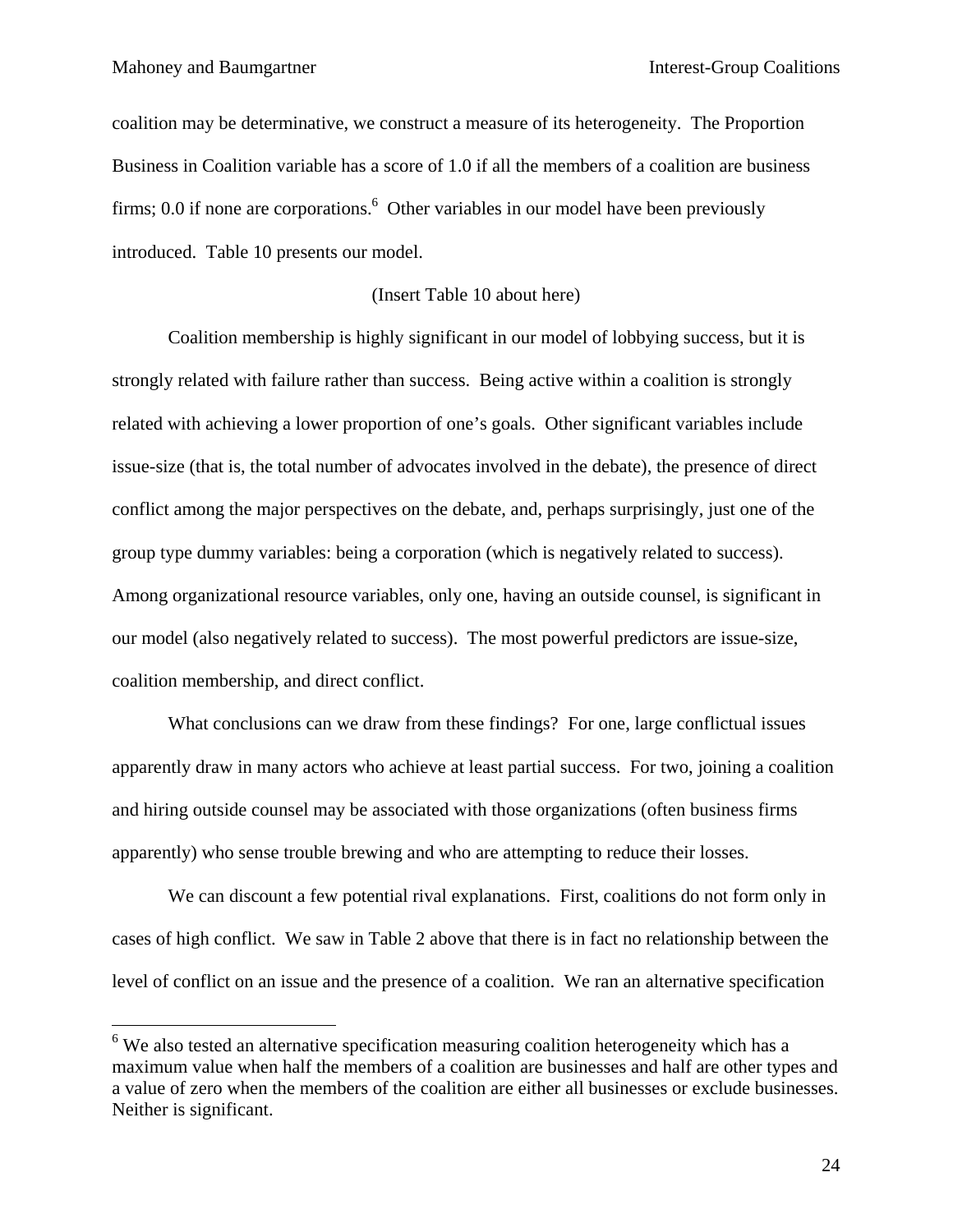of the model in Table 10 in which we interacted our coalition variable with our conflict variables; this was not significant. Some further evidence that a dynamic of limiting damage may be operating comes from the finding that larger coalitions are less successful than smaller ones. Including a variable for coalition size when we also include the dichotomous coalition measure creates problems of multicollinearity but both variables have negative coefficients. Dropping the dichotomous measure and including only the coalition size measure leads to a very strong negative coefficient for the coalition size variable ( $b = -0.047$ ; prob. < .001). We will return to the implications of this later.

In all, the findings presented in Table 10 point to several conclusions. First, coalitions are not successful on average. Second, the determinants of policy success in Washington are quite complex. A great number of reasonable hypotheses can be discounted. No single type of organization is more likely to be successful than any other, with one exception: Business firms are slightly more likely to be on the losing side of things than other types of groups. In terms of material resources, none are related to policy success. The determinants of policy success, like the determinants of participation in a coalition, appear to be complex and mostly related to the nature of the issue at hand rather than to any simple set of organizational characteristics including monetary resources, having a PAC, having a large DC-based government relations department, having a large membership, or any other set of resources.

## **Conclusion**

In this paper we have presented a great amount of information concerning the correlates and effects of joining a coalition. Coalitions emerge on issues for reasons that cannot be predicted or understood with reference to characteristics of the issues alone. Organizations join coalitions for reasons that cannot be predicted only on the basis of organizational resources and characteristics.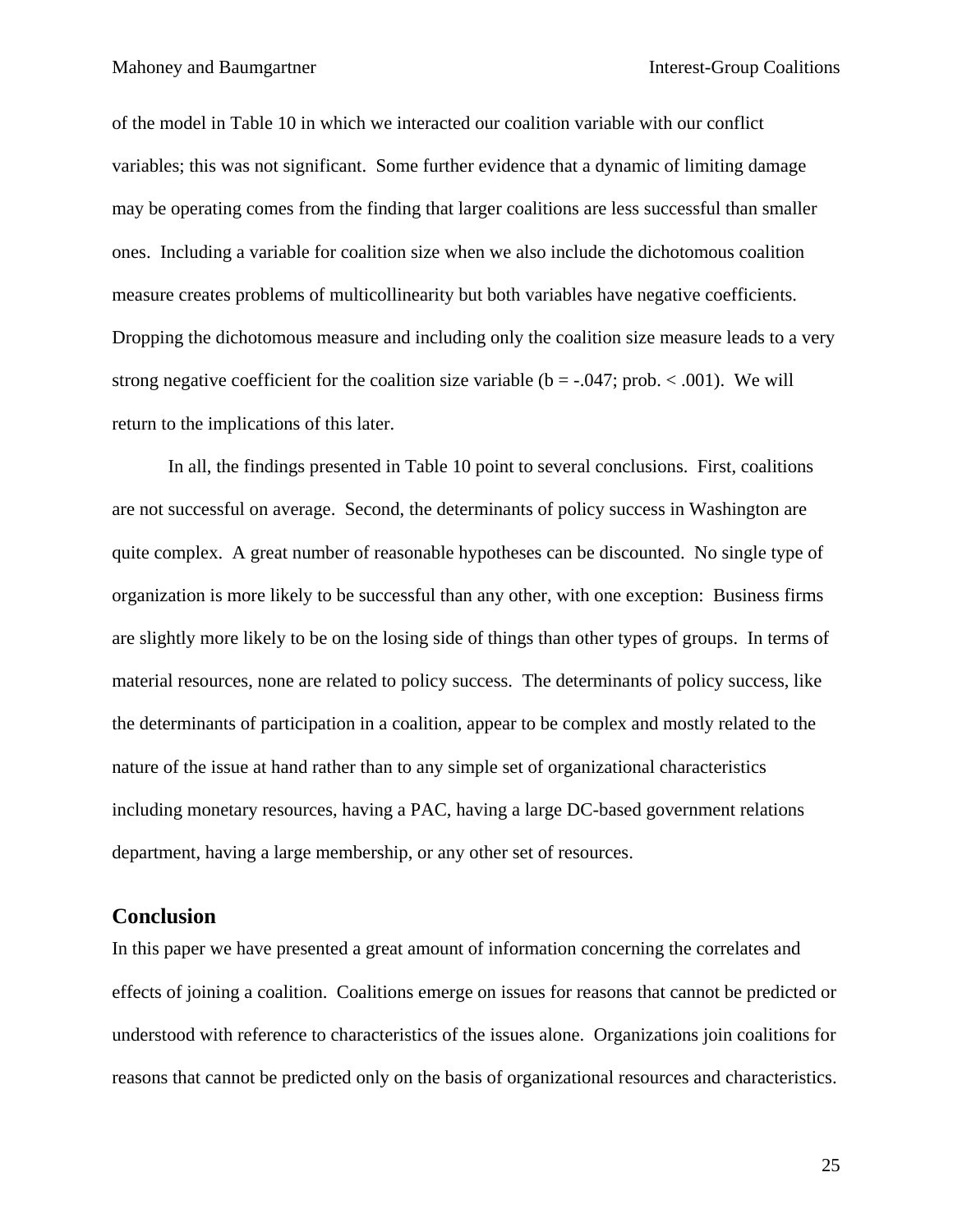Rather, advocates choose to become involved in coalitions for reasons that are heavily contingent on the nature of the issue at hand and the behaviors of their allies and rivals. Are coalitions helpful? Here the evidence is clear: Joining a coalition is more likely a sign of policy trouble than a clear route to policy success. Coalition membership is related to lower rather than higher levels of policy success.

The strategic choice of lobbying tactics, including coalition participation, depend more on the nature of the issue at hand than on the set of resources available to individual groups. All types of groups, from large to small, public interest groups as well as self-interested corporations and trade associations, participate in coalitions. They do so largely for reasons associated with the issue at hand, not their individual characteristics. The degree to which participation in coalitions helps these groups achieve their goals is highly mixed and appears to differ substantially, as does the decision to join them in the first place, on the basis of characteristics of the issue rather than characteristics of the individual group. Whether we look at policy success or at the decision to participate in a coalition in the first place, we find that individual resources interact with issue-characteristics in determining behaviors and outcomes. In neither case will a model solely at one level of analysis explain much of what we have observed. This simple fact may help explain much of the contradictory nature of the literature in this area.

Our analysis of the determinants of policy success makes clear that influence in Washington cannot be easily predicted or explained. A great many factors affect whether an advocate achieves its goals. What are the possible reasons why joining a coalition would be *negatively* rather than positively associated with policy success? Why do groups continue to join coalitions if they more often than not result in policy failure? We would point to three possible reasons: Reputational effects, threat effects, and diffusion of goals.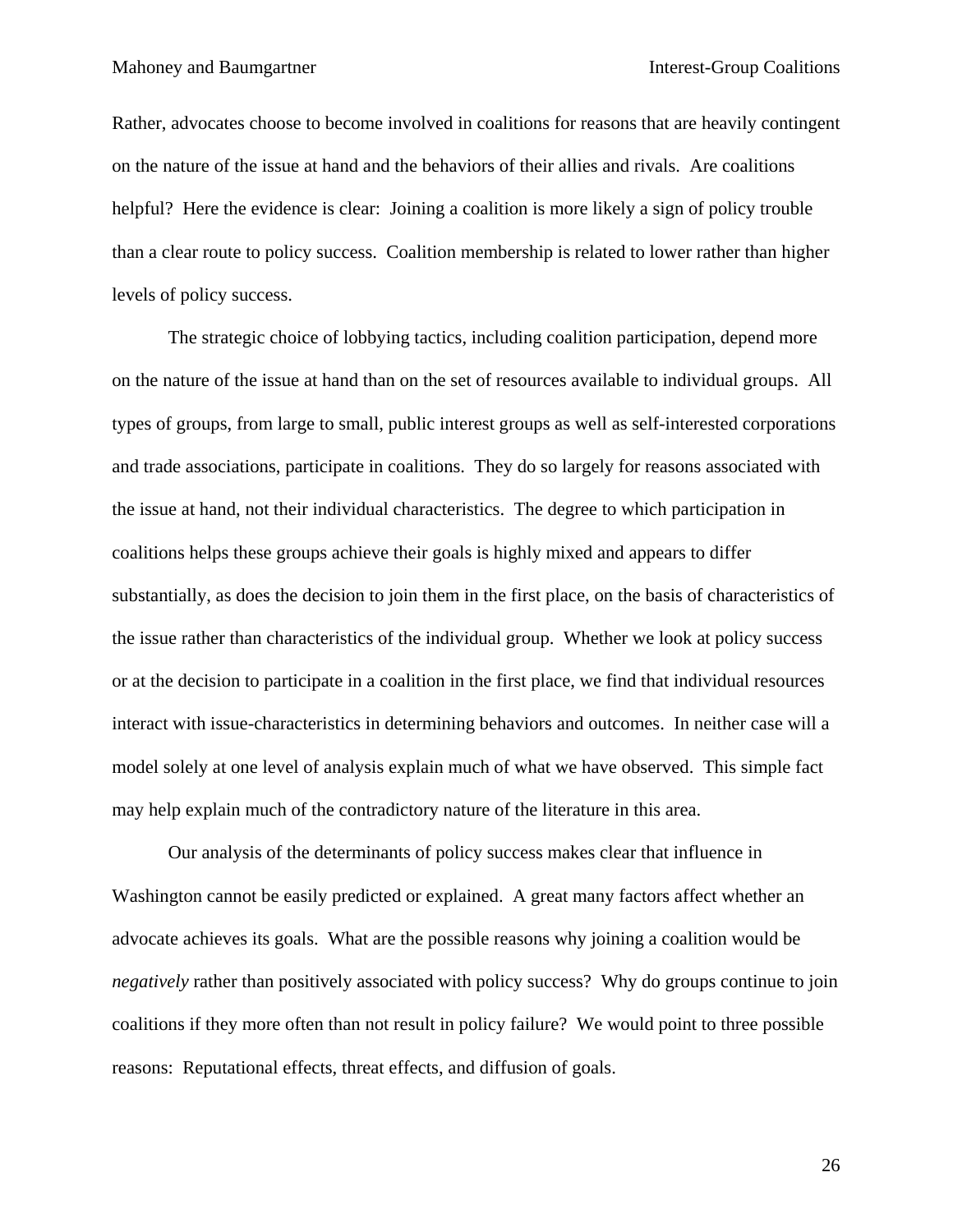Groups may be willing to participate in, or lead, coalitions even if they expect them to be failures. In the face of a strong policy threat, it can be valuable to become the leader of the "valiant effort" to save a cherished policy. Going down with the ship, so to speak, or being one of the most visible and prominent defenders of a policy position that is temporarily outvoted by one's opponents, can still have long-term benefits for an organization. Heaney (2004) suggests that these reputational effects may be very strong. Our analysis suggests that these may indeed be more important than any immediate policy effect.

The threat of impending policy changes that adversely affect a set of organizations may make it easier to recruit advocates to join and become active in a coalition hoping to protect the status quo. If on average, coalitions are easier to form and to recruit members in those cases where a policy threat appears on the horizon, then our finding could be due to a selection effect, in essence (Heaney 2004 suggests this threat hypothesis though Truman 1951 is the more common citation). We noted that the size of our coalitions (measured by the number of organizations in the coalition who are recognized by others as major actors on the debate) was *negatively* associated with success. One possible reason for this finding is that threats induce participation by those hoping to mitigate the damage more than possible policy gains mobilize those who may seek to benefit from them.

Finally, it is possible that the dynamics of creating a coalition may push organizations towards broader policy objectives, and broader objectives may be less likely to be fully successful than narrow objectives. Individual organizations working with few allies may seek narrowly defined goals but if they want to work through a coalition they may need to broaden their goals. Narrow goals may require no coalition. We will leave this question to a future paper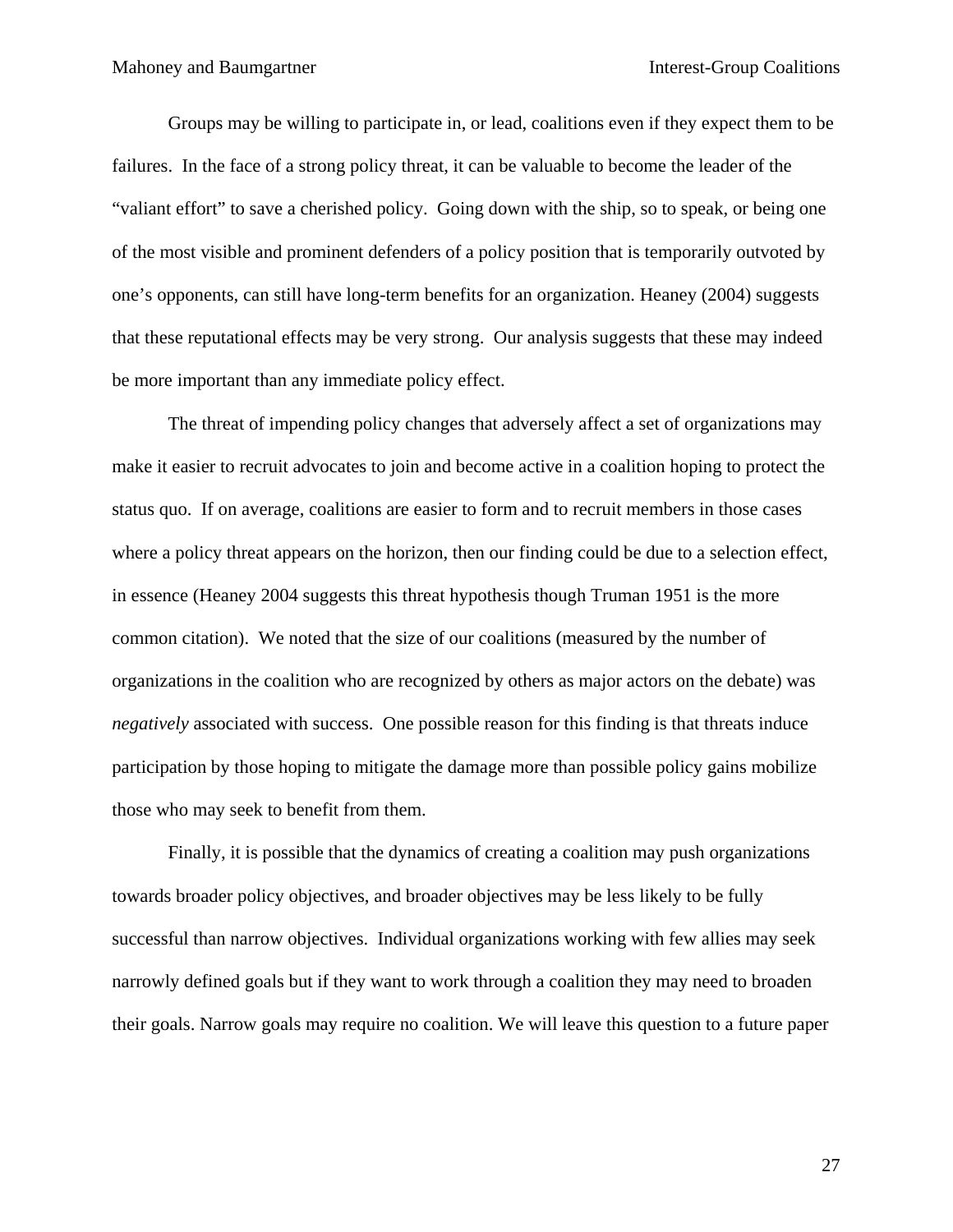but it is worth noting that our finding could be due either to a selection effect or to some way in which joining a coalition affects a group's goals, and therefore its likelihood of achieving them.

Groups adopt their lobbying tactics partially with reference to their skills and capabilities. But most significant groups have the skills and capabilities to engage in a wide variety of tactics including joining coalitions. Rather than look here for explanations, we should be looking at combined analyses of individual resources as these interact with the nature of the issue. Groups choose what to do in reaction to what those around them are doing and what the situation demands. As this is a strategic decision, it should not be surprising that many models treating it as purely determined by organizational factors alone have not been successful. Further work may be necessary to understand these dynamics entirely, but in this paper we have shown strong evidence that the decision to join a coalition is more strongly related to issue-characteristics rather than individual resources. Further, since it is negatively related to policy success, it is most likely a lobbying tactic chosen on average more by those groups attempting to limit their losses rather than those attempting to achieve a new policy victory. Coalitions may well be the right strategy in many circumstances. On average, they are a sign of trouble brewing.

Finally, on a methodological note, it is worth noting the paradox of our findings at different levels of analysis and considering the implications of this for the literature on lobbying and the most advisable research strategies to follow. Our analysis reported in Tables 1 through 3 showed virtually no significant variables in predicting the emergence of coalitions when the unit of analysis was our 98 issues. Moving to the individual level of analysis however we found that issue-specific variables in fact dominated the individual-level variables, a fact that we attributed to the selective and context-driven behavior of individual lobbying organizations. Our data clearly show that joining coalitions is typically not an organizational attribute at all. Rather, on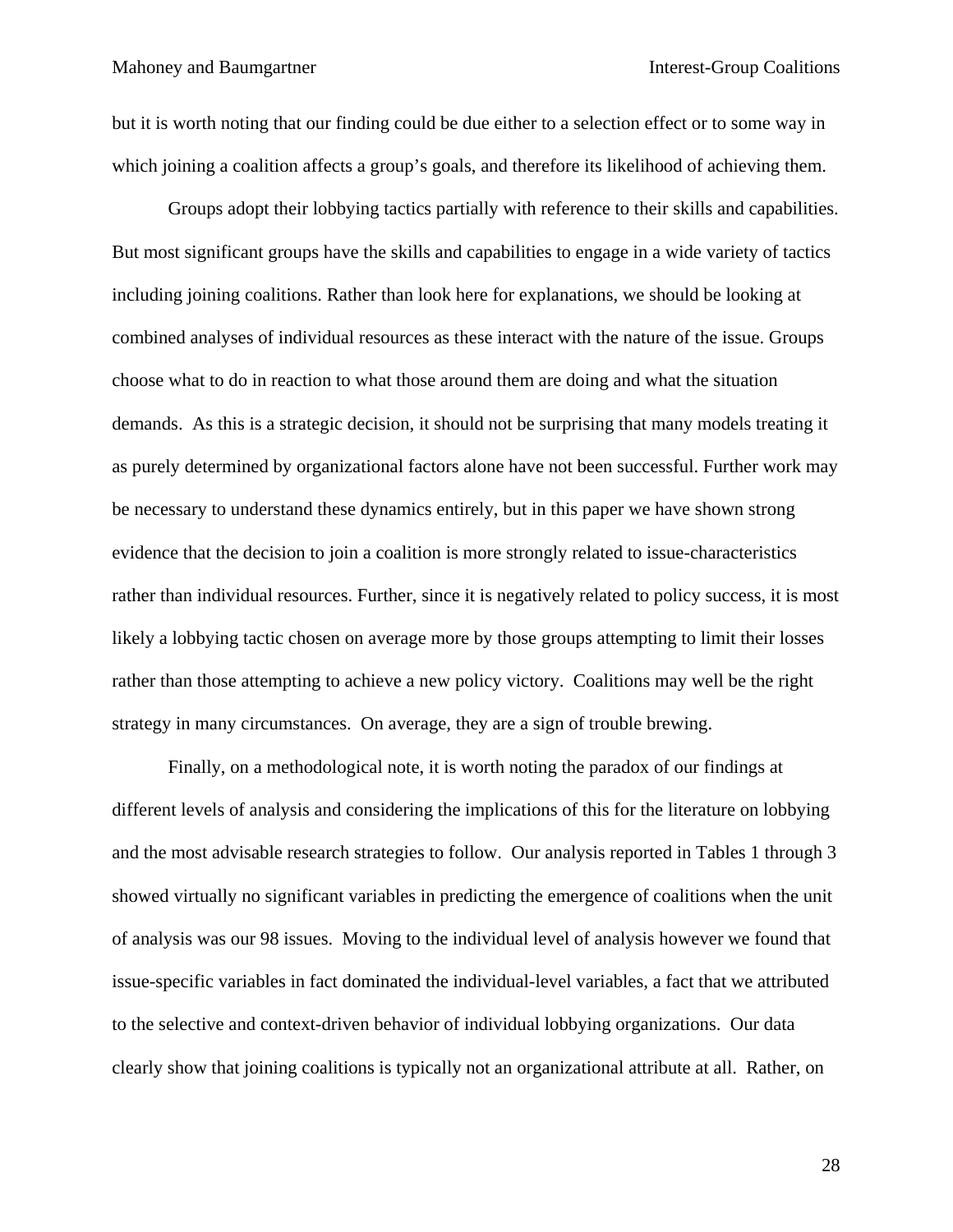any given issue, organizations will work in coalitions or not, depending on the context. This type of multi-level analysis is possible only in complex research designs involving a sampling strategy which allows the researcher to discuss both a large and random sample of issues as well as a sample of participants in those issues. A great number of contradictions and confusions in the literature on lobbying are undoubtedly related to the combination of survey-based research designs that are insensitive to issue-context on the one hand and case-study based projects that lack broad generalizability, on the other. The larger Advocacy and Public Policymaking Project of which this paper is a part presents what we hope will be a model for combining attention both to individual factors and issue-specific ones within a single project.

# **References**

- Bacheller, John. 1977. "Lobbyists and the Legislative Process: The Impact of Environmental Constraints." *American Political Science Review*. 71: 242–63.
- Baumgartner, Frank and Beth Leech. 2001. "Issue Niches and Policy Bandwagons: Patterns of Interest Group Involvement in National Politics." *Journal of Politics*. 63: 1191–1213.
- Browne, William P. 1990. "Organized Interests and Their Issue Niches: A Search for Pluralism in a Policy Domain." *Journal of Politics*. 52: 477–509.
- Caldeira, Gregory, and John R. Wright. 1990. "Amici Curiae Before the Supreme Court: Who Participates, When, and How Much?" *The Journal of Politics*. 52:782-806.
- Clark, Peter B., and James Q. Wilson. 1961. "Incentive Systems: A Theory of Organizations." *Administrative Science Quarterly* 6: 129–66.
- Coen, David. 1997. "The Evolution of the Large Firm as a Political Actor in the European Union." *Journal of European Public Policy* 4, 1: 91–108.
- Esterling, Kevin M. Forthcoming. *The Political Economy of Expertise: Information and Efficiency in American National Politics*. Ann Arbor: University of Michigan Press.
- Gais, Thomas and Jack L. Walker, Jr. 1991. "Pathways to Influence in American Politics." In *Mobilizing Interest Groups in America*, by Jack L. Walker, Jr. Ann Arbor: University of Michigan.
- Heaney, Michael T. 2004. "Reputation and Leadership inside Interest Group Coalitions." Paper presented at the annual meetings of the American Political Science Association, Chicago, IL.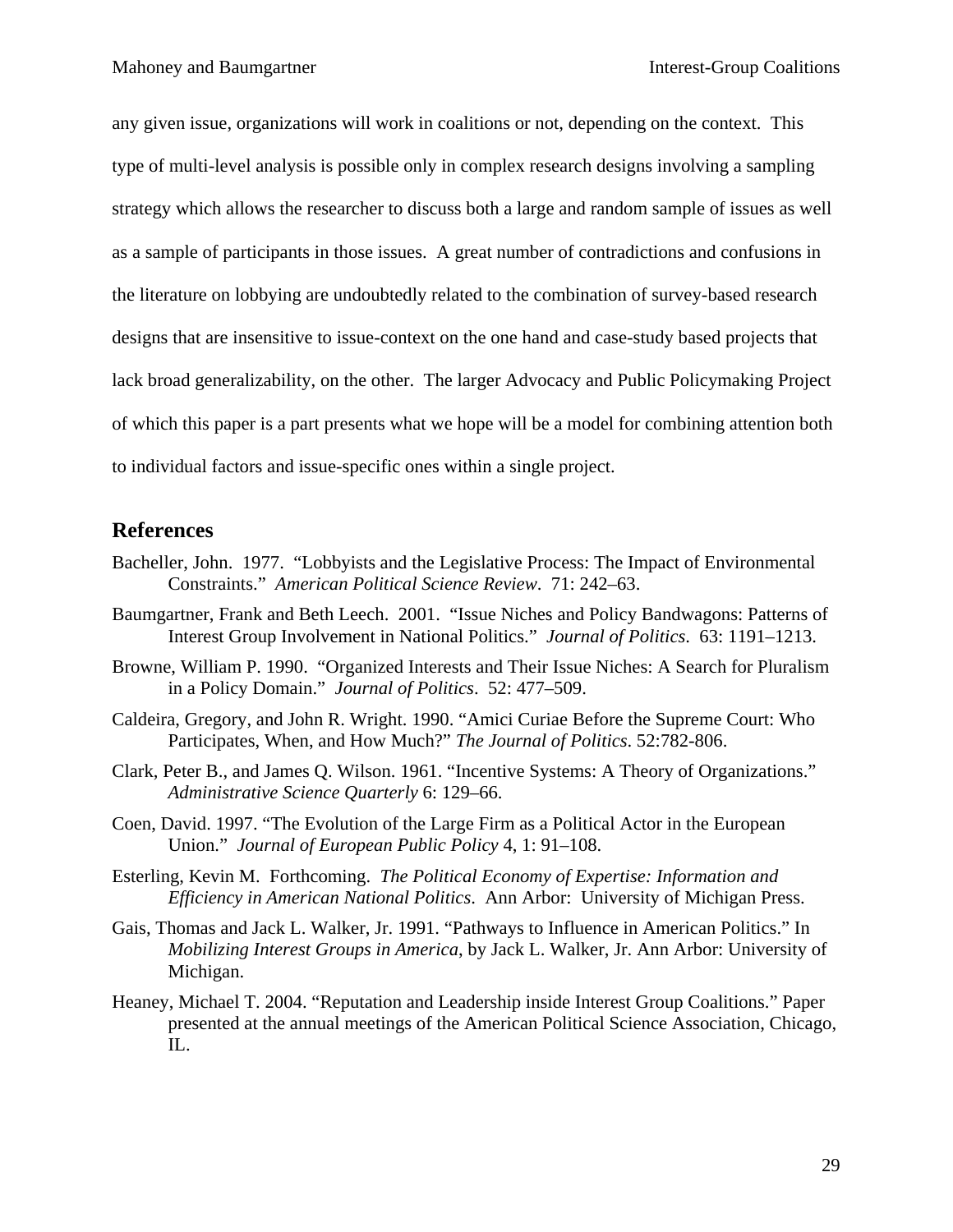- Heclo, Hugh. 1978. "Issue Networks and the Executive Establishment." In *The New American Political System*, ed. Anthony King. Washington, DC: American Enterprise Institute Press.
- Hojnacki, Marie. 1997. "Interest Groups' Decisions to Join Alliances or Work Alone." *American Journal of Political Science*. 41: 61–87.
- Hojnacki, Marie. 1998. "Organized Interests' Advocacy Behavior in Alliances." *Political Research Quarterly*. 51: 437–59.
- Hula, Kevin. 1995. "Rounding Up the Usual Suspects: Forging Interest Group Coalitions." In *Interest Group Politics*, 4<sup>th</sup> ed., eds. Allan J. Cigler and Burdett A. Loomis. Washington, DC: CO Press.
- Kingdon, John W. 1981. *Congressmen's Voting Decisions*. 2nd edition. New York: Harper and Row.
- Mayhew, David. 1974. *Congress: The Electoral Connection*. New Haven: Yale University Press.
- Pijnenburg, B. 1998. "EU Lobbying by ad hoc Coalitions: an Exploratory Case Study." *Journal of European Public Policy*. 14, 2: 95–145
- Salisbury, Robert H., John P. Heinz, Edward O. Laumann, and Robert L. Nelson. 1987. "Who Works With Whom? Interest Group Alliances and Opposition." *American Political Science Review*. 81: 1211–34.
- Schlozman, Kay Lehman and John T. Tierney. 1986. *Organized Interests and American Democracy*. New York: Harper & Row Publishers.
- Whitford, Andrew B. 2003. "The Structures of Interest Coalitions: Evidence from Environmental Litigation." *Business and Politics*. 5: 45–64.
- Wilson, James Q. 1973. *Political Organizations*. Princeton, NJ: Princeton University Press.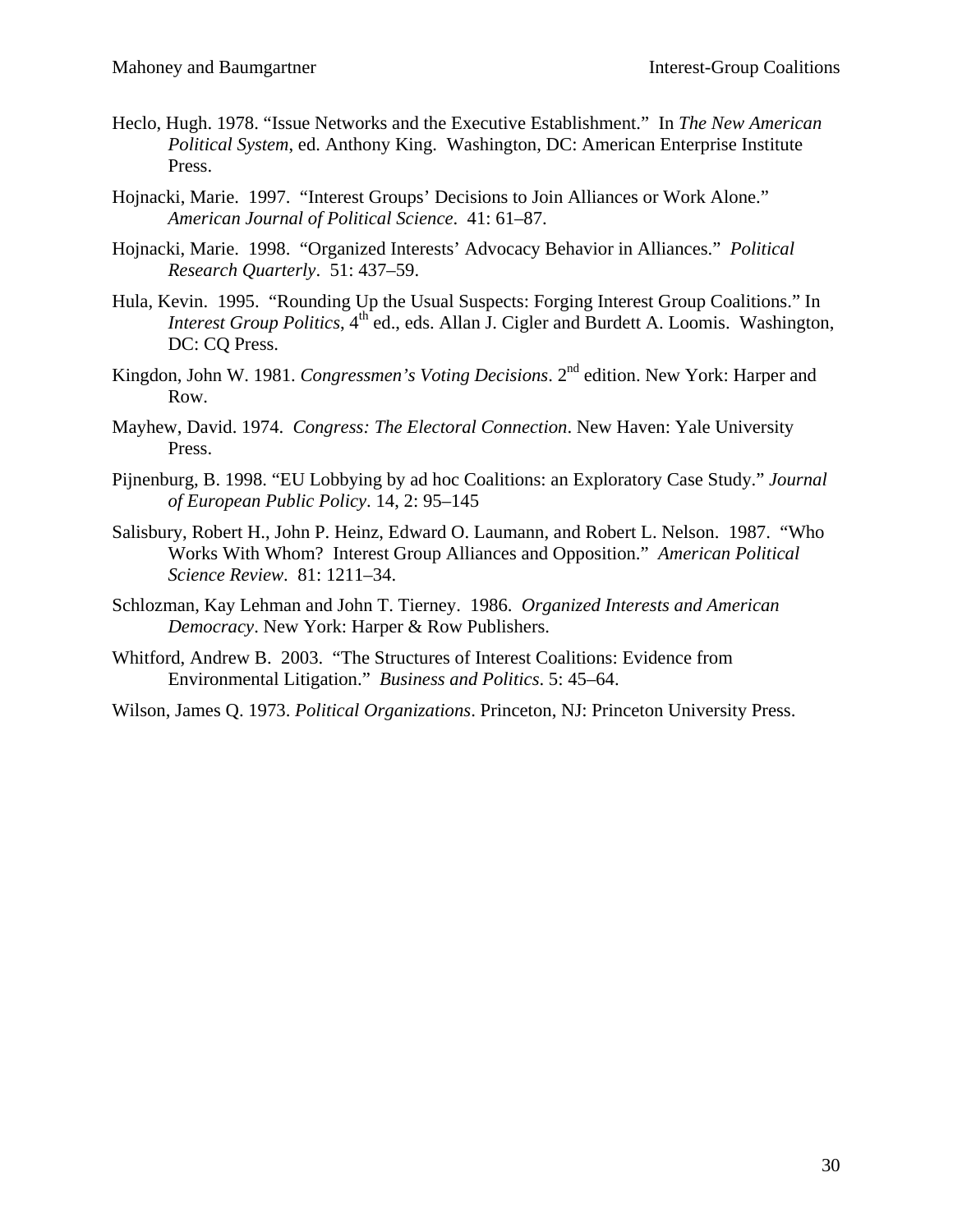| Table 1. Number of Coalitions per Issue |      |      |     |                 |       |
|-----------------------------------------|------|------|-----|-----------------|-------|
| Number of Coalitions                    | None | One) | Two | Three More Than | Total |
|                                         |      |      |     | Three           |       |
| Number of Issues                        | 43   |      |     |                 |       |
|                                         |      |      |     |                 |       |

# Table 2. Issue-Level Determinants of the Presence of a Coalition

|                       | B          |       |   | <b>Predicted Probabilities</b> |                       |        |          |       |
|-----------------------|------------|-------|---|--------------------------------|-----------------------|--------|----------|-------|
|                       | (SE)       | Prob  |   | (min)                          | $(-1sd)$              | (mean) | $(+1sd)$ | (max) |
|                       |            |       |   |                                |                       |        |          |       |
| <b>Issue Size</b>     | 0.020      | 0.091 | ∗ | 0.680                          | 0.726                 | 0.808  | 0.872    | 0.973 |
|                       | 0.012      |       |   |                                |                       |        |          |       |
| Conflict 1            | $-0.195$   | 0.761 |   | 0.808                          |                       |        |          | 0.584 |
|                       | 0.641      |       |   |                                |                       |        |          |       |
| Conflict 2            | $-0.076$   | 0.85  |   | 0.808                          |                       |        |          | 0.786 |
|                       | 0.402      |       |   |                                |                       |        |          |       |
| Inside Salience       |            |       |   |                                |                       |        |          |       |
| Index                 | 0.247      | 0.161 |   | 0.726                          | 0.704                 | 0.808  | 0.885    | 0.996 |
|                       | 0.176      |       |   |                                |                       |        |          |       |
| Outside               |            |       |   |                                |                       |        |          |       |
| Salience Index        | 0.233      | 0.306 |   | 0.774                          | 0.726                 | 0.808  | 0.872    | 0.997 |
|                       | 0.228      |       |   |                                |                       |        |          |       |
| Constant              | $-0.171$   | 0.69  |   |                                |                       |        |          |       |
|                       | 0.430      |       |   |                                |                       |        |          |       |
| $\mathbf N$           | 91         |       |   |                                | LR chi2(5): 14.05     |        |          |       |
| Log likelihood        | $-55.6034$ |       |   |                                | Prob > chi2: $0.0153$ |        |          |       |
| Pseudo R <sub>2</sub> | 0.1122     |       |   |                                |                       |        |          |       |

Note: Entries are Probit estimates. \* indicates significant at 0.10 level.

| Table 3. Level of Conflict and Coalition Activity |  |  |  |  |  |  |
|---------------------------------------------------|--|--|--|--|--|--|
|---------------------------------------------------|--|--|--|--|--|--|

|              |                | Level of Conflict      |                           |       |
|--------------|----------------|------------------------|---------------------------|-------|
|              | N <sub>o</sub> | Multiple Perspectives, | Direct Conflict           |       |
|              | Conflict       | Not Directly Opposing  | <b>Among Perspectives</b> | Total |
|              |                |                        |                           |       |
| Coalition    | 6              |                        | 42                        | 55    |
|              | 43%            | 70%                    | 58%                       | 57%   |
| No Coalition | 8              | 3                      | 31                        | 42    |
|              | 57             | 30                     | 42                        | 43    |
|              | 14             | 10                     | 73                        | 97    |
| Total        | 100%           | 100%                   | 100%                      | 100%  |

Note: Tau-b =  $0.0464$ ; Chi-sq.  $(2 d.f.) = 1.8339$  (prob. = .400)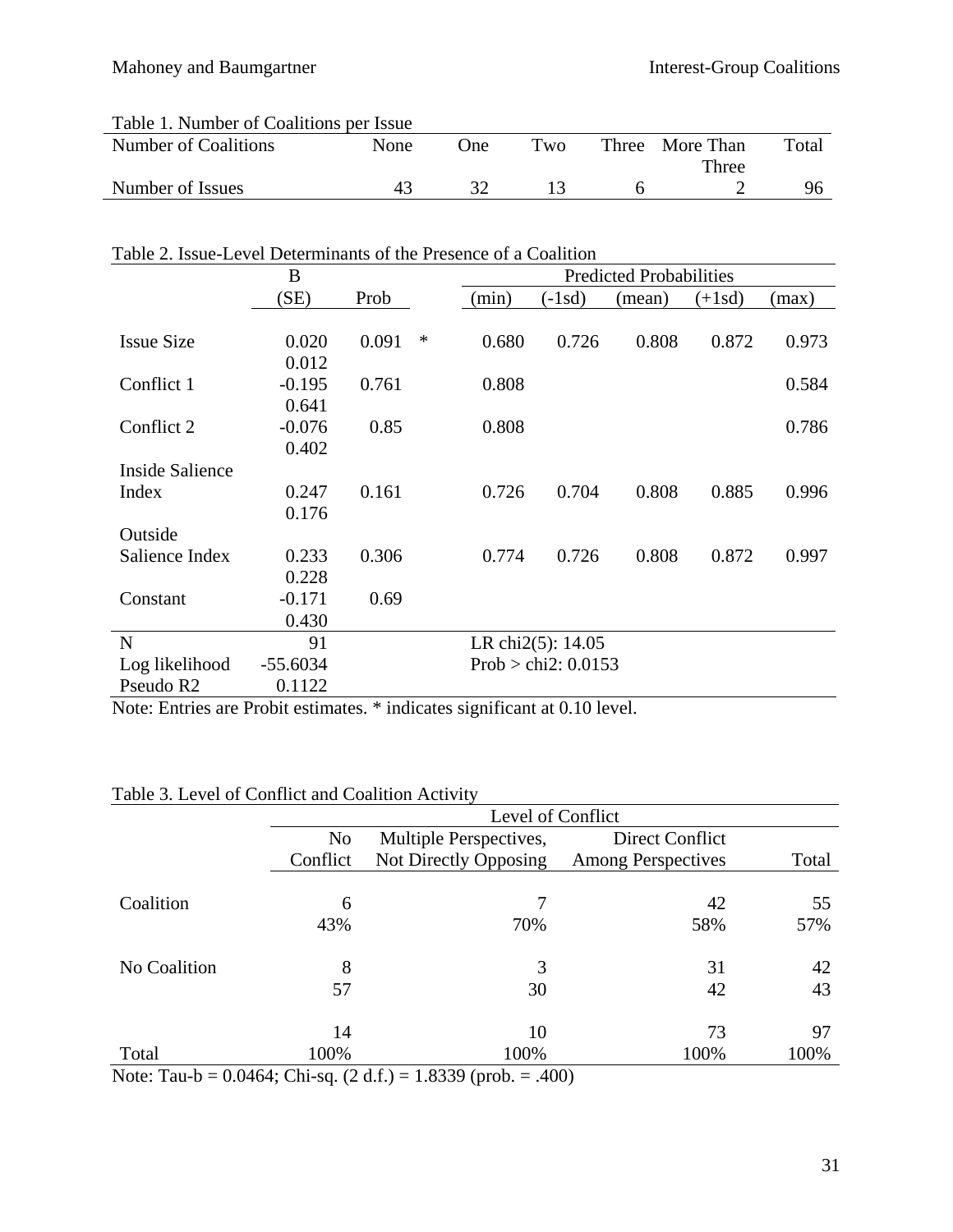|                               |          |       |            |                |          | <b>Predicted Probabilities</b> |          |       |
|-------------------------------|----------|-------|------------|----------------|----------|--------------------------------|----------|-------|
| Part A. Organizations         | B        | S.E.  | P > z      | (min)          | $(-1sd)$ | (mean)                         | $(+1sd)$ | (max) |
| Group Types                   |          |       |            |                |          |                                |          |       |
| Citizen                       | $-0.341$ | 0.228 | 0.135      | 0.484          |          |                                |          | 0.352 |
| Foundation                    | $-0.656$ | 0.685 | 0.338      | 0.484          |          |                                |          | 0.243 |
| Union                         | 0.480    | 0.322 | 0.137      | 0.484          |          |                                |          | 0.670 |
| Professional Association      | $-0.166$ | 0.253 | 0.511      | 0.484          |          |                                |          | 0.418 |
| Trade                         | 0.262    | 0.222 | 0.238      | 0.484          |          |                                |          | 0.588 |
| Governmental Unit             | $-0.819$ | 0.438 | $0.062*$   | 0.484          |          |                                |          | 0.195 |
| Membership Size               | $-0.000$ | 0.000 | $0.076*$   | 0.533          | 0.711    | 0.484                          | 0.262    | 0.000 |
| DC Office                     | 0.581    | 0.400 | 0.147      | 0.276          | 0.437    | 0.484                          | 0.531    | 0.494 |
| Number of Professional Staff  | 0.003    | 0.008 | 0.733      | 0.474          | 0.474    | 0.484                          | 0.494    | 0.527 |
| <b>Hired Outside Counsel</b>  | $-0.034$ | 0.019 | $0.075*$   | 0.508          | 0.532    | 0.484                          | 0.436    | 0.162 |
| Number of PACs                | $-0.057$ | 0.141 | 0.686      | 0.493          | 0.495    | 0.484                          | 0.472    | 0.448 |
| <b>Budget Resources Index</b> | $-0.073$ | 0.051 | 0.154      | 0.512          | 0.547    | 0.484                          | 0.422    | 0.162 |
| Organizational Age            | $-0.003$ | 0.002 | 0.165      | 0.546          | 0.526    | 0.484                          | 0.442    | 0.274 |
| <b>Issue-Characteristics</b>  |          |       |            |                |          |                                |          |       |
| <b>Issue Size</b>             | $-0.003$ | 0.004 | 0.538      | 0.513          | 0.501    | 0.484                          | 0.467    | 0.436 |
| <b>Outside Salience Index</b> | $-0.081$ | 0.053 | 0.123      | 0.505          | 0.524    | 0.484                          | 0.444    | 0.244 |
| Inside Salience Index         | 0.102    | 0.039 | $0.010***$ | 0.429          | 0.424    | 0.484                          | 0.544    | 0.752 |
| Conflict 1                    | $-0.537$ | 0.283 | $0.057*$   | 0.484          |          |                                |          | 0.282 |
| Conflict 2                    | $-0.705$ | 0.234 | $0.003***$ | 0.484          |          |                                |          | 0.228 |
| Presence of opposing          |          |       |            |                |          |                                |          |       |
| coalition                     | $-0.204$ | 0.174 | 0.240      | 0.484          |          |                                |          | 0.403 |
| Constant                      | $-0.157$ | 0.481 | 0.743      |                |          |                                |          |       |
| N                             | 527      |       |            | LR chi $2(19)$ |          | 56.05                          |          |       |
| Log likelihood                | $-276.0$ |       |            | Prob > chi2    |          | $\theta$                       |          |       |
| Pseudo R2                     | 0.0922   |       |            |                |          |                                |          |       |

# Table 4. The Determinants of Coalition Participation

 $* < .10; ** < .05; ** < .01$  probabilities

|                                |          |       |           |                |          | <b>Predicted Probabilities</b> |          |       |
|--------------------------------|----------|-------|-----------|----------------|----------|--------------------------------|----------|-------|
| Part B. Corporations           | B        | S.E.  | P > z     | (min)          | $(-1sd)$ | (mean)                         | $(+1sd)$ | (max) |
| Fortune 500                    | $-0.192$ | 0.336 | 0.568     | 0.184          |          |                                |          | 0.137 |
| DC Office                      | $-1.016$ | 0.534 | $0.057*$  | 0.513          | 0.268    | 0.184                          | 0.119    | 0.163 |
| Number of Professional Staff   | 0.049    | 0.027 | $0.065*$  | 0.108          | 0.101    | 0.184                          | 0.301    | 0.648 |
| Hired Outside Counsel          | $-0.042$ | 0.033 | 0.205     | 0.263          | 0.258    | 0.184                          | 0.125    | 0.016 |
| Number of PACs                 | $-0.074$ | 0.299 | 0.804     | 0.191          | 0.193    | 0.184                          | 0.175    | 0.171 |
| <b>Issue Size</b>              | 0.000    | 0.012 | 0.986     | 0.186          | 0.185    | 0.184                          | 0.183    | 0.182 |
| Outside Salience Index         | $-0.358$ | 0.197 | $0.069*$  | 0.246          | 0.279    | 0.184                          | 0.112    | 0.033 |
| Inside Salience Index          | 0.045    | 0.142 | 0.752     | 0.170          | 0.172    | 0.184                          | 0.197    | 0.282 |
| Conflict 1                     | 1.409    | 0.674 | $0.037**$ | 0.184          |          |                                |          | 0.695 |
| Conflict 2                     | 0.821    | 0.579 | 0.156     | 0.184          |          |                                |          | 0.469 |
| Presence of opposing coalition | $-0.312$ | 0.400 | 0.435     | 0.184          |          |                                |          | 0.113 |
| Constant                       | 0.009    | 0.786 | 0.991     |                |          |                                |          |       |
| N                              | 110      |       |           | LR chi $2(11)$ |          | 21.07                          |          |       |
| Log likelihood                 | $-64.23$ |       |           | Prob > chi2    |          | 0.0327                         |          |       |
| Pseudo R <sub>2</sub>          | 0.1409   |       |           |                |          |                                |          |       |

 $* < .10; ** < .05$  probabilities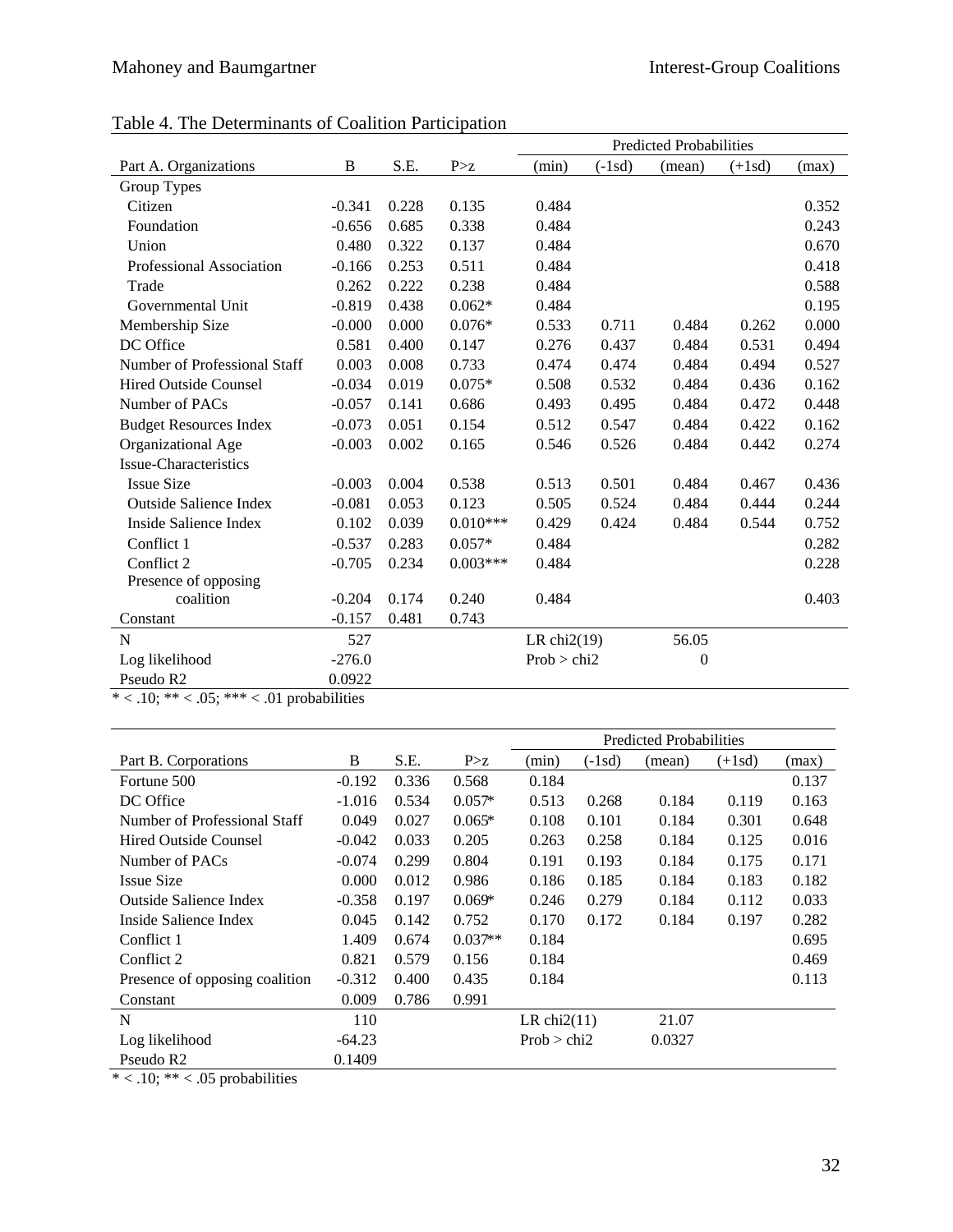|  |  | Table 5. Coalition Participation by Organizational Type |  |
|--|--|---------------------------------------------------------|--|
|  |  |                                                         |  |

|                                             | Not in a       | In a             | Percent in     |       |
|---------------------------------------------|----------------|------------------|----------------|-------|
| Type                                        | Coalition      | Coalition        | Coalition      | Total |
| Corporations – Non Fortune 500              | 36             | 31               | 46             | 67    |
| Corporations – Fortune 500 or Global 500    | 63             | 43               | 41             | 106   |
| <b>Trade Associations</b>                   | 148            | 87               | 37             | 235   |
| <b>Business Associations</b>                | 21             | 12               | 36             | 33    |
| <b>Professional Associations</b>            | 102            | 53               | 34             | 155   |
| Unions                                      | 47             | 24               | 34             | 71    |
| Foundations, non-profit providers           | 29             | 15               | 34             | 44    |
| Citizen ideological or cause oriented group | 251            | 87               | 26             | 338   |
| <b>Association of Governmental Units</b>    | 36             | 4                | 10             | 40    |
| Think Tank or Research Institute            | 36             | 1                | 3              | 37    |
| Coalition                                   |                | 90               | 99             | 91    |
| Institutions (Hospitals, Universities)      | 3              | $\overline{2}$   | 40             | 5     |
| Lobbying or Consulting Firm                 | 4              | $\overline{2}$   | 33             | 6     |
| State and Local Government official         | 3              | $\mathbf{1}$     | 25             | 4     |
| Governmental Unit                           | $\overline{4}$ | 1                | 20             | 5     |
| Miscellaneous                               | 18             | 4                | 18             | 22    |
| <b>Association of Institutions</b>          | 19             | $\overline{2}$   | 10             | 21    |
| Religious groups                            | 10             | $\boldsymbol{0}$ | $\overline{0}$ | 10    |
| <b>Congressional Caucuses</b>               | $\Omega$       | 1                | 100            | 1     |
| <b>Members of Congress</b>                  | 752            |                  | $\overline{0}$ | 753   |
| Members of the Executive                    | 174            | 0                | $\overline{0}$ | 174   |
|                                             | 1,547          | 430              | 22             | 1,977 |

# Table 6. Coalition Participation by Repeat Player Status

| Part A. Organizations               | <b>One-Time Actors</b> |        | <b>Repeat Players</b> |               |
|-------------------------------------|------------------------|--------|-----------------------|---------------|
|                                     | N                      | $\%$   | N                     | $\frac{0}{0}$ |
| Does not Participate in a Coalition | 352                    | 64.23  | 318                   | 64.37         |
| <b>Coalition Member</b>             | 196                    | 35.77  | 176                   | 35.63         |
| Total                               | 548                    | 100.00 | 494                   | 100.00        |
| Part B. Corporations                | <b>One-Time Actors</b> |        | <b>Repeat Players</b> |               |
|                                     | N                      | $\%$   | N                     | $\frac{0}{0}$ |
| Does not Participate in a Coalition | 83                     | 58.04  | 21                    | 56.76         |
| <b>Coalition Member</b>             | 60                     | 41.96  | 16                    | 43.24         |
| Total                               | 143                    | 100.00 | 37                    | 100.00        |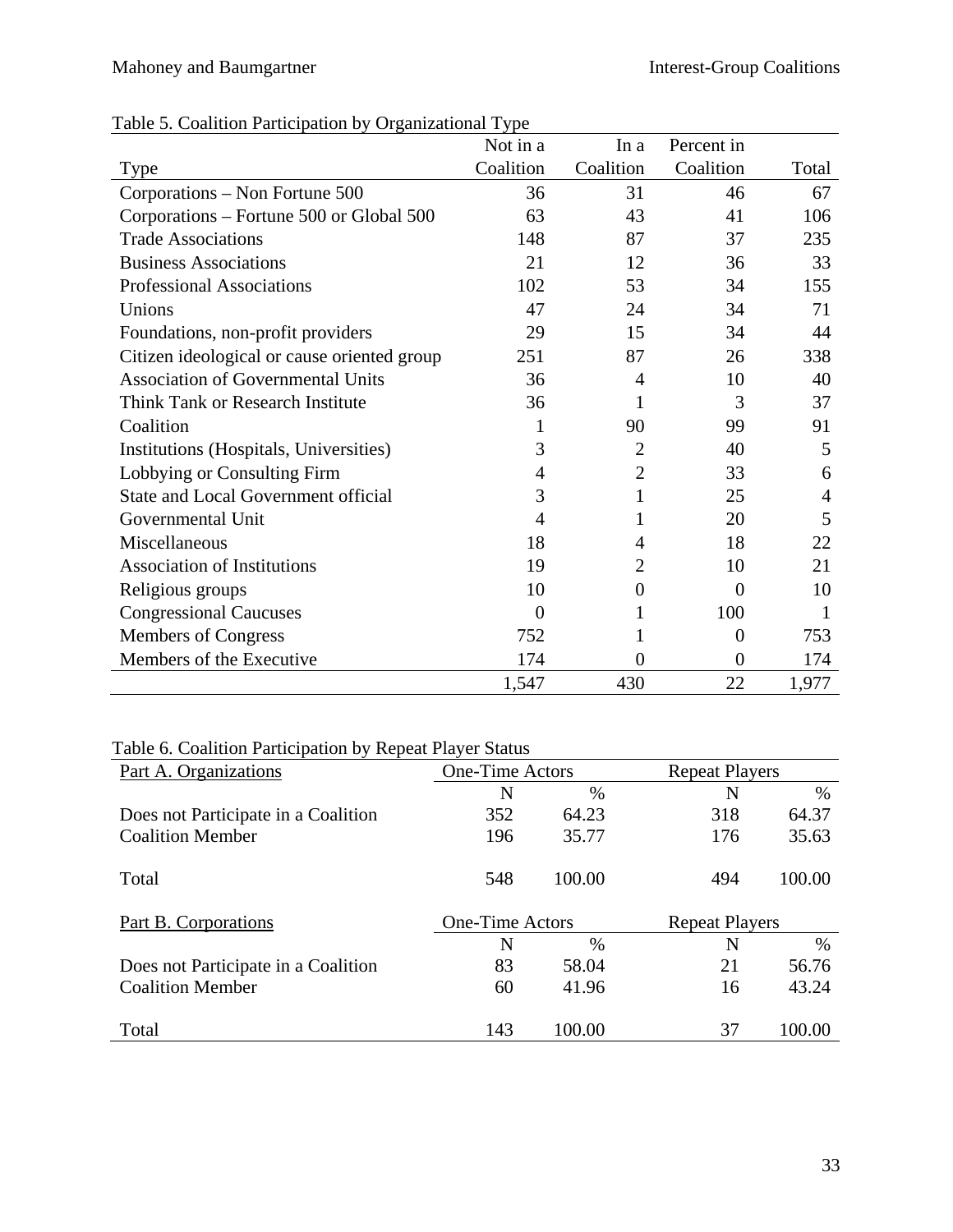|                                                                       | Number of      | Number of        | Pattern of |
|-----------------------------------------------------------------------|----------------|------------------|------------|
|                                                                       | <b>Issues</b>  | Issues in a      | Coalition  |
|                                                                       | Active         | Coalition        | Behavior   |
| Part A. Organizations Involved in 5+ Issues                           |                |                  |            |
| U.S. Chamber of Commerce                                              | 12             | 4                | Mixed      |
| Sierra Club                                                           | 11             | 1                | Mixed      |
| <b>AFL-CIO</b>                                                        | 10             | 1                | Mixed      |
| <b>American Medical Association</b>                                   | 9              | 3                | Mixed      |
| <b>Consumer Federation of America</b>                                 | 9              | $\overline{2}$   | Mixed      |
| <b>Consumers Union</b>                                                | 8              | $\mathbf{1}$     | Mixed      |
| <b>National Association of Manufacturers</b>                          | 8              | 5                | Mixed      |
| <b>Natural Resources Defense Council</b>                              | 7              | 3                | Mixed      |
| <b>AARP</b>                                                           | 6              | $\boldsymbol{0}$ | Never      |
| <b>AFSCME</b>                                                         | 6              | 3                | Mixed      |
| <b>American Farm Bureau Federation</b>                                | 6              | $\mathbf{1}$     | Mixed      |
| <b>American Federation of Teachers</b>                                | 6              | 4                | Mixed      |
| <b>Business Roundtable</b>                                            | 6              | $\overline{c}$   | Mixed      |
| <b>National Education Association</b>                                 | 6              | 3                | Mixed      |
| <b>Public Citizen</b>                                                 | 6              | 1                | Mixed      |
| <b>United Auto Workers</b>                                            | 6              | $\mathbf{1}$     | Mixed      |
| <b>Alliance of Automobile Manufacturers</b>                           | 5              | 1                | Mixed      |
| Friends of the Earth                                                  | 5              | 1                | Mixed      |
| Health Insurance Association of America                               | 5              | $\overline{c}$   | Mixed      |
| US PIRG, Public Interest Research Groups                              | 5              | $\overline{0}$   | Never      |
| Number of Groups Sometimes and Sometimes Not in a Coalition: 18 of 20 |                |                  |            |
| Part B. Corporations Involved in 2+ Issues                            |                |                  |            |
| <b>General Motors</b>                                                 | 4              | $\boldsymbol{0}$ | Never      |
| Merck & Co.                                                           | $\overline{4}$ | $\overline{c}$   | Mixed      |
| Procter & Gamble                                                      | 3              | $\mathbf{1}$     | Mixed      |
| <b>AOL Time Warner</b>                                                | $\overline{c}$ | $\boldsymbol{0}$ | Never      |
| AT&T                                                                  | $\overline{c}$ | $\overline{2}$   | Always     |
| <b>Bell Atlantic</b>                                                  | $\overline{2}$ | $\mathbf{1}$     | Mixed      |
| <b>Boeing Corporation</b>                                             | $\overline{c}$ | $\boldsymbol{0}$ | Never      |
| <b>Bristol-Meyer Squibb</b>                                           | $\overline{c}$ | 1                | Mixed      |
| <b>CIGNA</b> Corporation                                              | $\overline{c}$ | 1                | Mixed      |
| Ford Corporation                                                      | $\overline{c}$ | $\overline{0}$   | Never      |
| Glaxo-Wellcome, Inc.                                                  | $\overline{c}$ | 1                | Mixed      |
| Hewlett-Packard                                                       | $\overline{c}$ | 1                | Mixed      |
| Intel                                                                 | $\overline{c}$ |                  | Mixed      |
| MasterCard International                                              | $\overline{2}$ | $\overline{2}$   | Always     |

|  | Table 7. Coalition Participation among the Most Active Repeat Participants |  |  |  |
|--|----------------------------------------------------------------------------|--|--|--|
|  |                                                                            |  |  |  |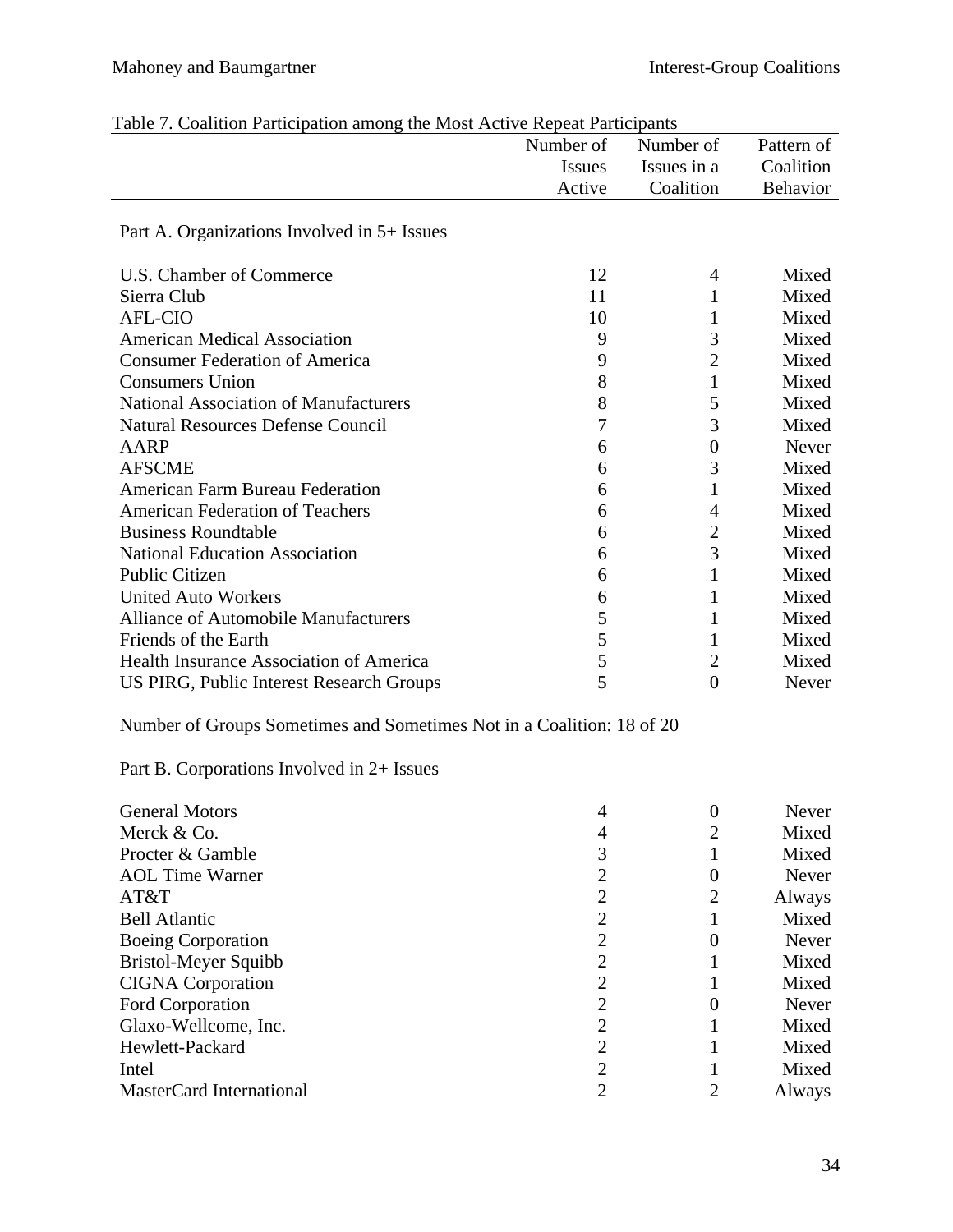| Mahoney and Baumgartner | <b>Interest-Group Coalitions</b> |       |
|-------------------------|----------------------------------|-------|
| Pfizer                  |                                  | Mixed |
| Visa International      |                                  | Mixed |

Number of Businesses Sometimes and Sometimes Not in a Coalition: 10 of 16

Note: The table lists coalition participation by issue; some groups were also active on more than one coalition in a single issue. See text for details.

| Table 8. A Raw Measure of Outcome Success |          |                |                         |            |  |                |      |      |        |
|-------------------------------------------|----------|----------------|-------------------------|------------|--|----------------|------|------|--------|
| Level of Success                          | $\Omega$ | $\overline{2}$ | $\overline{\mathbf{3}}$ |            |  | 4 5 6 8        |      | 10   | Total  |
| No. Achieving This<br>Level of Success    | 616      | 208            | 74                      |            |  | 201 12 164 146 |      | 43   | 1.464  |
| Percent                                   | 42.08    | 14.21          |                         | 5.05 13.73 |  | 0.82 11.20     | 9.97 | 2.94 | 100.00 |

Note: Zero means an advocate achieved none of its goals; the theoretical maximum is 12 for an actor which achieved each of six possible goals. Not all groups sought all six goals. See text for details.

| Table 9. A Proportionate Measure of Outcome Success                                   |       |       |      |      |      |       |        |
|---------------------------------------------------------------------------------------|-------|-------|------|------|------|-------|--------|
| Level of Success                                                                      |       | (0.4) | 0.67 | 1.0  | 1.5  | 2.0   | Total  |
| No. Achieving This Level<br>of Success                                                | 610   | 31    | 9    | 130  | 30   | 648   | 1.458  |
| Percent                                                                               | 41.84 | 2.13  | 0.62 | 8.92 | 2.06 | 44.44 | 100.00 |
| Note: Scores range from zero (no success) to 2 (achieved each of its goals). See text |       |       |      |      |      |       |        |

Note: Scores range from zero (no success) to 2 (achieved each of its goals). See text.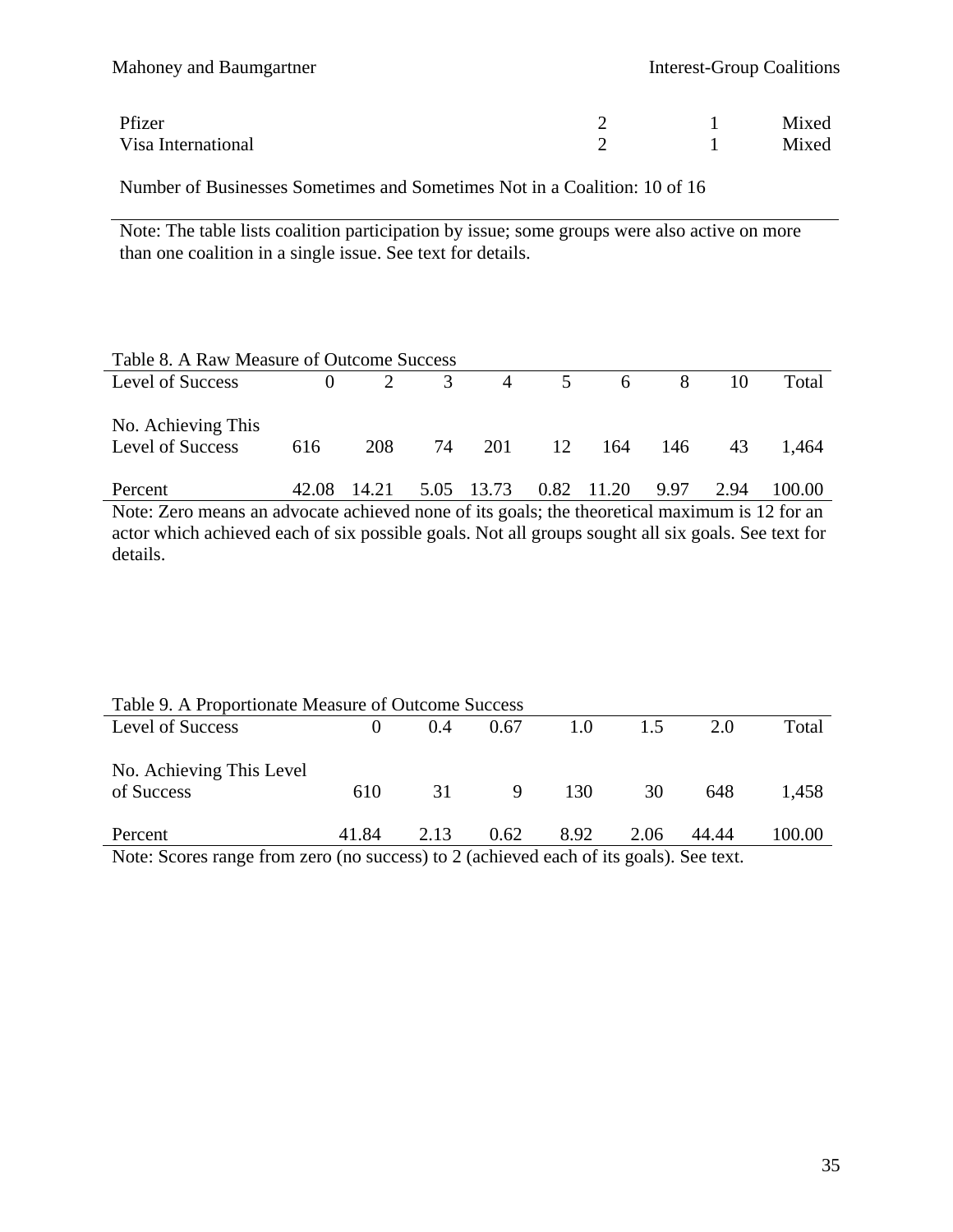# Mahoney and Baumgartner **Interest-Group Coalitions**

|  |  |  |  | Table 10. Determinants of Success in Achieving Policy Outcomes |  |
|--|--|--|--|----------------------------------------------------------------|--|
|--|--|--|--|----------------------------------------------------------------|--|

|                                        | $\mathbf b$ | <b>SE</b> | t        | p          |
|----------------------------------------|-------------|-----------|----------|------------|
| Group Types:                           |             |           |          |            |
| Coalition                              | 0.616       | 0.401     | 1.540    | 0.125      |
| Citizen                                | 0.181       | 0.238     | 0.760    | 0.446      |
| Foundation                             | $-0.435$    | 0.431     | $-1.010$ | 0.313      |
| Religious                              | 0.830       | 0.909     | 0.910    | 0.362      |
| Union                                  | $-0.382$    | 0.286     | $-1.330$ | 0.183      |
| <b>Professional Association</b>        | 0.113       | 0.252     | 0.450    | 0.655      |
| Corporation                            | $-1.522$    | 0.915     | $-1.660$ | $0.097*$   |
| <b>Trade Association</b>               | 0.096       | 0.229     | 0.420    | 0.674      |
| <b>Think Tank</b>                      | 0.506       | 0.406     | 1.250    | 0.214      |
| <b>Association of Institutions</b>     | 0.528       | 0.456     | 1.160    | 0.248      |
| <b>Association of Government Units</b> | 0.210       | 0.335     | 0.630    | 0.531      |
| Organizational Characteristics         |             |           |          |            |
| <b>Coalition Membership</b>            | $-0.371$    | 0.129     | $-2.880$ | $0.004***$ |
| Age                                    | $-0.000$    | 0.001     | $-0.150$ | 0.878      |
| Membership Size                        | $-0.000$    | 0.000     | $-0.610$ | 0.540      |
| DC Office                              | $-0.068$    | 0.268     | $-0.250$ | 0.801      |
| <b>Professional Staff Size</b>         | 0.002       | 0.006     | 0.310    | 0.756      |
| <b>Hired Outside Counsel</b>           | $-0.024$    | 0.013     | $-1.880$ | $0.061*$   |
| Number of PAC's                        | $-0.049$    | 0.103     | $-0.470$ | 0.639      |
| <b>Budget Resource Index</b>           | 0.008       | 0.033     | 0.240    | 0.807      |
| <b>Issue-Characteristics</b>           |             |           |          |            |
| <b>Issue Size</b>                      | 0.009       | 0.003     | 3.030    | $0.003***$ |
| Conflict 1                             | $-0.154$    | 0.229     | $-0.670$ | 0.501      |
| Conflict 2                             | 0.415       | 0.176     | 2.360    | $0.019**$  |
| <b>Outside Salience Index</b>          | $-0.046$    | 0.041     | $-1.100$ | 0.271      |
| Inside Salience Index                  | $-0.029$    | 0.051     | $-0.570$ | 0.569      |
| Presence of Opposing Coalition         | 0.109       | 0.126     | 0.870    | 0.387      |
| <b>Coalition Composition</b>           |             |           |          |            |
| Proportion Business in Coalition       | $-0.561$    | 0.569     | $-0.990$ | 0.325      |
| Constant                               | 0.560       | 0.381     | 1.470    | 0.143      |
| $N = 402$                              |             |           |          |            |

 $R-sq = 0.2104$ 

Adj. R-sq.  $= 0.1557$ 

\*  $<$  .10; \*\*  $<$  . 05; \*\*\*  $<$  .01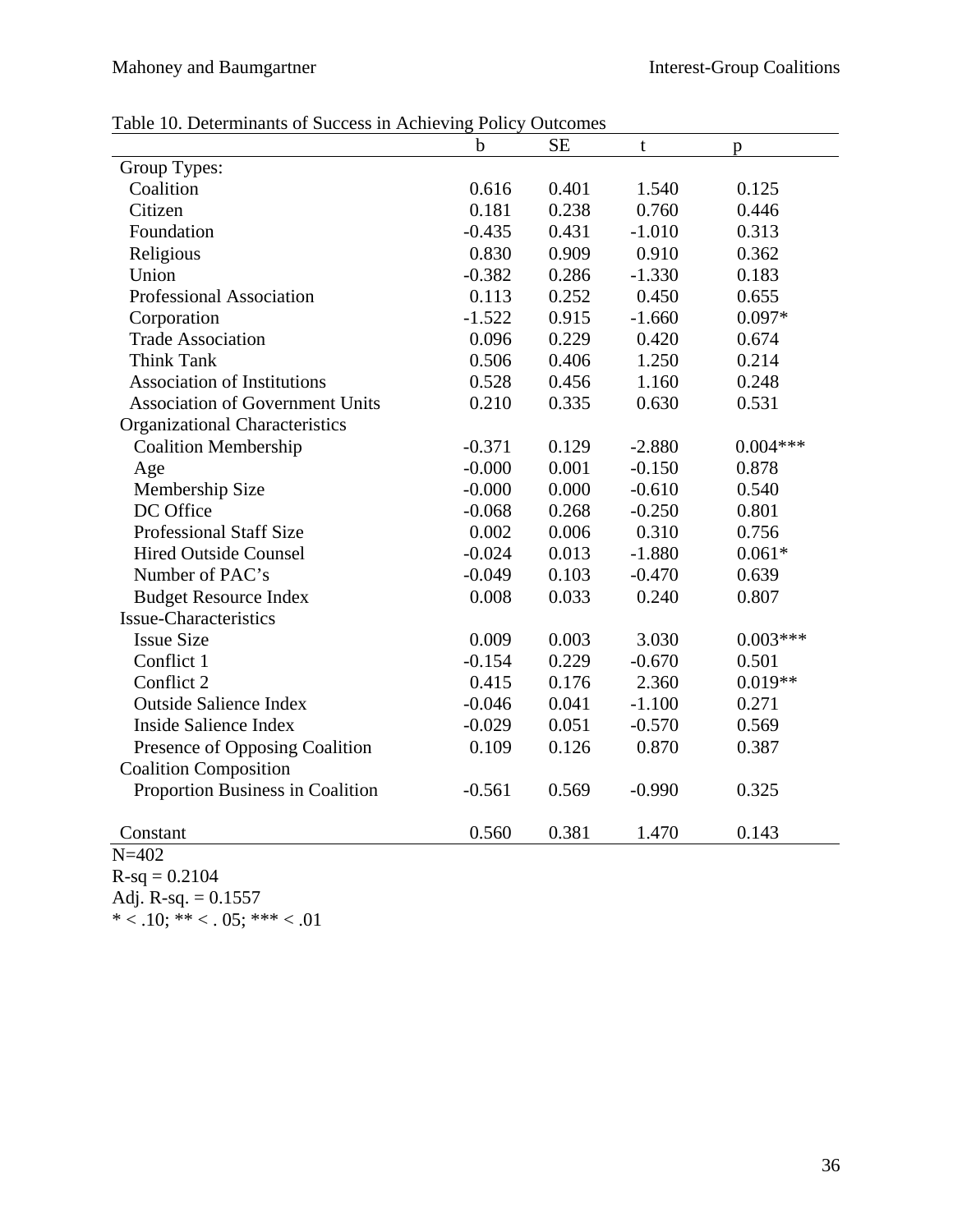# Table A1. List of Coalitions by Issue

|              | <b>Issue Issue Name</b>                                                                                              |
|--------------|----------------------------------------------------------------------------------------------------------------------|
|              | Coalition Name (if any)                                                                                              |
| $\mathbf{1}$ | <b>Managed Care Reform / Patients' Bill of Rights</b>                                                                |
|              | <b>Patient Activist Coalition</b>                                                                                    |
|              | <b>Advocates for Practitioner Equity</b>                                                                             |
|              | Coalition for Health Care Choice and Accountability                                                                  |
|              | Patients' Rights Coalition                                                                                           |
|              | <b>Access to Specialty Care Coalition</b>                                                                            |
|              | <b>Patient Access for Responsible Care Alliance</b>                                                                  |
|              | Cancer Leadership Council                                                                                            |
|              | <b>Health Benefits Coalition</b>                                                                                     |
| 2            | Extending the Patent Term for Drugs Undergoing FDA Review During the<br><b>Enactment of Hatch-Waxman</b>             |
|              | <b>Patients and Consumers Coalition</b>                                                                              |
| 3            | <b>Hearing Screening for Infants</b>                                                                                 |
| 4            | <b>Revising the Risk Adjustment Methodology for Medicare+Choice</b>                                                  |
|              | Capitated Payment Coalition for the Frail Elderly                                                                    |
| 5            | <b>Medicare Payment Rate for Pap Screenings</b>                                                                      |
|              | People for Annual PAP Smears (PAPS)                                                                                  |
| 6            | <b>Parity in Health Insurance Coverage for Mental Illness</b>                                                        |
|              | <b>Mental Health Liaison Group</b>                                                                                   |
|              | Coalition for the Fairness in Treatment of Mental Illness                                                            |
| 7            | <b>Medicare Payment for Clinical Social Workers</b>                                                                  |
| 8            | <b>Appropriations for the AIDS Drug Assistance Program</b>                                                           |
|              | ADAP Working Group (Part 2, Pharmaceutical Industry Director)                                                        |
| 9            | <b>Providing Health Insurance for the Uninsured</b>                                                                  |
|              | National Coalition on Health Care                                                                                    |
| 10           | <b>Medicare Funding of Graduate Medical Education</b>                                                                |
| 11           | <b>Coverage of Chiropractic Services Under Medicare+Choice Program</b>                                               |
| 12           | <b>Prescription Insurance Coverage of Contraceptives</b>                                                             |
| 13           | Revising the Criteria and Process Used by HCFA to Determine the Coverage of<br><b>Medical Devices Under Medicare</b> |
| 14           | <b>Regulating Disinfection Byproducts in Drinking Water</b>                                                          |
|              | Campaign for Safe and Affordable Drinking Water                                                                      |
| 15           | Authorization and Funding for Upgrades to the CH-47 Chinook Helicopter                                               |
| 16           | <b>Limiting Mine Waste Disposal at Mill Sites</b>                                                                    |
| 17           | <b>Legislation and Regulations Affecting the Deployment of Broadband Technology</b><br>/ Long Distance Data Services |

Competitive Broadband Coalition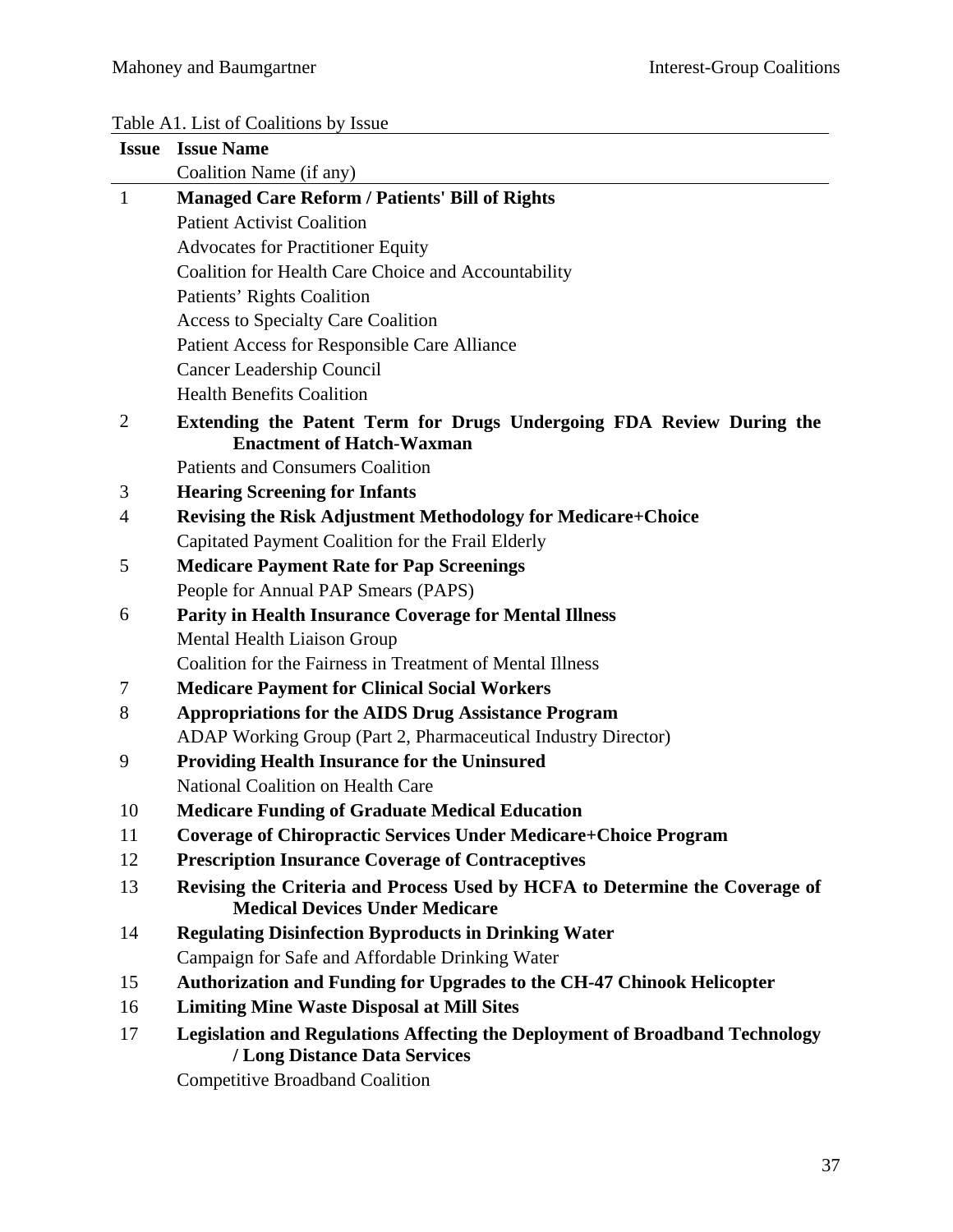| 18 | <b>Compulsory Licensing for AIDS-related Pharmaceuticals in Africa / Tax Credit</b><br>for AIDS Vaccine Research and Development                    |
|----|-----------------------------------------------------------------------------------------------------------------------------------------------------|
| 19 | <b>Postal Service Modernization / Reform</b>                                                                                                        |
|    | Main Street Coalition for Postal Fairness (or Main Street Association)                                                                              |
|    | <b>Coalition for Postal Reform</b>                                                                                                                  |
|    | <b>Coalition Against Unfair USPS Competition</b>                                                                                                    |
| 20 | <b>Modifications to the Food Quality Protection Act of 1996</b>                                                                                     |
|    | <b>Implementation Working Group</b>                                                                                                                 |
|    | Campaign for Pesticide Reform                                                                                                                       |
| 21 | <b>Corporate Average Fuel Economy Standards</b>                                                                                                     |
|    | Coalition organized by AAM (not named)                                                                                                              |
|    | <b>Coalition for Vehicle Choice</b>                                                                                                                 |
| 22 | <b>Standards for Low-sulfur Gasoline</b>                                                                                                            |
| 23 | <b>Distribution of Low Power FM Radio Licenses</b>                                                                                                  |
| 24 | <b>Repeal of the Federal Estate and Gift Tax</b>                                                                                                    |
|    | Family Business Estate Tax Coalition                                                                                                                |
|    | Americans Against Unfair Family Taxation                                                                                                            |
| 25 | Amending the Windfall Elimination Provision and Government Pension Offset<br>of the Social Security Act                                             |
|    | Coalition to Assure Retirement Equity (CARE)                                                                                                        |
| 26 | <b>Providing Permanent and Mandatory Funding for Conservation Programs</b><br>Through the Conservation and Reinvestment Act and Related Legislation |
|    | <b>Land Trust Alliance</b>                                                                                                                          |
| 27 | <b>Permanent Normal Trade Relations with China</b>                                                                                                  |
|    | Business Coalition for U.S.-China Trade                                                                                                             |
|    | U.S. High-Tech Coalition on China                                                                                                                   |
|    | Agriculture Coalition for U.S.-China Trade                                                                                                          |
| 28 | <b>Defense Budget Line Item</b>                                                                                                                     |
| 29 | <b>Eliminating Budgetary Support for USDA's Predator Control</b>                                                                                    |
| 30 | Elimination of the 3% Excise Tax on Phone Bills                                                                                                     |
|    | Excise Tax Repeal Coalition organized by Quinn, Gillespie & Asso                                                                                    |
|    | <b>E-Freedom Coalition</b>                                                                                                                          |
| 31 | <b>Regulation of Internet Prescriptions</b>                                                                                                         |
|    | National Council for Patient Education and Information                                                                                              |
| 32 | <b>Credit Union Regulation - Field of Membership Issues</b>                                                                                         |
| 33 | <b>Bankruptcy Reform</b>                                                                                                                            |
|    | <b>Carlton Bankruptcy Group</b>                                                                                                                     |
|    | <b>National Consumer Bankruptcy Coalition</b>                                                                                                       |
| 34 | <b>Preventing Needlestick Injuries</b>                                                                                                              |
| 35 | Requiring Commercial Railroads to Grant Unpaid Concessions to Commuter<br><b>Rail Services</b>                                                      |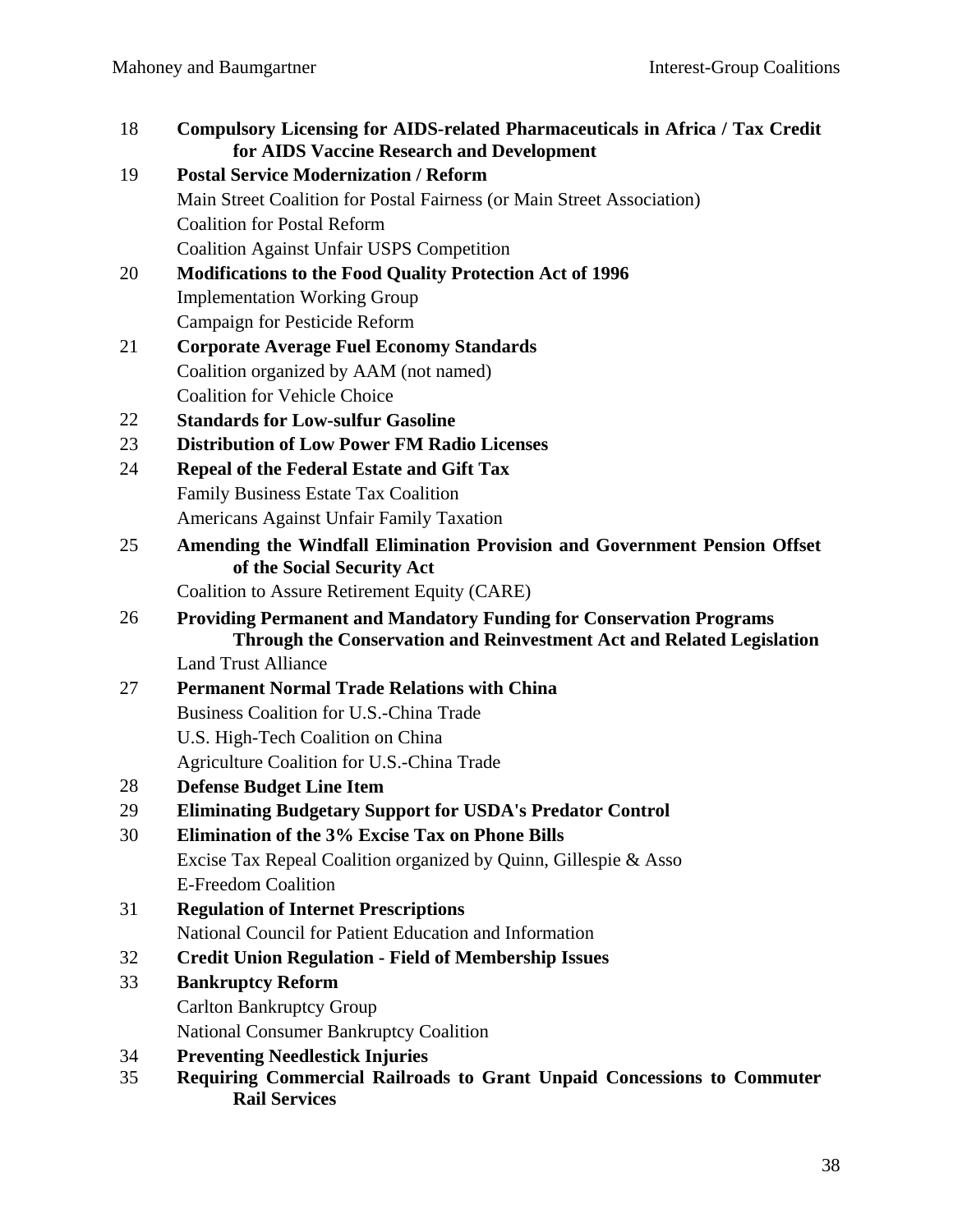New Starts Working Group Surface Transportation Policy Project

- 36 **Criminal Justice Reforms**  Coalition for Criminal Justice Reform Working Group Leadership Conference on Civil Rights
- 37 **Tax Concessions Related to Electric Utility Restructuring that must be Agreed to by both Public Power and Electric Companies**

Campaign for Local Control

- 38 **Appropriations for Funding of National Nuclear Waste Disposal Site**
- 39 **Aviation Trust Fund (Air 21)**
- 40 **Elementary and Secondary Education Act, Title I**  ESEA group
- 41 **OSHA's Proposed Ergonomics Standards**  National Coalition on Ergonomics
- 42 **Individuals with Disabilities Education Act**
- 43 **Funding for Legal Services**
- 44 **FCC Licenses for Religious Broadcasters**
- 45 **Repository for Spent Nuclear Fuel**
- 46 **Rise in Gasoline Prices**
- 47 **Roads in National Forests**
- 48 **Membership in the World Trade Organization**
- 49 **Proposed United Airlines-US Airways Merger**  Global Aviation Improvement Network
- 50 **Applying and Collecting Taxes on the Internet and Remote Commerce**  Internet Tax Fairness Coalition E-Freedom Coalition (anti-tax groups)

E-Fairness Coalition (malls, developers, retailers, and realtors)

- 51 **Exempting Physicians and Pharmacists from Antitrust Laws**  Antitrust Coalition for Consumer Choice in Health Care
- 52 **Change How Companies Treat Foreign Earnings and Interest Expenses for U.S. Tax Purposes**
- 53 **Changing Class Action Law so that More Cases are Heard in Federal Court**  Tort Reform Coalition organized by Quinn, Gillespie & Associates American Tort Reform Association
- 54 **Prevailing Wage Rules for Building Trade Workers in the Davis-Bacon Act**  Coalition to Repeal the Davis-Bacon Act
- 55 **Tax Code Depreciation Schedule for Computers and Peripheral Equipment**
- 56 **Legislation Allowing Off-duty and Retired Police Officers to Carry Firearms Across State Lines**
- 57 **Late-term Abortions**  Religious Coalition for Reproductive Choice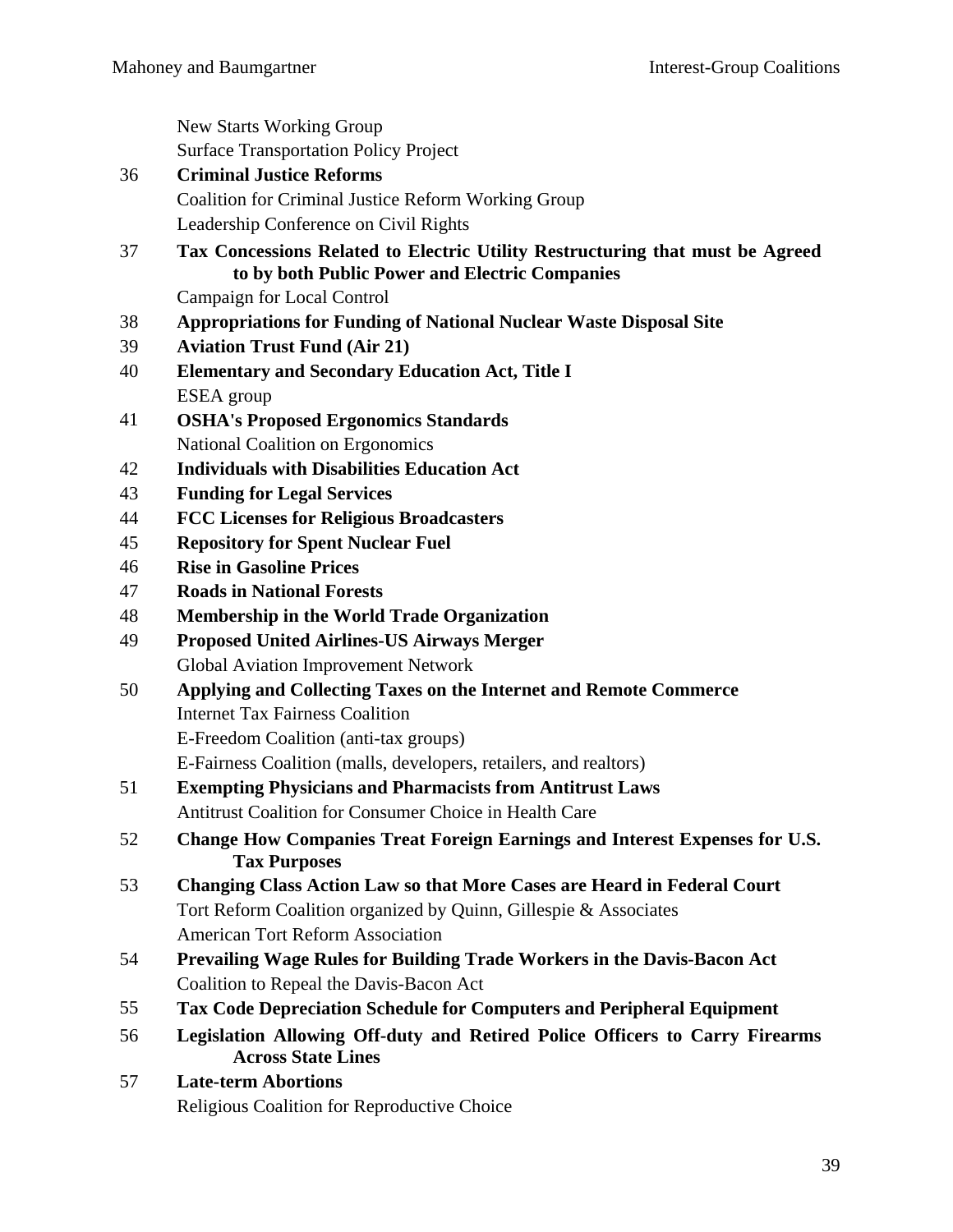| 58 | <b>Export Controls on Computers</b>                                                                                  |
|----|----------------------------------------------------------------------------------------------------------------------|
|    | <b>Computer Coalition for Responsible Exports</b>                                                                    |
| 59 | <b>Airline Age 60 Rule</b>                                                                                           |
| 60 | <b>C-130 Procurement</b>                                                                                             |
| 61 | <b>On-Board Diagnostic Service Info Rule</b>                                                                         |
|    | <b>Coalition for Auto Repair Equality</b>                                                                            |
| 62 | <b>Parents' Right to Know</b>                                                                                        |
| 63 | <b>Cuban Sanctions Reform</b>                                                                                        |
|    | Emergency Committee of the Advancement of Trade                                                                      |
| 64 | <b>Newspaper Crossownership</b>                                                                                      |
| 65 | <b>Global Steel Safeguard Investigation</b>                                                                          |
|    | Stand up for Steel Coalition                                                                                         |
|    | <b>Consuming Industries Trade Action Coalition</b>                                                                   |
| 66 | <b>International Property Takings Amendment to the Fast Track Trade Authority</b><br><b>Bill</b>                     |
| 67 | <b>Medicare Prescription Drug Coverage</b>                                                                           |
|    | www.fairdrugprices.org Coalition                                                                                     |
|    | <b>Citizens for Better Medicare</b>                                                                                  |
|    | <b>Business for Affordable Medicine</b>                                                                              |
| 68 | <b>Terrorism Re-insurance</b>                                                                                        |
|    | <b>American Tort Reform Association</b>                                                                              |
| 69 | <b>Government Outsourcing Reform (TRAC Act)</b>                                                                      |
|    | <b>CARE</b> – Coalition to Assure Retirement Equity                                                                  |
| 70 | <b>Department of Defense Personal Property Movement and Storage Program</b>                                          |
|    | <b>MMC-Military Mobility Coalition</b>                                                                               |
| 71 | Proposal to Change the Real Estate Settlement Procedures Act to Reduce Costs                                         |
|    | for Borrowers                                                                                                        |
|    | <b>National Community Reinvestment Coalition</b>                                                                     |
| 72 | <b>Legislation and Regulations Affecting the Deployment of Broadband Technology</b><br>/ Long Distance Data Services |
|    | <b>Open-Net Coalition</b>                                                                                            |
| 73 | <b>Maritime Security Act Reauthorization</b>                                                                         |
| 74 | <b>FDA Food Allergen Labeling</b>                                                                                    |
| 75 | <b>Bear Protection Act</b>                                                                                           |
| 76 | <b>Temporary Assistance for Needy Families Employment Training Services</b>                                          |
|    | <b>Coalition on Human Needs</b>                                                                                      |
|    | National Campaign for Jobs and Income Support                                                                        |
|    | <b>Workforce Alliance</b>                                                                                            |
| 77 | Amendment for Commodity Futures Trading Commission Regulation of Over-<br>the-counter derivatives                    |
| 78 | <b>Reauthorizing Federal Funding for the State Revolving Fund Loan Programs</b>                                      |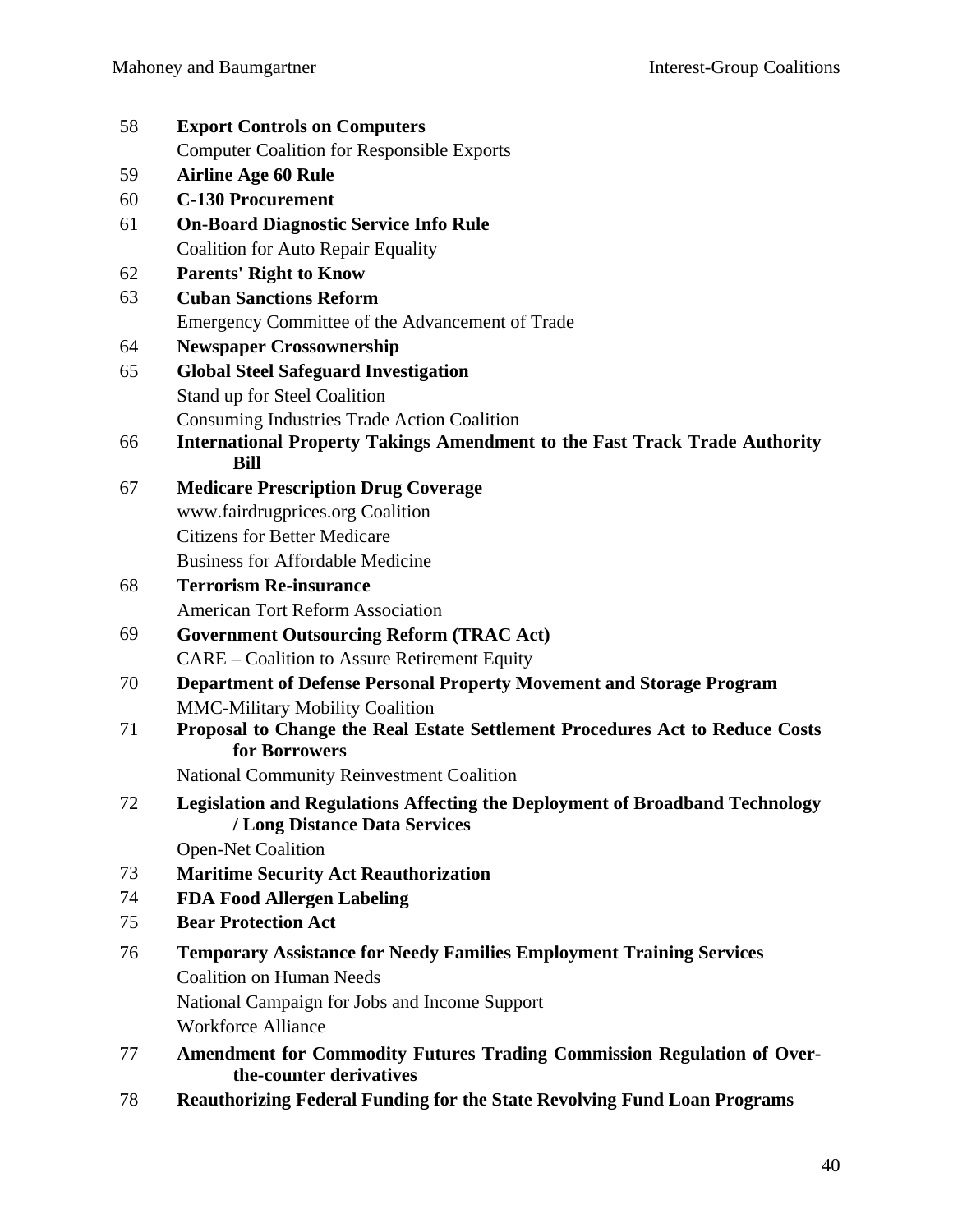H20 Coalition Water Infrastructure Network (47 member organizations) 79 **EPA Transportation Equipment Cleaning Effluent Limitation Guidelines**  80 **Medicare Funding for Optometric Clinical Education Training**  81 **Student Visas and Laboratory Security**  USA (United to Secure America) 82 **Disabled Recipients under Temporary Assistance for Needy Families Reauthorization**  Consortium for Citizens with Disabilities 83 **Human Cloning Prohibition Act**  Coalition for the Advancement of Medical Research 84 **Funding for an Alternative to the EA-6B Prowler**  85 **U.S. Farm Bill**  86 **Wind Energy Tax Credit**  Sustainable Energy Coalition 87 **SMART Growth and the Transportation Bill Reauthorization**  Transportation Construction Coalition Coalition for Smarter Growth Tri-State Transportation Campaign National Coalition to Defend NEPA Smart Growth America Americans for Transportation Mobility Surface Transportation Policy Project 88 **Corporate Average Fuel Economy Standards (107th Congress)**  Coalition for Vehicle Choice Alliance to Save Energy 89 **Basic Education Funding for Developing Countries**  Basic Education Coalition 90 **PURPA Repeal within Energy Bill**  Energy Alliance 91 **Recreation Marine Employment Act**  Recreational Marine Employment Coalition 92 **Federal Public Safety Officers Amendment to the Affordable Housing for Americans**  93 **Regulations on Relationships among Affiliated Gas and Electric Producers, Pipelines, and Distributors**  94 **Math and Science Education Funding for K-12**  Business Coalition for Excellence in Education Science, Math, Engineering and Technology Coalition (SMET) 95 **NIH Funding for the Cystic Fibrosis Clinical Research Network** 

96 **Stock Option Expensing**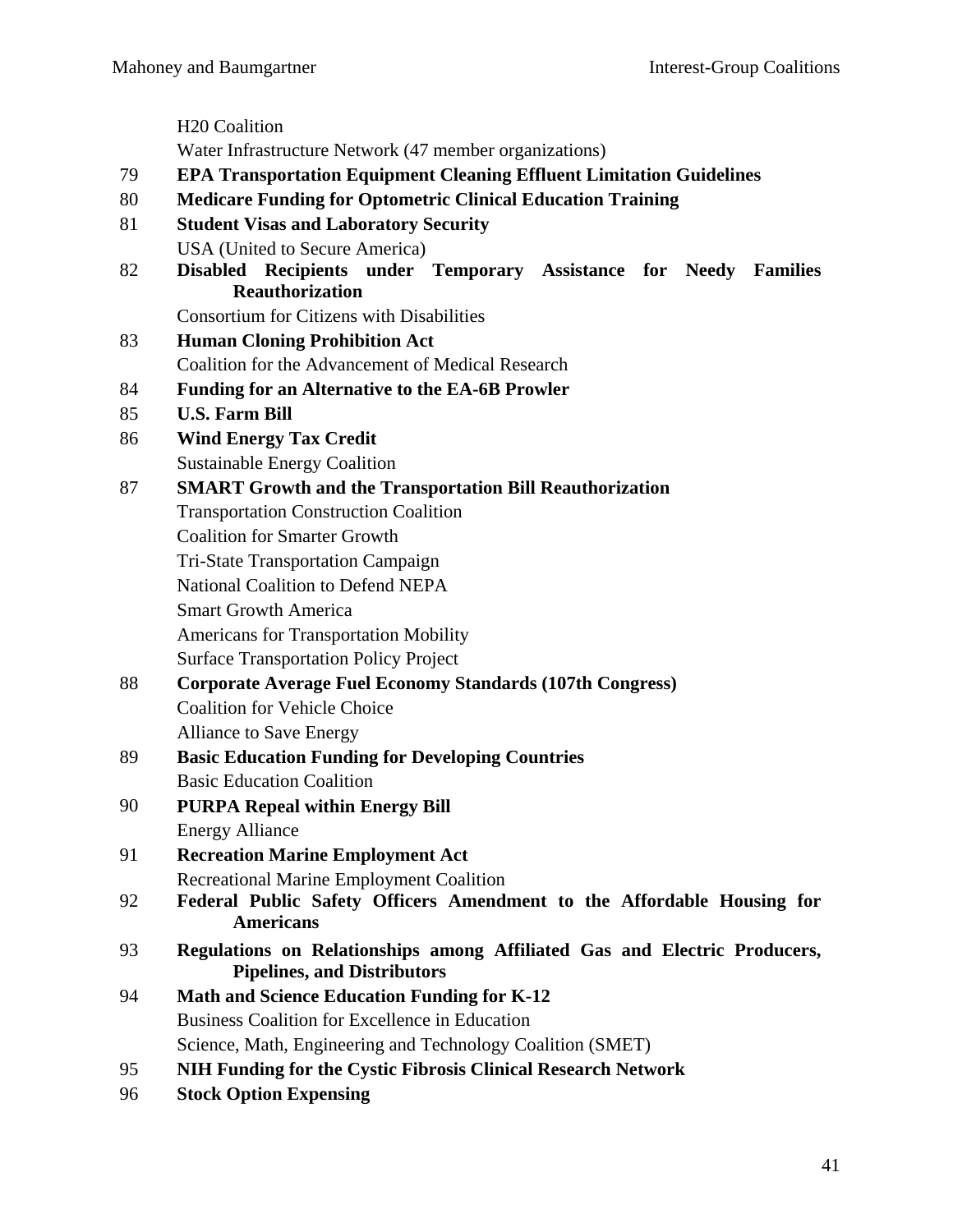- 97 **Efforts to Weaken the Provisions and Enforcement of Title IX**  College Sports Council National Coalition for Women and Girls in Education Leadership Conference on Civil Rights
- 98 **Aviation Security and Stabilization**